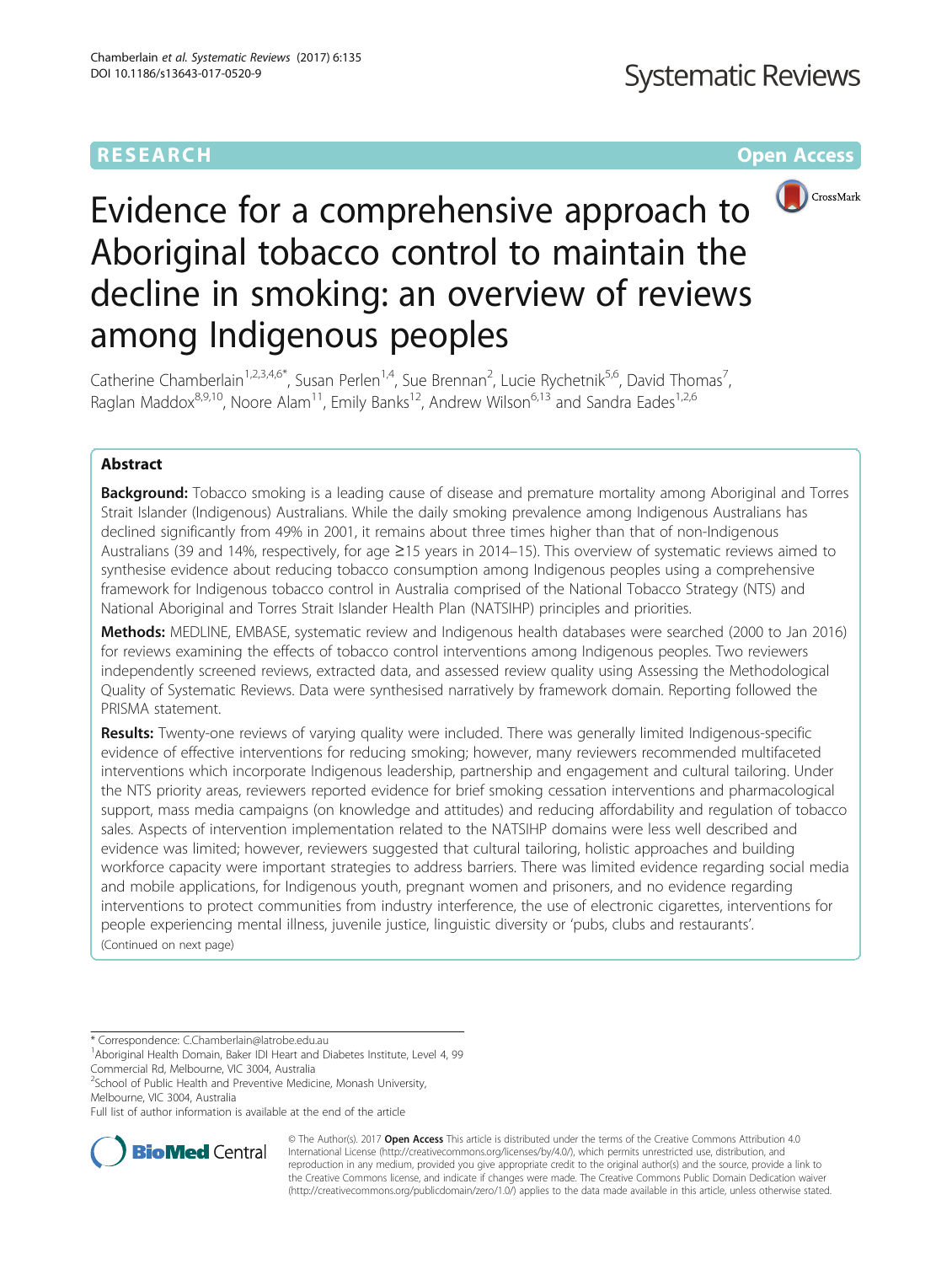## (Continued from previous page)

**Conclusions:** There is limited Indigenous-specific evidence for most tobacco interventions. A 'comprehensive approach' incorporating NTS and NATSIHP Principles and Priorities of partnership and engagement, evidence from other settings, programme logic and responsive evaluation plans may improve intervention acceptability, effectiveness and implementation and mitigate risks of adapting tobacco evidence for Indigenous Australians.

Keywords: Indigenous, Aboriginal, Smoking, Tobacco, Overview, Systematic review, Framework,

# Background

# Tobacco smoking and health inequities

Worldwide, 5.4 million people die every year due to tobacco use [\[1\]](#page-25-0). Tobacco smoking is one of the top preventable risk factors that influence the burden of disease among both Indigenous [\[2](#page-25-0)] and non-Indigenous [\[3](#page-25-0)] people in Australia. The prevalence of smoking in Australia is among the lowest in the world [\[4\]](#page-25-0), with 14.5% of adults reporting smoking daily in 2014–15 [\[5](#page-25-0)]. However, while smoking rates have declined among Indigenous people in Australia (from 49% in 2002 to 39% among those aged 15 years and older in 2014–15) smoking rates remain about three times higher compared to the general population [\[5](#page-25-0), [6\]](#page-25-0). These disparities between Indigenous and non-Indigenous peoples are similar in other high-income countries such as Canada, New Zealand, and the USA [\[7](#page-25-0)].

In Australia, the average life expectancy of Indigenous people born in 2010–2012 is approximately 10.6 years lower than that of non-Indigenous people [[8\]](#page-25-0). These disparities are frequently cited as the worst among Indigenous and non-Indigenous peoples in similar high-income countries (Canada, New Zealand, and the USA) [[9\]](#page-25-0), and improving health equity for Indigenous people is a national priority in Australia [[10\]](#page-25-0). Tobacco smoking was the single largest risk factor accounting for approximately 12% of the total burden of disease for Indigenous Australians and 23% of the 'health gap' in 2011 [\[2](#page-25-0)]. Thus, sustaining the decline in tobacco smoking is critical to improving healthy equity between Indigenous and non-Indigenous Australians.

The Council of Australian Governments National Healthcare Agreement includes a target to halve the daily smoking prevalence among Indigenous Australians from the 2008 prevalence of 44.8%, by 2018 [[11\]](#page-25-0). The Tackling Indigenous Smoking programme was launched to achieve this ambitious target. In 2012, the Commonwealth, state and territory Health Ministers endorsed the National Tobacco Strategy, which included reducing smoking rates among Indigenous Australians as a priority [[12\]](#page-25-0). More recently, the National Aboriginal and Torres Strait Islander Health Plan (NATSIHP) [\[13](#page-26-0)] was developed with extensive consultation with Indigenous communities to guide efforts towards 'closing the gap'; and reduction

in smoking is a significant focus of the implementation plan [\[14](#page-26-0)].

## Overview rationale

This overview was conducted under the auspices of the Australian Prevention Partnership Centre and is the second stage of a four-part project described in detail elsewhere [\[15](#page-26-0)]. The first stage of the project developed a framework for guiding a 'Comprehensive approach to Aboriginal and Torres Strait Islander tobacco control' (CATs) [[16\]](#page-26-0). The CATs Framework combines the 'key priority areas' from the National Tobacco Strategy (NTS) [[12](#page-25-0)] (aligned with the World Health Organization Framework Convention on Tobacco Control) with the vision, principles and priorities of the National Aboriginal and Torres Strait Islander Health Plan (NATSIHP) [[13\]](#page-26-0) which were identified as important by Indigenous communities. The methods for developing this framework are available on request [[16\]](#page-26-0).

The aim of this second stage of the project was to synthesise systematic review evidence to capture what is known about reducing tobacco use among Indigenous peoples worldwide, contextualised by and considered against the components of the CATs Framework.

The research questions for this overview are as follows:

- 1. What interventions have been examined in reviews of tobacco control among Indigenous peoples?
- 2. Is the range of identified interventions comprehensive when mapped against the CATs Framework domains?
- 3. What are the main intervention outcomes reported under each of the CATs Framework domains?
- 4. What is the quality of reviews of tobacco control among Indigenous peoples?

# Methods

We used methods for conducting an overview of systematic reviews. This approach was taken because there is a proliferation of reviews in the field of tobacco control, and overview methods enabled us to examine the coverage and applicability of evidence from these reviews in relation to the CATs Framework. By using overview methods, we were also able to examine the quality and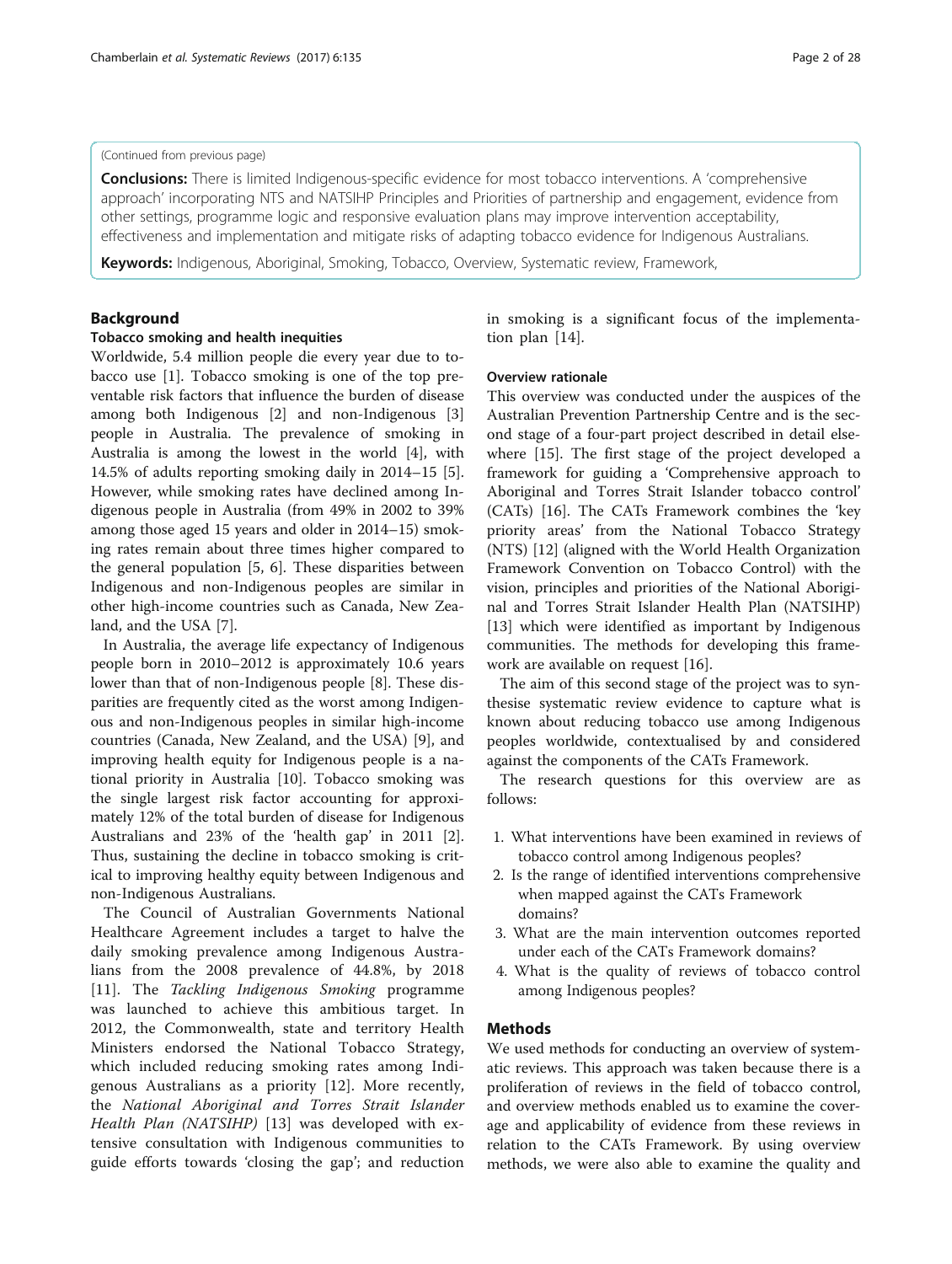extent of overlap and discordance among existing reviews, in order to help decision-makers apply existing review evidence for Indigenous Australians and identify gaps in review activity. This overview was led by Indigenous researchers and guided by an advisory group of investigators and key stakeholders, which included Indigenous and non-Indigenous experts in tobacco control and review methods. We developed a review protocol a priori (not registered with PROSPERO but available on request). We followed the PRISMA statement for reporting systematic reviews when items were applicable to overviews of reviews (Additional file [1](#page-25-0)).

# Criteria for inclusion of reviews in this overview Types of studies

Any review or systematic review of published, peerreviewed and grey literature was potentially eligible for inclusion.

# Characteristics of participants

The participants are Indigenous people from Australia, Canada, New Zealand, and the USA. Reviews focused on 'disadvantaged', 'vulnerable' and 'special' populations, but reviews which made no explicit mention of Indigenous people were not included in this overview. Our rationale was that while Indigenous people share some common characteristics with other disadvantaged people and are often grouped together, there are unique issues for Indigenous peoples, such as those associated with experiences of colonisation and dispossession from land and culture. We also checked these reviews for any studies among Indigenous people's that might be additional to those already included within Indigenous-specific reviews. However, no new studies among Indigenous peoples were identified, and therefore, the value of including these reviews was low. The four countries were selected as they are high-income countries with demonstrated success in tobacco control and the Indigenous peoples share similar histories of colonisation and health inequities.

# Types of interventions

Interventions to reduce smoking of commercial tobacco were the focus of this overview. Interventions to reduce traditional or ceremonial tobacco use [\[17\]](#page-26-0) were not included. The interventions examined were categorised according to the following key priority areas of the NTS and principles and priorities of the NATSIHP (CATs Framework domains):

National Tobacco Strategy<sup>1</sup>:

- 1. Continue to reduce affordability of tobacco products
- 2. Protect public health policy including tobacco control policies, from tobacco industry interference
- 3. Consider further regulation of contents, product disclosure and supply of tobacco products and alternative nicotine delivery systems
- 4. Strengthen mass media campaigns
- 5. Provide greater access to a range of evidence-based cessation services to support smokers to quit
- 6. Reduce exceptions to smoke-free workplaces, public places and other settings
- 7. Eliminate remaining advertising, promotion and sponsorship of tobacco products National Aboriginal and Torres Strait Islander Health Plan<sup>2</sup>-Principles and Priorities: Principles:
- 8. Equality
- 9. Partnership
- 10.Engagement
- 11.Accountability
	- Priorities: Health enablers<sup>2</sup> and Whole of Life:
- 12.Social and emotional wellbeing
- 13.Cultural respect
- 14.Evidence-based practice
- 15.Human and community capability
- 16.Whole of life (parents, children, adolescents, adults, ageing)

# Types of outcome measures

Because this was a broad overview, aiming to map the type and amount of available evidence, our outcome eligibility criteria were deliberately inclusive. We included measures of the following primary and secondary outcomes irrespective of the outcome definition, measurement method or follow-up time specified by review authors.

The primary outcomes are as follows:

- Smoking cessation
- Prevention of initiation
- Prevalence reduction
- Tobacco sales reduction
- Morbidity/mortality

The secondary outcomes are as follows:

- Relapse prevention
- Quit attempts
- Smoke-free homes/workplaces
- Cost-effectiveness/cost
- Change in knowledge/norms (people, service providers)
- Change in practice
- Human and community capability/workforce development
- Adverse effects
- Self-efficacy/empowerment/strengths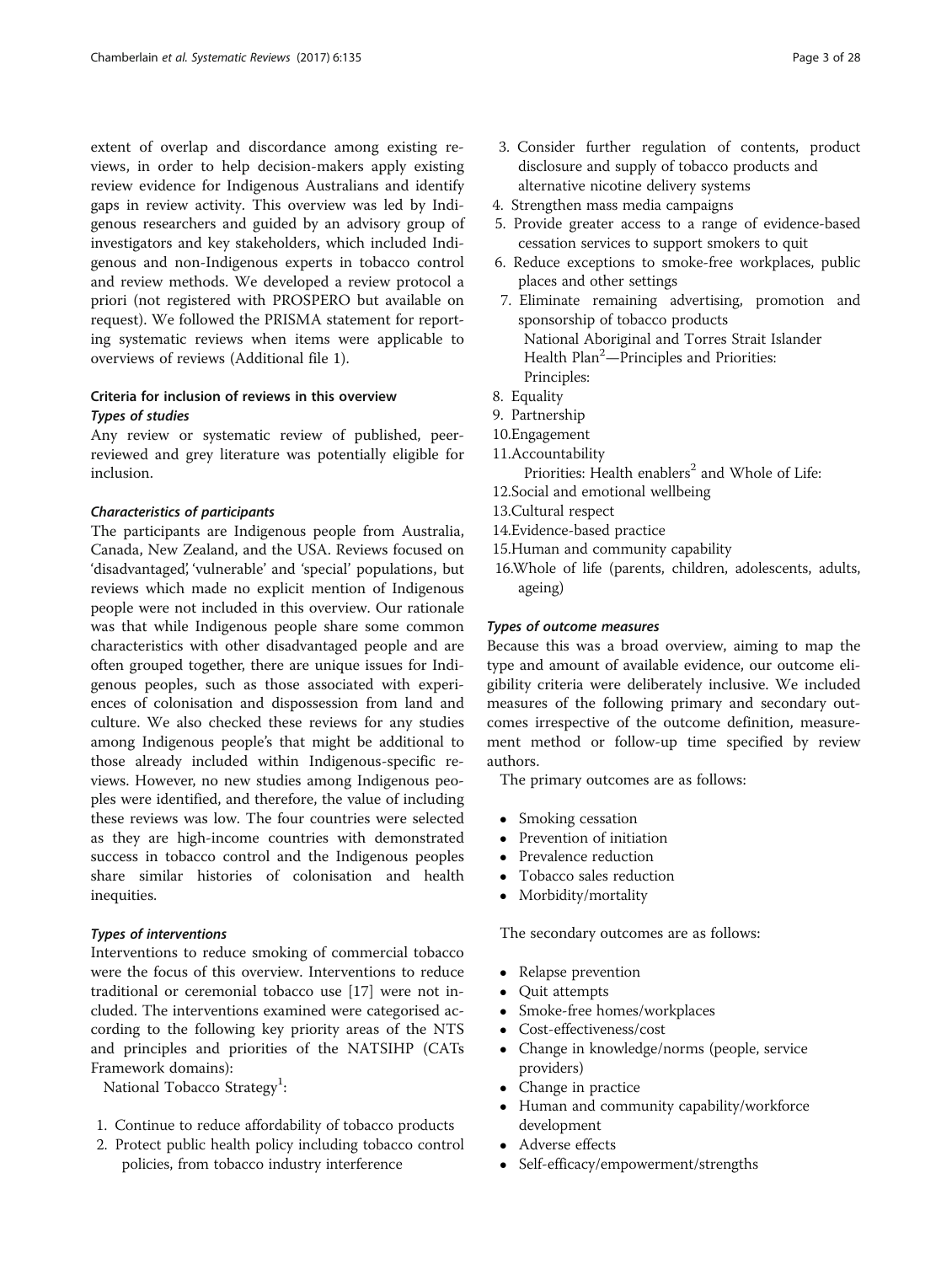- Improvements in equality
- Partnership
- Engagement
- Cultural respect

While the criteria in the protocol was broad, we included some guidance on what to look for (Additional file [2](#page-25-0)). We then used the independent review process to refine consensus on whether the outcome measures reported were relevant to that outcome where there was uncertainty.

# Search methods for identification of reviews Electronic searches

Bibliographic databases, collections of systematic reviews and websites of institutes and organisations dedicated to Indigenous Health were searched (1 January 2000 until 31 January 2016) for identification of potentially relevant reviews. These included MEDLINE, EMBASE, PubMed, Turning Research into Practice (TRIPs), Epistemonikos, Centre for Reviews and Dissemination (CRD), Google Scholar, ATSIhealth, PDQ evidence, HealthInfoNet and AIHW Closing the Gap clearinghouse using the MESH and string terms outlined in Additional file [3](#page-25-0) ('tobacco' AND 'indigenous' AND 'review') and detailed in Additional file [4.](#page-25-0) Reviews published prior to 2000 were excluded as considerable developments in the tobacco control landscape since this time make it unlikely that reviews prior to this date would still be considered relevant by decision-makers. Results from each search engine were downloaded into an Endnote reference library and saved as separate groups. Duplicate studies across the combined groups were deleted.

# Data collection and synthesis

# Selection of reviews

Two reviewers (CC/SP) independently screened titles and abstracts for potentially relevant reviews. The full texts of remaining reviews were independently screened by two reviewers (CC/SP) and selected if they met the inclusion criteria. Advice was sought from a third reviewer (SB) if there were disagreements about reviews for inclusion, and a decision was reached by consensus. A general principle of erring towards inclusion of reviews was adopted where there was uncertainty. Excluded reviews are listed in Additional file [5](#page-25-0).

# Data extraction and management

A data extraction tool was developed in Microsoft Excel. The tool was piloted by two reviewers (CC/SP) on two reviews and modified to include the following:

- General review information (author, search dates)
- Review scope and aims
- Included study characteristics (study design, number of reviews, population and setting)
- Intervention descriptions under each of the NTS key priority areas and NATSIHP principles.
- Outcomes
- Assessing methodological quality of systematic reviews (AMSTAR) assessment
- Summary of review conclusions

Data were extracted independently by two reviewers (CC/SP), and any discrepancies or uncertainties discussed with a third reviewer (SB). Data were extracted from reviews only, and no data were extracted from individual studies. A matrix detailing the included studies within each review was extracted by one reviewer (SB).

# Assessment of risk of bias in included reviews

As with all research, the design, conduct and reporting of reviews may introduce biases that influence the review findings. Two reviewers (CC, SP) independently assessed the quality of the included review's methodology using AMSTAR (Additional file [6](#page-25-0)) as follows, with checking from a third reviewer (SB). AMSTAR items were rated (yes, no, cannot answer, not applicable), a rationale for each decision recorded, and an overall judgement was made about whether there were important concerns about biases in the review process or the interpretation of the evidence (see Additional file [2,](#page-25-0) items 6– 6.14 for coding guidance). We did not assess the quality of individual studies within each review; instead, we report the review author's assessment of quality. Considering the quality of evidence across reviews would have required an approach such as GRADE. However, the extent of narrative synthesis and diversity of approaches to assessing bias/quality of the primary evidence made it infeasible to apply current GRADE guidance.

# Data synthesis

Two reviewers (CC/SP) synthesised data narratively in text and tabular form under each of the following subheadings, with the matrix of studies within reviews collated by one reviewer (SB):

- 1. A summary of characteristics of reviews, including populations, objectives, key outcomes, conclusions and AMSTAR appraisals (Table [1](#page-4-0)).
- 2. A summary of interventions reported in reviews against each of the NTS priority areas (Table [2](#page-10-0)).
- 3. A summary of interventions reported in reviews against each of the NATSIHP principles and priorities (Table [3\)](#page-11-0).

This overview aims to provide a summary of the coverage and main conclusions from review level evidence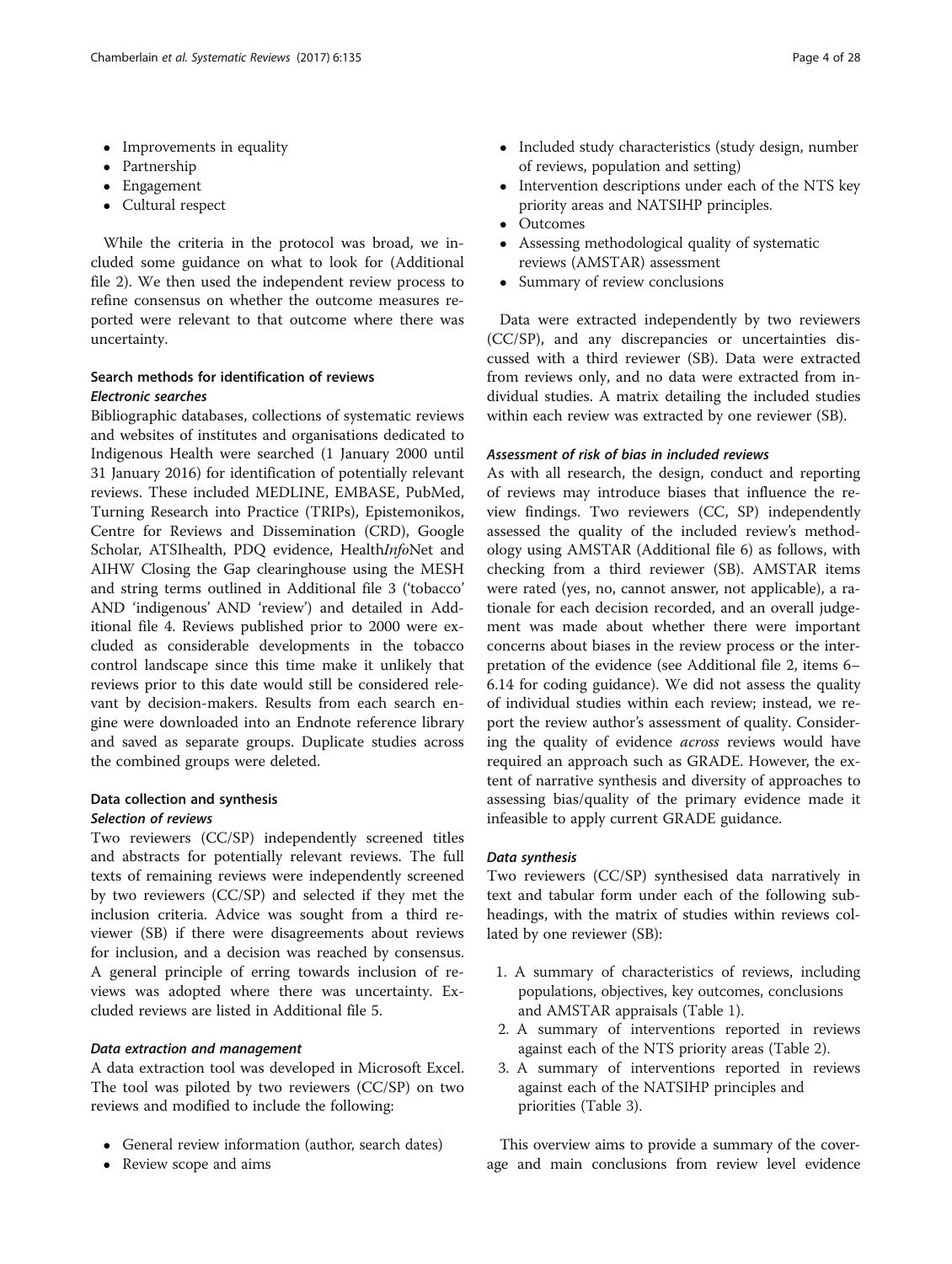<span id="page-4-0"></span>

|                                                     | Table 1 Characteristics of included reviews                                                                                                             |                          |                                                                                                                   |                                                                                                                                                                                    |                                                             |                                                                                                                                                                                                                                                                                                                                                                                                                         |                                                                                                                                                                                                                                                                                                                                                                                 |
|-----------------------------------------------------|---------------------------------------------------------------------------------------------------------------------------------------------------------|--------------------------|-------------------------------------------------------------------------------------------------------------------|------------------------------------------------------------------------------------------------------------------------------------------------------------------------------------|-------------------------------------------------------------|-------------------------------------------------------------------------------------------------------------------------------------------------------------------------------------------------------------------------------------------------------------------------------------------------------------------------------------------------------------------------------------------------------------------------|---------------------------------------------------------------------------------------------------------------------------------------------------------------------------------------------------------------------------------------------------------------------------------------------------------------------------------------------------------------------------------|
| (Search dates)<br>Risk of bias<br>Review ID         | Review title                                                                                                                                            | Indigenous<br>population | Interventions                                                                                                     | included studies<br>No. and type of                                                                                                                                                | Synthesis                                                   | Main outcomes reported (summary)                                                                                                                                                                                                                                                                                                                                                                                        | Summary of reviewer conclusions                                                                                                                                                                                                                                                                                                                                                 |
| Minichiello 2016 [32]<br>(1980 to 2014)<br>Moderate | commercial tobacco<br>'Effective strategies<br>use in Indigenous<br>systematic review'<br>communities<br>globally: A<br>to reduce                       | $\equiv$                 | Any                                                                                                               | Quantitative [56]<br>Mixed method<br>Qualitative [12]<br>interventions)<br>$[25]$<br>(73)<br>93                                                                                    | about statistical<br>significance<br>statements<br>Mainly   | Tobacco sales reduction: Unclear/no sig. change<br>Prevention of initiation: 2/4 studies reported sig.<br>Prevalence reduction: No sig. change (3 studies)<br>Smoke-free homes/workplaces: no sig. effect (8<br>Smoking cessation: Mostly increased quit rates<br>Knowledge: Mostly positive impact (8 studies)<br>Engagement: Increased community interest<br>(4 studies)<br>$(1 \text{ study})$<br>studies)<br>effect | vestments) and tailored interventions (provision<br>Aboriginal leadership, long-term community in-<br>Increasing priority and readiness to tackle high<br>comprehensive (multiple activities, centring of<br>of culturally appropriate health materials and<br>rates of commercial tobacco use employing<br>activities).                                                        |
| (Up to 15 Aug 2014)<br>Carson 2014 [33]<br>$\geq$   | Smoking cessation<br>prevention in<br>and tobacco<br>populations'<br>Indigenous                                                                         | $\equiv$                 | Àny                                                                                                               | pre-post studies<br>controlled trials<br>clinical trials [5],<br>[53], and proto-<br>[10], controlled<br>ment reports<br>[10], govern-<br>Randomised<br>cols [4]<br>$\overline{6}$ | statements<br>qualitative<br>Mainly                         | Reduced smoking levels at follow-up in 12/15<br>Results for youth not clear (9 studies).<br>Prevention of initiation:<br>Smoking cessation:<br>controlled trials.                                                                                                                                                                                                                                                       | Indigenous population needs. Interventions with<br>more likely to be effective than those of shorter<br>concurrently address behavioural, psychological<br>more components, and greater intensity, were<br>Recommend multifaceted programmes that<br>and biochemical sides of addiction, using<br>culturally tailored resources for individual<br>duration and lower intensity. |
| Johnston 2013 [21]<br>1980 to May 2012<br>Moderate  | Reducing smoking<br>among indigenous<br>populations: new<br>evidence from a<br>review of trials'                                                        | $\equiv$                 | cultural tailoring)<br>Any (if reporting<br>non-Indigenous<br>outcomes to as-<br>Indigenous and<br>sess effect of | and cluster RCT's<br>controlled trials<br>Randomised<br>$\overline{5}$                                                                                                             | about statistical<br>significance<br>statements<br>Mainly   | Indigenous or non-Indigenous participants in 3/<br>Smoking cessation: No sig. effect for either<br>5 studies.                                                                                                                                                                                                                                                                                                           | interventions can/need to be culturally adapted<br>behavioural interventions using mobile phone<br>No significant difference between Indigenous<br>cessation and suggest not all tobacco control<br>and non-Indigenous populations for smoking<br>Promising evidence on effectiveness of<br>technology.                                                                         |
| Carson 2012a [27]<br>(Up to April 2011)<br>$\geq$   | smoking cessation<br>Interventions for<br>in Indigenous<br>populations'                                                                                 | $\equiv$                 | Any                                                                                                               | and cluster RCT's<br>Non-randomised<br>controlled trials<br>Randomised<br>$\overline{2}$<br>$\Xi$<br>4                                                                             | effect estimates<br>Mainly pooled<br>from meta-<br>analysis | Adverse effects: Insomnia, rash and other minor<br>Knowledge: No sig. difference in 'readiness to<br>Smoking cessation: Sig. effect (risk ratio 1.43,<br>complications reported from NRT treatment<br>(26% versus 9%), compared to placebo.<br>95% C 1.03 to 1.98, $p = 0.032$ ).<br>Costs and mortality reported.<br>quit'.                                                                                            | able evidence does show smoking cessation in-<br>non-Indigenous populations. Limited but avail-<br>Review highlights lack of available evidence to<br>terventions specifically targeted at Indigenous<br>populations can result in smoking abstinence.<br>interventions, despite recognised success in<br>assess effectiveness of smoking cessation                             |
| Carson 2015 [36]<br>(Unclear)<br>合王                 | smoking cessation<br>and meta-analysis'<br>systematic review<br>Culturally tailored<br>interventions for<br>populations: A<br>in indigenous<br>Cochrane | $\equiv$                 | cultural tailoring)<br>Any (focus on                                                                              | non-randomised<br>controlled trials<br>Randomised or<br>$\boxed{9}$<br>Ō                                                                                                           | effect estimates<br>Mainly pooled<br>from meta-<br>analysis | 1.43 (95% CI 0.96 to 2.14); $p = 0.08$ , 7 studies).<br>Smoking cessation: Non-sig effect (risk ratio                                                                                                                                                                                                                                                                                                                   | Some evidence supports using culturally tailored<br>smoking cessation interventions for Indigenous<br>multifaceted cognitive and behavioural, mixing<br>populations. Most effective interventions were<br>several initiatives simultaneously with health<br>professional participation                                                                                          |
| DiGiacomo 2011 [22]<br>$(1990 - 2010)$<br>Moderate  | 'Smoking cessation<br>Australia, New<br>Zealand, Canada,<br>and the United<br>populations of<br>in indigenous                                           | $\equiv$                 | cessation<br>Smoking                                                                                              | and cluster RCT's<br>controlled trials<br>Randomised<br>Ξ<br>Ō                                                                                                                     | qualitative and<br>descriptive<br>statements<br>Mainly      | tailoring and levels of community engagement.<br>Prevalence reduction: Mixed results from 5<br>Cultural considerations: Describes cultural<br>Quit rates: Higher quit rates reported for<br>bupropion vs. placebo.<br>studies.                                                                                                                                                                                          | Indigenous populations. Successful interventions<br>approaches that addressed known barriers/facili-<br>featured integrated, flexible, community-based<br>Few identified interventions tailored for<br>tators to quit smoking.                                                                                                                                                  |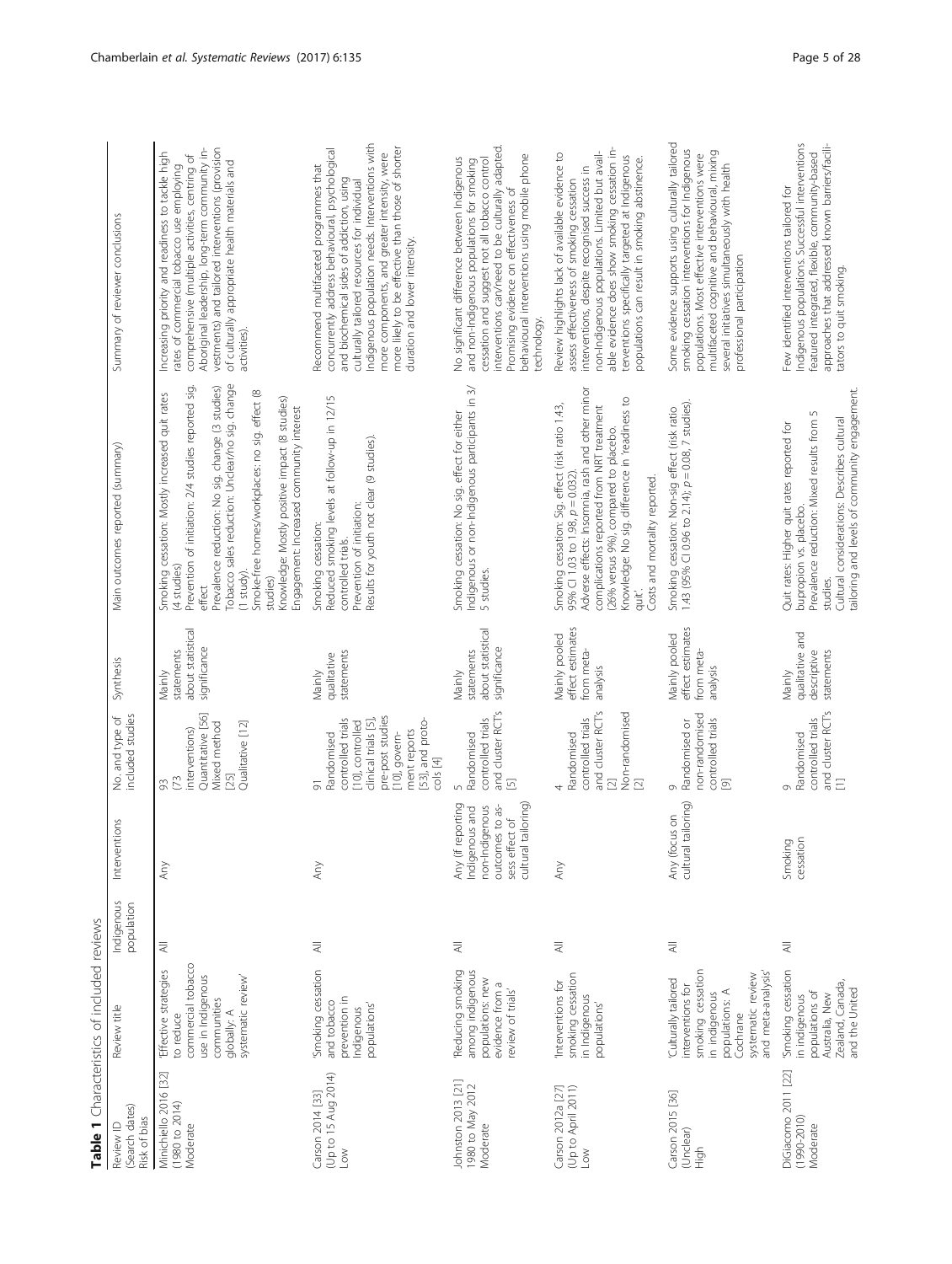|                                                               | States: elements of<br>interventions<br>effective                                                                                                        |                                                                                    |                                                     | Non-randomised<br>$\boxed{8}$                                                                                                                                                              |                                                        | workforce involvement, organisational support,<br>Workforce/organisation: Describes Indigenous<br>and financial/transport assistance for clients.<br>Partnerships and engagement: Discusses<br>strategies to promote engagement and<br>Self-determination/flexibility: Describes<br>principles for establishing partnerships.<br>programme flexibility and availability.                                                                                                     |                                                                                                                                                                                                                                                                                                                                                                                                                                                                                                                          |
|---------------------------------------------------------------|----------------------------------------------------------------------------------------------------------------------------------------------------------|------------------------------------------------------------------------------------|-----------------------------------------------------|--------------------------------------------------------------------------------------------------------------------------------------------------------------------------------------------|--------------------------------------------------------|------------------------------------------------------------------------------------------------------------------------------------------------------------------------------------------------------------------------------------------------------------------------------------------------------------------------------------------------------------------------------------------------------------------------------------------------------------------------------|--------------------------------------------------------------------------------------------------------------------------------------------------------------------------------------------------------------------------------------------------------------------------------------------------------------------------------------------------------------------------------------------------------------------------------------------------------------------------------------------------------------------------|
| (Jan 1 2003 to Jun<br>CADTH 2013 [38]<br>Moderate<br>26 2013) | Smoking Cessation:<br>Knowledge for<br>Effectiveness<br>Benefits and<br>Indigenous                                                                       | $\equiv$                                                                           | knowledge for<br>Indigenous<br>cessation<br>smoking | Systematic<br>review [1]                                                                                                                                                                   | statements<br>qualitative<br>Mainly                    | No studies found in systematic review.                                                                                                                                                                                                                                                                                                                                                                                                                                       | No evidence regarding Indigenous knowledge<br>for smoking cessation was identified.                                                                                                                                                                                                                                                                                                                                                                                                                                      |
| Gould 2013a [25]<br>(Up to Oct 2011)<br>$\geq$                | Should anti-tobacco<br>media messages be<br>for Indigenous pop-<br>ulations? A system-<br>narrative synthesis'<br>culturally targeted<br>atic review and | ₹                                                                                  | tailored mass<br>campaigns<br>Culturally<br>media   | Non-randomised<br>Mixed methods<br>controlled trials<br>Qualitative [6]<br>Randomised<br>analysis [1]<br>Database<br>$\overline{4}$<br>$\overline{4}$<br>$\overline{6}$<br>$\overline{21}$ | qualitative and<br>statements<br>descriptive<br>Mainly | Smoking cessation: Higher quit rates reported<br>Cultural respect: 12 studies measured cultural<br>targeted messages. Believability and usability<br>knowledge and intentions to quit reported<br>suitability and/or relevance and qualitative<br>Intention to smoke: Significant decrease in<br>studies showed preference for culturally<br>Knowledge: Variable impact on recall,<br>among intervention groups.<br>future intention to smoke.<br>also reported (3 studies). | sive to holistic targeted campaigns than generic<br>targeted messages trialled, campaigns shown to<br>fear campaigns. Culturally targeted internet/mo-<br>targeted messages. Maori possibly less respon-<br>general population messages. Where culturally<br>anti-tobacco messages, but preferred culturally<br>effective in American Indians/Maori as generic<br>Indigenous people had good recall of generic<br>be effective regarding change of knowledge,<br>bile phone messages just as<br>attitudes and behaviour. |
| (Up to Dec 2012)<br>Passey 2013 [26]<br>figh                  | the gap in smoking<br>Indigenous women'<br>How will we close<br>rates for pregnant                                                                       | All (pregnant<br>women only)                                                       | $\overline{A}$                                      | Non-randomised<br>controlled trials<br>Randomised<br>and Cluster<br>rct's [1]<br>Ξ                                                                                                         | statements<br>qualitative<br>Mainly                    | Relapse prevention: No sig. effect.<br>Smoking cessation: No sig. effect.                                                                                                                                                                                                                                                                                                                                                                                                    | support pregnant Indigenous Australian women<br>No evidence for effective interventions that<br>to quit smoking.                                                                                                                                                                                                                                                                                                                                                                                                         |
| Carson 2012b [34]<br>(Up to Nov 2011)<br>$\leq$               | Indigenous youth'<br>Interventions for<br>prevention in<br>tobacco use                                                                                   | (adolescents<br>only)<br>$\equiv$                                                  | Any (controlled<br>$\circ$ n $ y\rangle$<br>trials  | controlled trials<br>clinical trial [0]<br>Randomised<br>Controlled<br>$\overline{\Xi}$                                                                                                    | single studies<br>Mainly effect<br>estimates for       | intervention/control groups at final follow-up.<br>Changes in attitudes towards drugs and self-<br>Changes in knowledge: Sig. increases in<br>Tobacco use: No sig. changes between<br>knowledge in intervention groups.<br>esteem: No sig. differences.                                                                                                                                                                                                                      | Indigenous youth. This review highlights lack of<br>Conclusion cannot be derived about efficacy of<br>data and need for more research in this area.<br>tailored tobacco prevention initiatives for                                                                                                                                                                                                                                                                                                                       |
| Carson 2013 [28]<br>(abstract only)<br>(Unclear)<br>High      | tobacco prevention<br>youth: A Cochrane<br>narrative synthesis'<br>Interventions for<br>in Indigenous<br>review and a                                    | (adolescents<br>only)<br>₹                                                         | Any (controlled<br>only)<br>trials                  | non-randomized<br>Randomized or<br>controlled<br>trials [6]<br>clinical<br>$\circ$                                                                                                         | statements<br>qualitative<br>Mainly                    | Tobacco use: No evidence of change.                                                                                                                                                                                                                                                                                                                                                                                                                                          | prevention initiatives tailored to Indigenous<br>Review highlights lack of data for tobacco<br>youth.                                                                                                                                                                                                                                                                                                                                                                                                                    |
| (1980 to March 2001)<br>Ivers 2003 [23]<br>Moderate           | interventions for<br>'A review of<br>Indigenous<br>Australians'<br>tobacco                                                                               | reflection on<br>populations)<br>from other<br>Australian<br>evidence<br>(includes | Àny                                                 | Qualitative [3]<br>Other [1]                                                                                                                                                               | statements<br>qualitative<br>Mainly                    | Prevention of initiation: Reduced consumption<br>professionals in brief interventions (1 study).<br>Practice change/human capability: Some<br>Knowledge: Knowledge about tobacco<br>practice changed after training health<br>increased (1 study).<br>reported.                                                                                                                                                                                                              | Major lack of research/evaluation on tobacco<br>interventions for Indigenous people.                                                                                                                                                                                                                                                                                                                                                                                                                                     |
| lvers 2011 [18]<br>(Unclear)                                  | programmes for<br>'Anti-tobacco                                                                                                                          | Australian                                                                         | $\overline{A}$ ny                                   | Unclear                                                                                                                                                                                    |                                                        | Smoking cessation:                                                                                                                                                                                                                                                                                                                                                                                                                                                           | Suggest successful approaches include: health<br>professionals providing brief quit advice and                                                                                                                                                                                                                                                                                                                                                                                                                           |

Table 1 Characteristics of included reviews (Continued) **Table 1** Characteristics of included reviews (Continued)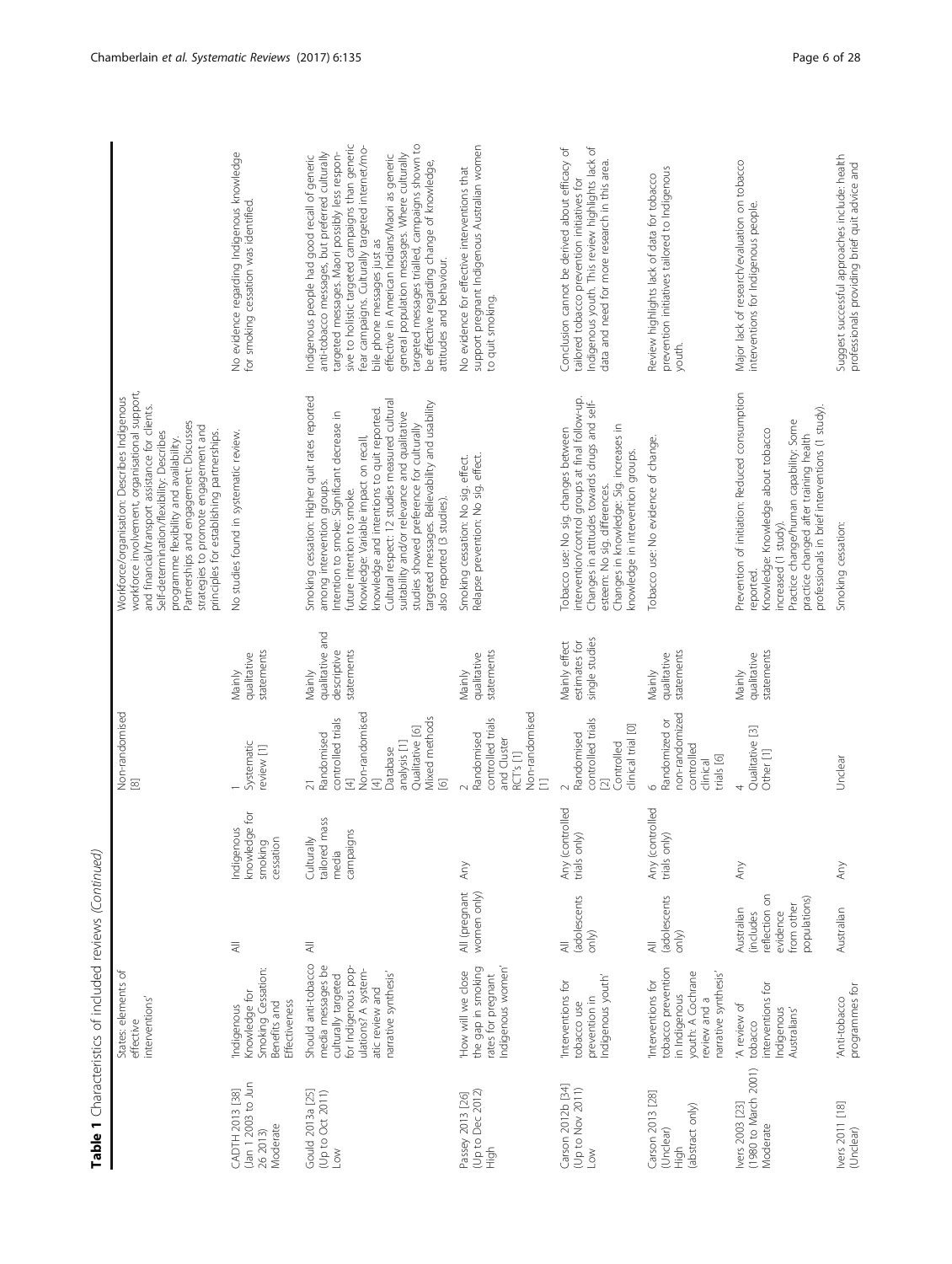|                                               | Table 1 Characteristics of included reviews (Continued)                                                                               |            |     |                                                                                                                                    |                                     |                                                                                                                                                                                                                                                                                                                                                                                                                                                                                                                                                                                                                                                                                                                                                                                                                                                                                                                                                                                                                                                                                                                                                                                                                                                                                                                                                               |                                                                                                                                                                                                                                                                                                                                                                                                                                                                                                                                                                                                                                                                                                                                                                                                           |
|-----------------------------------------------|---------------------------------------------------------------------------------------------------------------------------------------|------------|-----|------------------------------------------------------------------------------------------------------------------------------------|-------------------------------------|---------------------------------------------------------------------------------------------------------------------------------------------------------------------------------------------------------------------------------------------------------------------------------------------------------------------------------------------------------------------------------------------------------------------------------------------------------------------------------------------------------------------------------------------------------------------------------------------------------------------------------------------------------------------------------------------------------------------------------------------------------------------------------------------------------------------------------------------------------------------------------------------------------------------------------------------------------------------------------------------------------------------------------------------------------------------------------------------------------------------------------------------------------------------------------------------------------------------------------------------------------------------------------------------------------------------------------------------------------------|-----------------------------------------------------------------------------------------------------------------------------------------------------------------------------------------------------------------------------------------------------------------------------------------------------------------------------------------------------------------------------------------------------------------------------------------------------------------------------------------------------------------------------------------------------------------------------------------------------------------------------------------------------------------------------------------------------------------------------------------------------------------------------------------------------------|
| High                                          | Torres Strait Islander<br>Aboriginal and<br>people'                                                                                   |            |     | randomised, and<br>controlled trials<br>unclear how<br>Randomised<br>and Cluster<br>qualitative -<br>RCT's,<br>many<br>Non-        | statements<br>qualitative<br>Mainly | programmes must be locally based, include local<br>Smoke-free homes/workplaces: A workplace quit<br>programmes aimed at decreasing environmental<br>Partnership and engagement: Notes importance<br>of partnerships with community health<br>Self-efficacy: Many smokers quit 'by themselves',<br>enhanced by community involvement, ongoing<br>coercive counselling approaches likely to be ap-<br>Quit groups; and multicomponent anti-tobacco<br>content, involve Elders and significant commu-<br>pharmacotherapy; training health professionals;<br>smoking programme was acceptable. No other<br>community with most tobacco control activity.<br>propriate. Aboriginal people believed tobacco<br>organisations, and that programme delivery is<br>knowledge of tobacco from multicomponent<br>Prevention of initiation/prevalence reduction:<br>professionals providing brief quit advice with<br>nity members in design/delivery, and have a<br>Cultural respect: Culturally appropriate, non-<br>Reports 'successful approaches' as: health<br>interventions. Consumption declined in<br>emphasising importance of self-efficacy.<br>Equality: Presents differential effects of<br>Sig. increases in readiness to quit and<br>smoke sufficiently evaluated.<br>funding and coordination.<br>broad community focus.<br>interventions.<br>programmes. | pharmacotherapies, promoting smoke-free envi-<br>pharmacotherapy; cessation advice training for<br>programmes. Community health organisations<br>delivery of brief interventions and prescribing<br>grammes, and in quit groups' coordination.<br>ronments in antenatal/early childhood pro-<br>health professionals; Quit groups; and well-<br>play key role in tobacco control, mainly in<br>delivered multicomponent anti-tobacco<br>nicotine replacement therapy/                                                                                                                                                                                                                                                                                                                                     |
| lvers 2014 [19]<br>(Unclear)<br>$rac{6}{110}$ | Aboriginal Tobacco<br>The NSW Strategic<br>Attachment Two:<br>Resistance and<br>Framework for<br>Supporting<br>evidence'<br>Control - | Australian | Any | randomised, and<br>clear how many<br>qualitative - un-<br>controlled trials<br>Randomised<br>and Cluster<br>RCT's, Non-<br>Unclear | statements<br>qualitative<br>Mainly | in knowledge and recall seen several campaigns;<br>Self-efficacy: Evidence suggests quitting unaided<br>improves self-efficacy in quitting.<br>Smoking cessation: Effect seen from brief advice<br>Workforce/practice change: Few health workers/<br>prevalence and cigarette costs identified as one<br>with high proportions finding them believable/<br>nicotine patches/brief advice; and a quit group.<br>Knowledge: High levels of awareness, increases<br>developed intensive tobacco intervention; free<br>No effect seen in an intervention for pregnant<br>increases in health workers confidence to talk<br>Prevalence reduction: Tobacco price reduced<br>practitioners recommended Quitline, despite<br>about smoking. Increased numbers of health<br>workers reported giving advice about NRT,<br>environmental tobacco smoke, and reducing<br>relevant and considering quitting or cutting<br>combined with pharmacotherapy; a locally<br>down but few report accessing Quitline.<br>Aboriginal women; or National Tobacco<br>of the reasons for quitting smoking.<br>Campaign evaluation.<br>tobacco use.                                                                                                                                                                                                                                     | ance and control programmes; Quit groups; and<br>Aboriginal smoking include: health professionals<br>control programmes success include: Aboriginal<br>Factors that are vital to tobacco resistance and<br>professionals; multi-component tobacco resist-<br>pharmacotherapy; cessation advice training for<br>grammes over the long term; prevent duplica-<br>Types of effective interventions in decreasing<br>govemment organisations and govemment<br>communities develop, deliver and evaluate<br>agencies by coordination and partnerships.<br>tion of effort between communities, non-<br>component; funding for sustainable pro-<br>programmes; comprehensive and multi-<br>intensive advice on smoking cessation.<br>Aboriginal health workers and health<br>providing brief quitting advice and |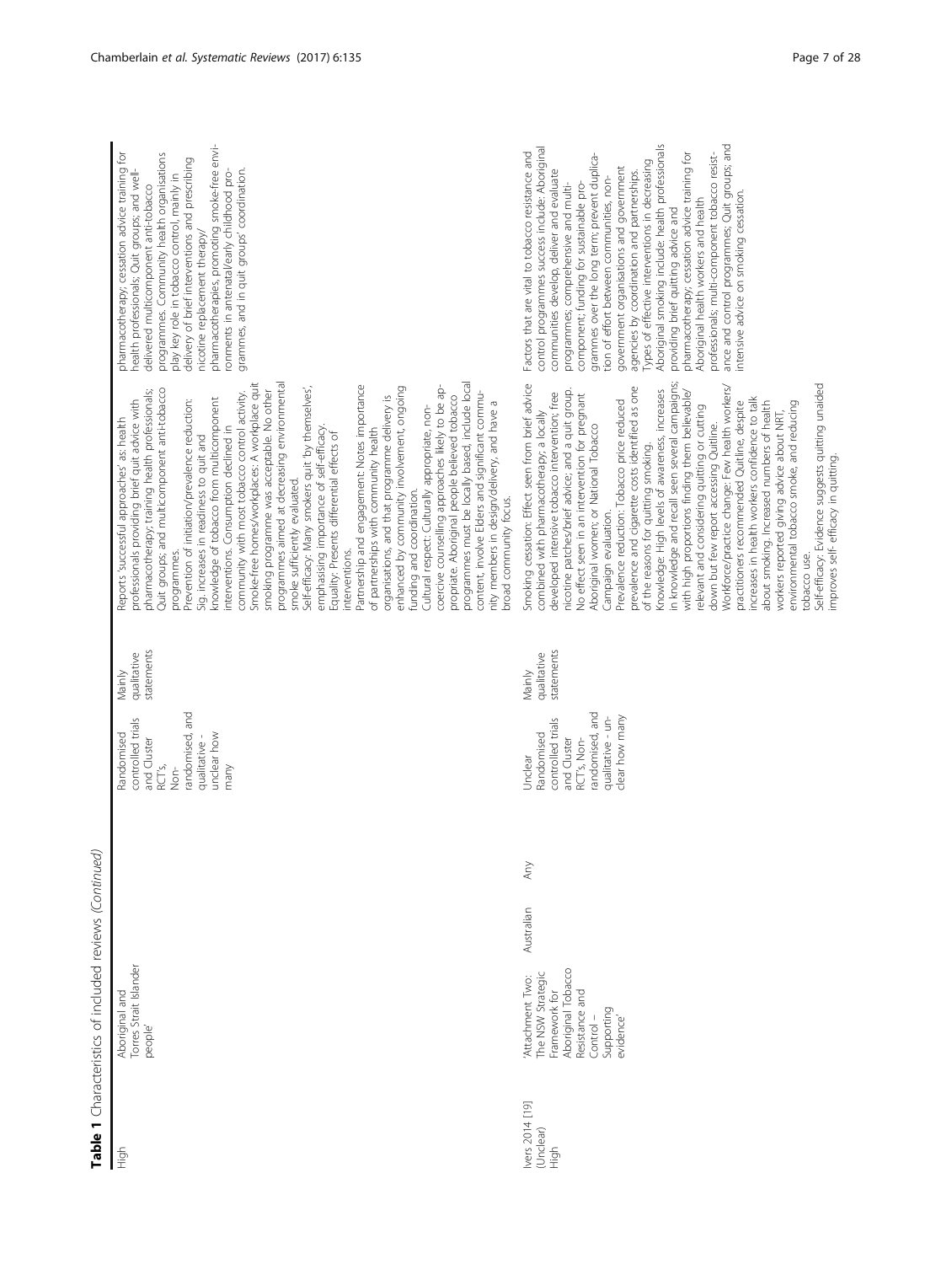|                                                                                                                                                                                                                                                                                                                                                                                                          | approaches in surmounting major social/cultural<br>approaches (e.g. NRT and/or counselling) may<br>Australians to access quit support strategies.<br>be effective for Indigenous Australians. No<br>effective in encouraging more Indigenous<br>Limited evidence about possible effective<br>barriers to Indigenous smoking cessation.<br>evidence about interventions likely to be<br>Individually targeted smoking cessation                                                                                                          | Australian communities. Formal/informal policies<br>ganisations/businesses can also be effective, but<br>require active participation of community mem-<br>over recent years, with mixed evidence about if<br>between health messages/negative attitudes to<br>of smoke-free areas at home and in broader In-<br>for smoking prevalence decrease in Indigenous<br>interventions and use of NRT. Limited evidence<br>to ensure smoke-free environments in local or-<br>digenous Australian community. Many motiva-<br>smoking, and greater promotion/maintenance<br>bacco control approaches likely more effective<br>'choose' to quit. Evidence shows multilevel to-<br>bers to ensure local ownership. Evidence sup-<br>encouraged Indigenous Australian smokers to<br>this has led smokers to feel persecuted/more<br>around: school based interventions, Quitlines<br>Smoking environment changed significantly<br>ports high intensity counselling and brief<br>defensive. Clear link seen in two studies<br>tions to quit, but no particular reason<br>and pricing increases.                                                                                                                                                                                                                                                                                                                                                                            |
|----------------------------------------------------------------------------------------------------------------------------------------------------------------------------------------------------------------------------------------------------------------------------------------------------------------------------------------------------------------------------------------------------------|-----------------------------------------------------------------------------------------------------------------------------------------------------------------------------------------------------------------------------------------------------------------------------------------------------------------------------------------------------------------------------------------------------------------------------------------------------------------------------------------------------------------------------------------|---------------------------------------------------------------------------------------------------------------------------------------------------------------------------------------------------------------------------------------------------------------------------------------------------------------------------------------------------------------------------------------------------------------------------------------------------------------------------------------------------------------------------------------------------------------------------------------------------------------------------------------------------------------------------------------------------------------------------------------------------------------------------------------------------------------------------------------------------------------------------------------------------------------------------------------------------------------------------------------------------------------------------------------------------------------------------------------------------------------------------------------------------------------------------------------------------------------------------------------------------------------------------------------------------------------------------------------------------------------------------------------------------------------------------------------------------------------|
| design/delivery, and have a broad community<br>appropriate, supportive and non-coercive way.<br>elders and significant community members in<br>Partnership and engagement: Suggests critical<br>locally based, include local content, involve<br>specifically designed for Aboriginal people,<br>Cultural respect: Preferred campaigns are<br>focus. Brief advice preferred in culturally<br>to success. | Smoking cessation: Increased quit rates reported<br>with sales restriction legislation reported, except<br>Changes in prevalence and store compliance<br>Cultural respect: 1 study attributes success to<br>Knowledge: knowledge changes reported (1<br>Increased health worker confidence in brief<br>where vendor machines available (1 study).<br>Prevalence and tobacco sales reduction:<br>Human capability and practice change:<br>creating a culturally safe space.<br>intervention (1 study).<br>in several studies.<br>study). | monitoring in remote areas, especially if tobacco<br>persecuted/more defensive; and reports smokers<br>Prevalence reduction: Reduction in self-reported<br>smoking prevalence, but only statistically signifi-<br>difficult to achieve and problems with ongoing<br>legislation around selling tobacco to minors in<br>Prevention of initiation: Increased student self-<br>free areas at home and in broader Indigenous<br>Quit attempts: Smoke-free workplace policies<br>increased promotion/maintenance of smoke-<br>Knowledge: Changes in knowledge reported<br>showed increased quit rates, including from<br>esteem; positive impact on students' know-<br>ledge/attitudes and self-efficacy (3 studies).<br>access via vending machines/independent<br>Tobacco sales reduction: Compliance with<br>Indigenous Australian communities more<br>demonstrated a clear link between health<br>Smoking cessation: Some of the 7 studies<br>feel more knowledgeable about smoking<br>Australian community. Also part of multi-<br>messages/negative attitudes to smoking/<br>campaigns may have led smokers to feel<br>impacts, but possible barrier to ongoing<br>from several interventions. Two studies<br>Adverse effects: Concerns anti-tobacco<br>engagement with messaging as 'know<br>intensive counselling and NRT.<br>encouraged Quit attempts.<br>component interventions.<br>cant in one site (1 study).<br>traders (2 studies).<br>everything'. |
|                                                                                                                                                                                                                                                                                                                                                                                                          | statements<br>qualitative<br>Mainly<br>Non-randomised<br>Qualitative [2]<br>$\overline{C}$<br>$\mathbf{r}$                                                                                                                                                                                                                                                                                                                                                                                                                              | statements<br>qualitative<br>Mainly<br>non-randomised<br>documents, and<br>controlled trials<br>reviews, policy<br>interventions)<br>unpublished<br>Randomised<br>and cluster<br>systematic<br>qualitative<br>studies,<br>studies,<br>reports<br>RCT'S,<br>$\overline{C}$<br>96                                                                                                                                                                                                                                                                                                                                                                                                                                                                                                                                                                                                                                                                                                                                                                                                                                                                                                                                                                                                                                                                                                                                                                               |
|                                                                                                                                                                                                                                                                                                                                                                                                          | Àny                                                                                                                                                                                                                                                                                                                                                                                                                                                                                                                                     | Any                                                                                                                                                                                                                                                                                                                                                                                                                                                                                                                                                                                                                                                                                                                                                                                                                                                                                                                                                                                                                                                                                                                                                                                                                                                                                                                                                                                                                                                           |
|                                                                                                                                                                                                                                                                                                                                                                                                          | Australian                                                                                                                                                                                                                                                                                                                                                                                                                                                                                                                              | Australian                                                                                                                                                                                                                                                                                                                                                                                                                                                                                                                                                                                                                                                                                                                                                                                                                                                                                                                                                                                                                                                                                                                                                                                                                                                                                                                                                                                                                                                    |
|                                                                                                                                                                                                                                                                                                                                                                                                          | Australians: a review<br>of current evidence'<br>interventions for<br>Indigenous<br>Tobacco                                                                                                                                                                                                                                                                                                                                                                                                                                             | Tackling Indigenous<br>Programme Review:<br>A rapid review of<br>Healthy Lifestyle<br>the literature'<br>Smoking and                                                                                                                                                                                                                                                                                                                                                                                                                                                                                                                                                                                                                                                                                                                                                                                                                                                                                                                                                                                                                                                                                                                                                                                                                                                                                                                                          |
|                                                                                                                                                                                                                                                                                                                                                                                                          | (update of Ivers 2001<br>Power 2009 [35]<br>(2001 to 2007<br>Moderate<br>$[18]$ )                                                                                                                                                                                                                                                                                                                                                                                                                                                       | Upton 2014 [20]<br>$(2004 - 2014)$<br>high<br>High                                                                                                                                                                                                                                                                                                                                                                                                                                                                                                                                                                                                                                                                                                                                                                                                                                                                                                                                                                                                                                                                                                                                                                                                                                                                                                                                                                                                            |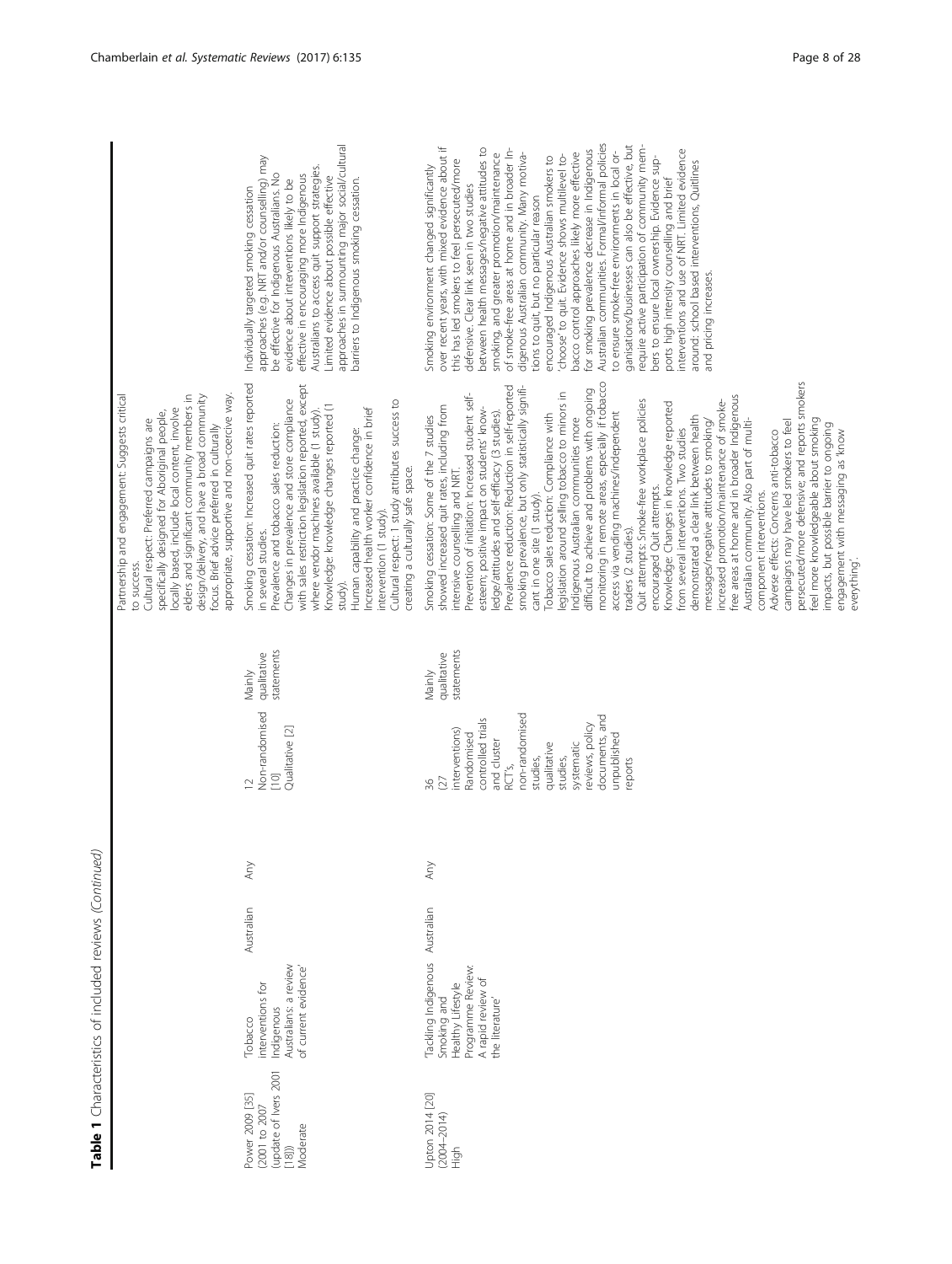|                                                                                                                                                                                                                                                                                                                                 | Recommend development and implementation<br>of evaluation designs be informed by building<br>capacity of local Indigenous communities and<br>showing intervention studies seldom done in<br>Reviewer suggests it is comparatively rare for<br>evaluations to be methodologically rigorous.<br>their healthcare services to engage as equal<br>Findings consistent with previous reviews<br>Indigenous health and tend to have small<br>partners in research process.<br>effects. | Current evidence for effectiveness/health benefit<br>traditionally underserved populations is scant<br>interventions especially for Indigenous/other<br>of social media and mobile software<br>and mixed.       | of knowledge of smoking harms and inadequate<br>maternal smokers, as well as poor knowledge of,<br>access to, and use of evidence-based treatments<br>petuate tobacco use in pregnancy. There is lack<br>needed to de-normalise smoking in Indigenous<br>communities as social norms and stressors per-<br>Reviewer suggests comprehensive approaches,<br>salience of current antismoking messages for<br>considering environmental context, increase<br>support. Long-term, broad approaches are<br>methods, and provide culturally targeted<br>knowledge of smoking harms/cessation<br>for smoking cessation in pregnancy. | support to help IHWs who want to quit. Training<br>Overall, literature suggests IHWs' smoking status<br>weakens evidence for this conclusion. Literature<br>supporting community members wanting to<br>is a barrier, but poor quality of most studies<br>may also help increase IHWs knowledge in<br>review has shown a need for practical quit<br>alter smoking behaviour.                                                                                                                                                                                                                                                                            |
|---------------------------------------------------------------------------------------------------------------------------------------------------------------------------------------------------------------------------------------------------------------------------------------------------------------------------------|----------------------------------------------------------------------------------------------------------------------------------------------------------------------------------------------------------------------------------------------------------------------------------------------------------------------------------------------------------------------------------------------------------------------------------------------------------------------------------|-----------------------------------------------------------------------------------------------------------------------------------------------------------------------------------------------------------------|------------------------------------------------------------------------------------------------------------------------------------------------------------------------------------------------------------------------------------------------------------------------------------------------------------------------------------------------------------------------------------------------------------------------------------------------------------------------------------------------------------------------------------------------------------------------------------------------------------------------------|--------------------------------------------------------------------------------------------------------------------------------------------------------------------------------------------------------------------------------------------------------------------------------------------------------------------------------------------------------------------------------------------------------------------------------------------------------------------------------------------------------------------------------------------------------------------------------------------------------------------------------------------------------|
| Self-efficacy: Discussion of importance of holistic<br>workforce; expanding the Indigenous Australian<br>workforce and increasing its capacity to deliver<br>recommends developing local capacity/local<br>Increased confidence (1 study) and reviewer<br>Human capability and practice change:<br>effective care.<br>approach. | Smoking cessation: Increased quit rates reported<br>Costs: reported for 1 study<br>in 3/4 studies.                                                                                                                                                                                                                                                                                                                                                                               | group: Intervention as effective in Maori as non-<br>intervention (28%) compared to control (13%)<br>Smoking cessation: Increased cessation in<br>Knowledge: Reports information on web<br>downloads.<br>Maori. | Human capability/workforce: Role of IHW's and<br>important consideration in Indigenous studies.<br>Smoke free homes/workplaces: Importance of<br>Smoking cessation: 'Quitting is hard' (1 study).<br>reducing harm, being a protector (2 studies).<br>Attitudes, beliefs and knowledge detailed.<br>Cultural appropriateness and ethics is an<br>other health professionals is challenging.<br>Cultural respect:                                                                                                                                                                                                             | Smoking cessation: Reports 9% quit rate; Relapse<br>was barrier to giving support and/or information<br>Need for workforce development recommended<br>showed IHWs own smoking was a barrier to ser-<br>IHWs more likely than smokers to talk to com-<br>munity about smoking (1 study) and smoking<br>vice provision, but was not conclusive in one<br>depend on IHWs' tobacco use. Non-smoking<br>in 8 publications. Specific recommendations<br>Degree smoking information delivered may<br>to community (1 study). Overall outcome<br>Knowledge/practice/workforce capability:<br>related to stressful times in clients lives.<br>stud <sub>)</sub> |
|                                                                                                                                                                                                                                                                                                                                 | statements<br>qualitative<br>Mainly                                                                                                                                                                                                                                                                                                                                                                                                                                              | statements<br>qualitative<br>Mainly                                                                                                                                                                             | statements<br>qualitative<br>Mainly                                                                                                                                                                                                                                                                                                                                                                                                                                                                                                                                                                                          | statements<br>qualitative<br>Mainly                                                                                                                                                                                                                                                                                                                                                                                                                                                                                                                                                                                                                    |
|                                                                                                                                                                                                                                                                                                                                 | Non-randomised<br>$\overline{5}$                                                                                                                                                                                                                                                                                                                                                                                                                                                 | programmes [3]<br>controlled trials<br>Randomised<br>App/social<br>media<br>Ξ                                                                                                                                   | Non-randomised<br>Mixed methods<br>Qualitative [5]<br>$\equiv$<br>Ξ                                                                                                                                                                                                                                                                                                                                                                                                                                                                                                                                                          | Non-randomised<br>Qualitative [8]<br>Reviews [3]<br>$\boxed{3}$<br>$\overline{4}$                                                                                                                                                                                                                                                                                                                                                                                                                                                                                                                                                                      |
|                                                                                                                                                                                                                                                                                                                                 | <b>Any</b>                                                                                                                                                                                                                                                                                                                                                                                                                                                                       | media<br>applications<br>and mobile<br>Social                                                                                                                                                                   | around smoking<br>attitudes, beliefs<br>and cessation.<br>and barriers<br>Knowledge,                                                                                                                                                                                                                                                                                                                                                                                                                                                                                                                                         | on provision of<br>smoking status<br>information.<br>Impact of<br>tobacco                                                                                                                                                                                                                                                                                                                                                                                                                                                                                                                                                                              |
|                                                                                                                                                                                                                                                                                                                                 | Australian                                                                                                                                                                                                                                                                                                                                                                                                                                                                       | Australian                                                                                                                                                                                                      | Australian<br>(women<br>only)                                                                                                                                                                                                                                                                                                                                                                                                                                                                                                                                                                                                | workers only)<br>Australian<br>(health                                                                                                                                                                                                                                                                                                                                                                                                                                                                                                                                                                                                                 |
|                                                                                                                                                                                                                                                                                                                                 | alcohol and physical<br>Australians: rigorous<br>Smoking, nutrition,<br>evaluations and<br>new directions<br>interventions<br>Indigenous<br>targeting<br>needed'<br>activity                                                                                                                                                                                                                                                                                                     | health promotion in<br>Social media and<br>mobile apps for<br>scoping review<br>populations:<br>Indigenous<br>Australian                                                                                        | maternal tobacco<br>systematic review<br>Knowledge and<br>Aboriginal and<br>smoking and<br>ethnography'<br>views about<br>cessation in<br>Torres Strait<br>Islanders: A<br>barriers for<br>and meta-                                                                                                                                                                                                                                                                                                                                                                                                                         | barriers preventing<br>Workers delivering<br>Indigenous Health<br>interventions to<br>their communities'<br>'A review of the<br>copacco                                                                                                                                                                                                                                                                                                                                                                                                                                                                                                                |
|                                                                                                                                                                                                                                                                                                                                 | Uan 1990 to Aug<br><b>Clifford 2011 [31]</b><br>Moderate<br>2007)                                                                                                                                                                                                                                                                                                                                                                                                                | Brusse 2014 [24]<br>Moderate<br>(Unclear)                                                                                                                                                                       | (Up to March 2011)<br>Gould 2013b [37]<br>$\geq$                                                                                                                                                                                                                                                                                                                                                                                                                                                                                                                                                                             | Thompson 2011 [29]<br>Moderate<br>(Unclear)                                                                                                                                                                                                                                                                                                                                                                                                                                                                                                                                                                                                            |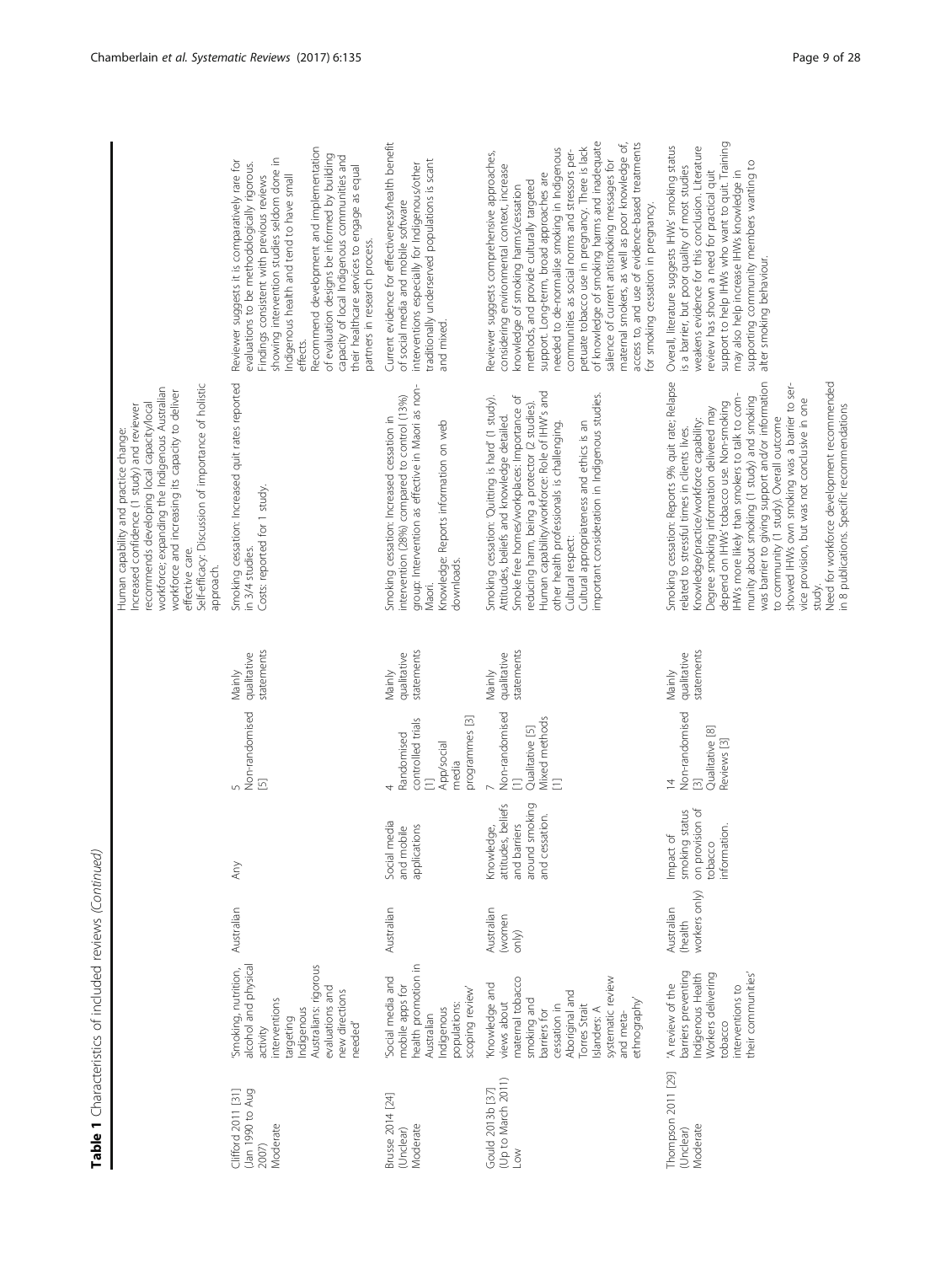| I                                                        |
|----------------------------------------------------------|
| $\ddot{\phantom{a}}$                                     |
| יה הוא הא היה יות                                        |
| -<br>+<br>+<br>+<br>I<br>5<br>j<br>;<br>;<br>;<br>١<br>j |
| j<br>I                                                   |
|                                                          |

|                                                                      | uptake of evidence-based SNAP interventions by<br>Review shows dissemination strategies targeting<br>and evaluation outcomes often not published in<br>nealthcare settings are not widely implemented,<br>peer-review literature. Recommend need for ef-<br>research agencies, health-care providers and In-<br>fective partnerships between government and<br>digenous healthcare services to improve likeli-<br>hood of dissemination strategies implemented<br>n Indigenous healthcare settings are feasible,<br>nealthcare providers working in Indigenous<br>acceptable and effective. |
|----------------------------------------------------------------------|---------------------------------------------------------------------------------------------------------------------------------------------------------------------------------------------------------------------------------------------------------------------------------------------------------------------------------------------------------------------------------------------------------------------------------------------------------------------------------------------------------------------------------------------------------------------------------------------|
| included training, mostly of health staff in brief<br>interventions. | No smoking-related outcomes reported.                                                                                                                                                                                                                                                                                                                                                                                                                                                                                                                                                       |
|                                                                      | statements.<br>Mainly                                                                                                                                                                                                                                                                                                                                                                                                                                                                                                                                                                       |
|                                                                      | Non-randomised qualitative<br>Dissemination of 2<br>'smoking,<br>nutrition, alcohol [2]<br>and physical<br>and physical<br>interventions,                                                                                                                                                                                                                                                                                                                                                                                                                                                   |
|                                                                      |                                                                                                                                                                                                                                                                                                                                                                                                                                                                                                                                                                                             |
|                                                                      | Disseminating best- Australian<br>vidence healthcare<br>to Indigenous<br>healthcare settings<br>and programmes in<br>Australia: identifying<br>the gaps'                                                                                                                                                                                                                                                                                                                                                                                                                                    |
|                                                                      | Clifford 2009 [30]<br>(Jan 1990 to Aug<br>2007)<br>Moderate                                                                                                                                                                                                                                                                                                                                                                                                                                                                                                                                 |

See Additional file 6 for detailed AMSTAR ratings for each review See Additional file [6](#page-25-0) for detailed AMSTAR ratings for each review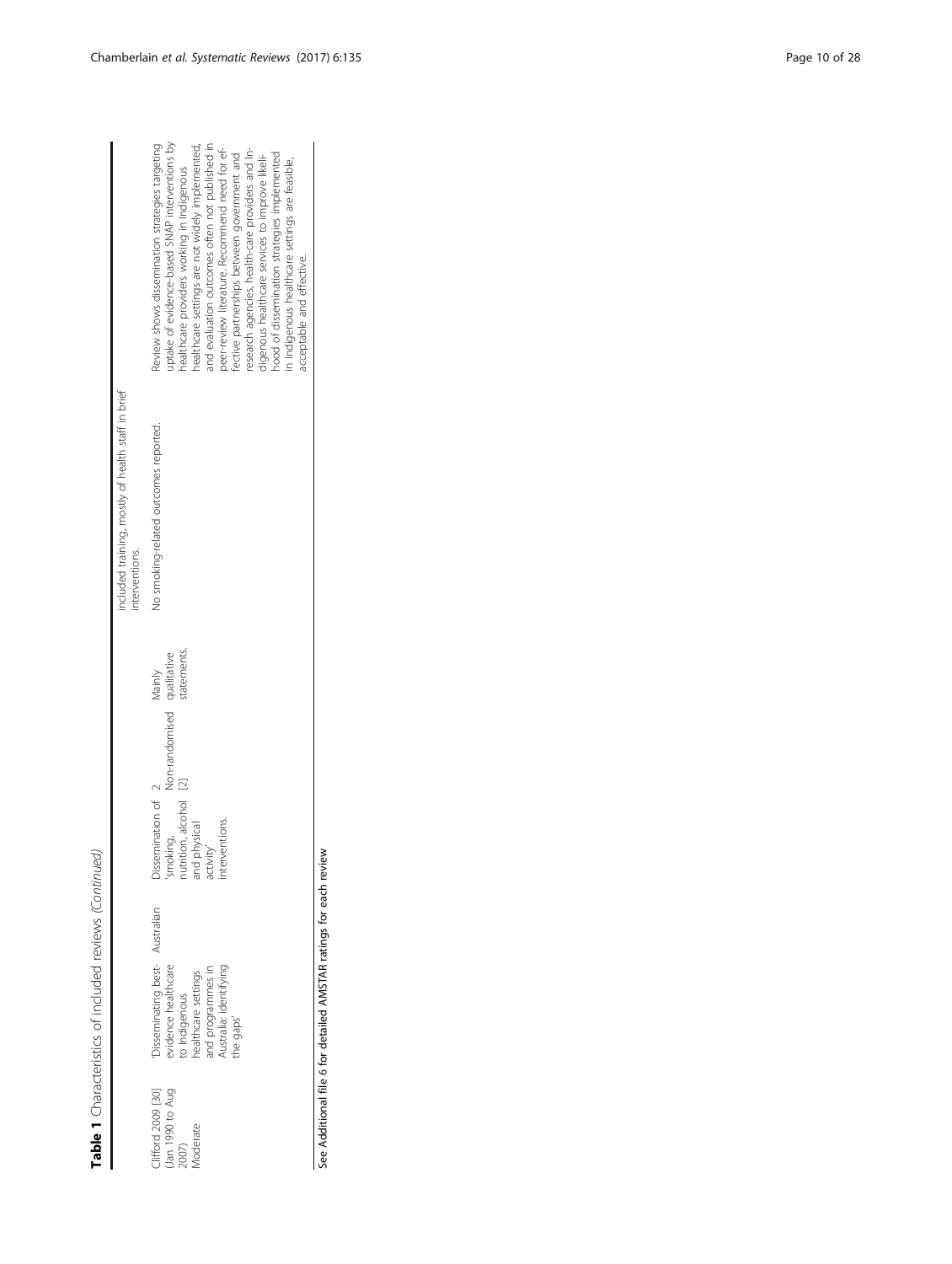|                          |                                                                                       | a sammary or men ventions against the national robacco strategy phoney areas                                              |                                                                                                                                |                                                               |                                                                                                                                        |                                                                                                         |                                                                                                         |
|--------------------------|---------------------------------------------------------------------------------------|---------------------------------------------------------------------------------------------------------------------------|--------------------------------------------------------------------------------------------------------------------------------|---------------------------------------------------------------|----------------------------------------------------------------------------------------------------------------------------------------|---------------------------------------------------------------------------------------------------------|---------------------------------------------------------------------------------------------------------|
| Review ID                | NTS <sub>P1</sub><br>Continue to<br>reduce<br>affordability<br>of tobacco<br>products | NTS P2<br>Protect public health<br>policy including<br>tobacco control<br>policies, from tobacco<br>industry interference | NTS <sub>P3</sub><br>Consider further<br>regulation of<br>contents, product<br>disclosure and<br>supply of tobacco<br>products | NTS <sub>P4</sub><br>Strengthen<br>mass<br>media<br>campaigns | NTS <sub>P5</sub><br>Provide greater<br>access to a range of<br>evidence-based cessa-<br>tion services to sup-<br>port smokers to quit | NTS P6<br>Reduce<br>exceptions to<br>smoke-free work-<br>places, public<br>places and other<br>settings | NTS P7<br>Eliminate<br>remaining<br>advertising,<br>promotion and<br>sponsorship of<br>tobacco products |
| Minichiello<br>2016 [32] | 2                                                                                     | $\mathbb O$                                                                                                               | $\mathbf 0$                                                                                                                    | $\overline{4}$                                                | 75                                                                                                                                     | 9                                                                                                       | $\overline{0}$                                                                                          |
| Carson<br>2014 [33]      | $\circ$                                                                               | $\mathbf 0$                                                                                                               | 0                                                                                                                              | 53                                                            | 25                                                                                                                                     | 3                                                                                                       | $\mathbf 0$                                                                                             |
| Johnston<br>2013 [21]    | $\circ$                                                                               | $\mathbf 0$                                                                                                               | $\mathbf 0$                                                                                                                    | $\mathsf{O}\xspace$                                           | 5                                                                                                                                      | $\,0\,$                                                                                                 |                                                                                                         |
| Carson<br>2012a [27]     |                                                                                       |                                                                                                                           |                                                                                                                                |                                                               | $\overline{4}$                                                                                                                         |                                                                                                         |                                                                                                         |
| Carson<br>2015 [36]      |                                                                                       |                                                                                                                           |                                                                                                                                |                                                               | 9                                                                                                                                      |                                                                                                         |                                                                                                         |
| DiGiacomo<br>2011 [22]   |                                                                                       |                                                                                                                           |                                                                                                                                |                                                               | 9                                                                                                                                      |                                                                                                         |                                                                                                         |
| CADTH<br>2013            |                                                                                       |                                                                                                                           |                                                                                                                                |                                                               | $\mathbb O$                                                                                                                            |                                                                                                         |                                                                                                         |
| Gould<br>2013a [25]      |                                                                                       |                                                                                                                           | $\overline{2}$                                                                                                                 | $\,8\,$                                                       | 13                                                                                                                                     |                                                                                                         |                                                                                                         |
| Passey<br>2013 [26]      |                                                                                       |                                                                                                                           |                                                                                                                                |                                                               | $\overline{2}$                                                                                                                         |                                                                                                         |                                                                                                         |
| Carson<br>2012b [34]     | $\circ$                                                                               | $\mathbf 0$                                                                                                               | $\mathbf 0$                                                                                                                    | $\overline{2}$                                                | $\mathbf 0$                                                                                                                            | $\,0\,$                                                                                                 | $\mathsf{O}\xspace$                                                                                     |
| Carson<br>2013 [28]      | $\circ$                                                                               | $\mathbf 0$                                                                                                               | $\mathbf 0$                                                                                                                    | 6                                                             | $\mathsf O$                                                                                                                            | $\mathsf{O}\xspace$                                                                                     | 0                                                                                                       |
| Ivers 2003<br>$[23]$     | $\circ$                                                                               | $\mathbf 0$                                                                                                               | $\mathbf 0$                                                                                                                    | $\overline{2}$                                                | $\mathbf{1}$                                                                                                                           | $\mathbf{1}$                                                                                            | $\mathbf 0$                                                                                             |
| Ivers 2011<br>$[18]$     | $\overline{1}$                                                                        | $\mathbf 0$                                                                                                               | $\mathbf 0$                                                                                                                    | $\overline{2}$                                                | $\overline{7}$                                                                                                                         | $\mathbf{1}$                                                                                            | $\mathsf{O}\xspace$                                                                                     |
| Ivers 2014<br>$[19]$     | $\mathbf{1}$                                                                          | $\mathbf 0$                                                                                                               | $\mathbf 0$                                                                                                                    | 3                                                             | 5                                                                                                                                      | $\mathsf{O}\xspace$                                                                                     | 0                                                                                                       |
| Power 2009 0<br>$[35]$   |                                                                                       | $\mathbf 0$                                                                                                               | $\mathbf{1}$                                                                                                                   | $\mathbf{1}$                                                  | 10                                                                                                                                     | $\circ$                                                                                                 | $\mathsf{O}\xspace$                                                                                     |
| Upton<br>2014 [20]       | $\mathbf{1}$                                                                          | $\mathbf 0$                                                                                                               | $\overline{2}$                                                                                                                 | 5                                                             | 15                                                                                                                                     | $\overline{7}$                                                                                          | $\mathbf 0$                                                                                             |
| Clifford<br>2011 [31]    |                                                                                       |                                                                                                                           |                                                                                                                                | 3                                                             | $\overline{2}$                                                                                                                         |                                                                                                         |                                                                                                         |
| Brusse 2014<br>$[24]$    |                                                                                       |                                                                                                                           |                                                                                                                                | $\mathbb O$                                                   | $\overline{4}$                                                                                                                         |                                                                                                         |                                                                                                         |
| Gould<br>2013b [37]      |                                                                                       |                                                                                                                           |                                                                                                                                |                                                               | $\overline{\mathcal{I}}$                                                                                                               |                                                                                                         |                                                                                                         |
| Thompson<br>2011 [29]    |                                                                                       |                                                                                                                           |                                                                                                                                | $\mathsf{O}\xspace$                                           | 11                                                                                                                                     | $\mathbb O$                                                                                             |                                                                                                         |
| Clifford<br>2009 [30]    |                                                                                       |                                                                                                                           |                                                                                                                                | $\mathbb O$                                                   | $\overline{2}$                                                                                                                         |                                                                                                         |                                                                                                         |

<span id="page-10-0"></span>Table 2 Summary of interventions against the National Tobacco Strategy priority areas

0 if reviewer looked for; otherwise, blank

against the CATs Framework. Meta-analysis was not conducted, as it is unlikely that an overall estimate of effect would have been meaningful. Meta-analysis was also not feasible, as most included reviews did not report a sufficient level of analysis for individual strategies. The degree of overlap of studies between reviews was considered to identify where there was a risk of 'double counting' the number of interventions where the same studies were reported in different reviews. In the presentation of our overview findings, we included selected extracts from the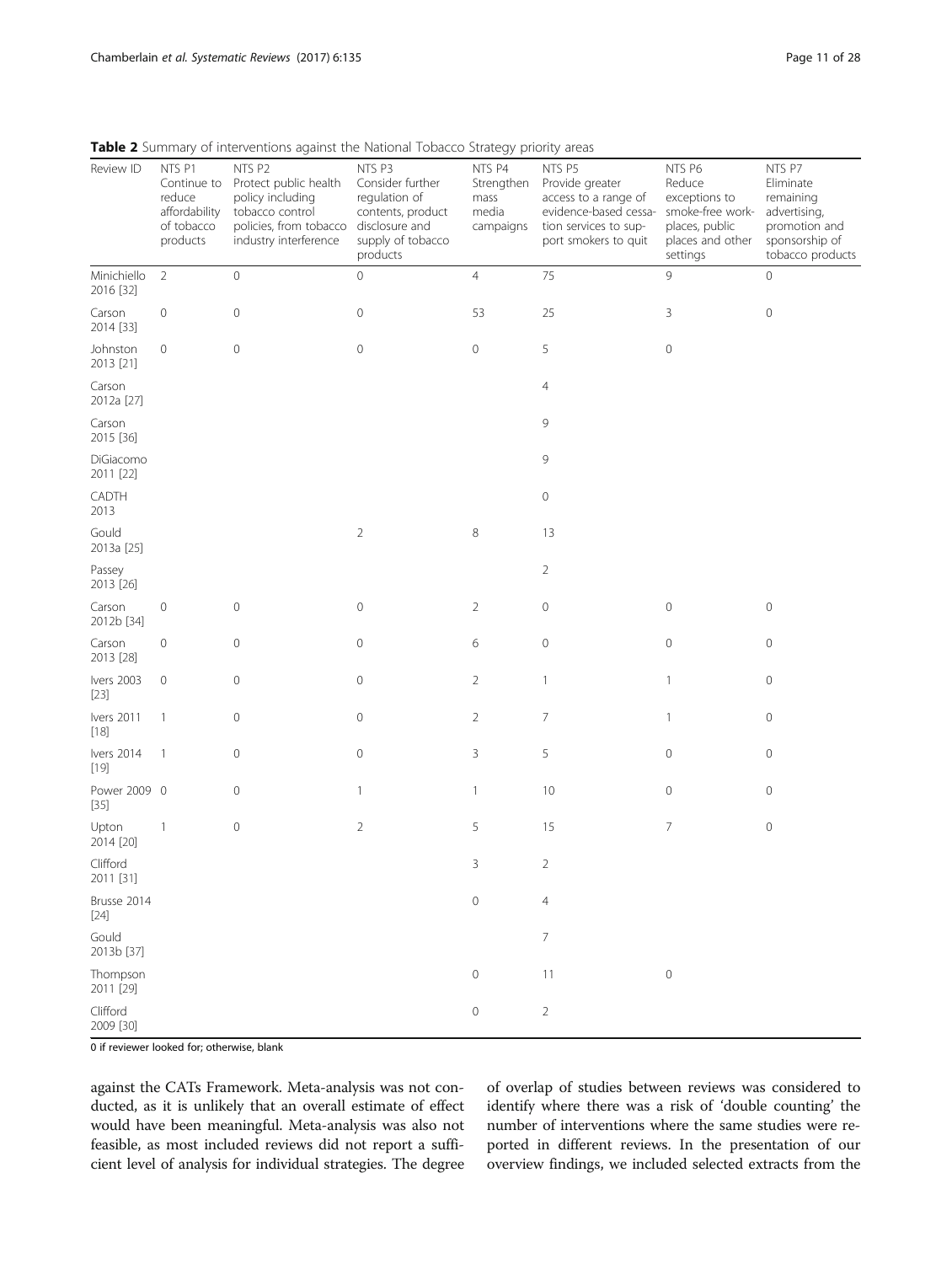|                          | NATSIHP P1<br>equality and<br>human rights<br>approach | NATSIHP<br>P <sub>2</sub><br>partnership | NATSIHP P3 NATSIHP P4 | <b>Table 3</b> January of twitten punciples and chapters addressed within included teviews<br>NATSIHP health<br>engagement accountability enablers/social<br>and emotional<br>wellbeing | NATSIHP<br>health<br>enablers/<br>cultural<br>respect | NATSIHP<br>health<br>enablers/<br>evidence-<br>based | NATSIHP<br>health<br>enablers/<br>human<br>capability | NATSIHP<br>whole of<br>life<br>approaches |
|--------------------------|--------------------------------------------------------|------------------------------------------|-----------------------|-----------------------------------------------------------------------------------------------------------------------------------------------------------------------------------------|-------------------------------------------------------|------------------------------------------------------|-------------------------------------------------------|-------------------------------------------|
| Minichiello<br>2016 [32] |                                                        | $\checkmark$                             | $\checkmark$          |                                                                                                                                                                                         |                                                       |                                                      | $\checkmark$                                          |                                           |
| Carson<br>2014 [33]      |                                                        |                                          |                       |                                                                                                                                                                                         |                                                       |                                                      |                                                       |                                           |
| Johnston<br>2013 [21]    | $\checkmark$                                           |                                          |                       |                                                                                                                                                                                         | $\checkmark$                                          |                                                      |                                                       |                                           |
| Carson<br>2012a [27]     |                                                        |                                          |                       |                                                                                                                                                                                         |                                                       |                                                      |                                                       |                                           |
| Carson<br>2015 [36]      |                                                        |                                          |                       |                                                                                                                                                                                         | $\checkmark$                                          |                                                      |                                                       |                                           |
| DiGiacomo<br>2011 [22]   |                                                        |                                          |                       |                                                                                                                                                                                         | ✓                                                     |                                                      | ✓                                                     |                                           |
| CADTH<br>2013            |                                                        |                                          |                       |                                                                                                                                                                                         |                                                       |                                                      |                                                       |                                           |
| Gould<br>2013a [25]      |                                                        |                                          |                       |                                                                                                                                                                                         | $\checkmark$                                          |                                                      |                                                       |                                           |
| Passey<br>2013 [26]      |                                                        |                                          |                       |                                                                                                                                                                                         |                                                       |                                                      |                                                       |                                           |
| Carson<br>2012b [34]     |                                                        |                                          |                       |                                                                                                                                                                                         |                                                       |                                                      |                                                       |                                           |
| Carson<br>2013 [28]      |                                                        |                                          |                       |                                                                                                                                                                                         |                                                       |                                                      |                                                       |                                           |
| Ivers 2003<br>$[23]$     |                                                        |                                          |                       |                                                                                                                                                                                         |                                                       |                                                      |                                                       |                                           |
| Ivers 2011<br>$[18]$     |                                                        |                                          |                       |                                                                                                                                                                                         |                                                       |                                                      |                                                       |                                           |
| Ivers 2014<br>$[19]$     |                                                        |                                          |                       |                                                                                                                                                                                         |                                                       |                                                      |                                                       |                                           |
| Power 2009<br>$[35]$     |                                                        |                                          |                       |                                                                                                                                                                                         |                                                       |                                                      |                                                       |                                           |
| Upton<br>2014 [20]       |                                                        |                                          |                       |                                                                                                                                                                                         |                                                       |                                                      |                                                       |                                           |
| Clifford<br>2011 [31]    |                                                        | ✓                                        | $\checkmark$          |                                                                                                                                                                                         |                                                       |                                                      |                                                       |                                           |
| Brusse 2014<br>$[24]$    |                                                        |                                          |                       |                                                                                                                                                                                         |                                                       |                                                      |                                                       |                                           |
| Gould<br>2013b [37]      |                                                        |                                          |                       |                                                                                                                                                                                         | ✓                                                     |                                                      |                                                       |                                           |
| Thompson<br>2011 [29]    |                                                        |                                          |                       |                                                                                                                                                                                         |                                                       |                                                      | ✓                                                     |                                           |
| Clifford<br>2009         |                                                        |                                          |                       |                                                                                                                                                                                         |                                                       | $\checkmark$                                         |                                                       |                                           |

<span id="page-11-0"></span>Table 3 Summary of NATSIHP principles and enablers addressed within included reviews<sup>a</sup>

✓indicates reviews assessed for and found studies explicitly addressing this principle or priority

indicates the issue is mentioned in the review, but not systematically assessed and reported

<sup>a</sup>Priority of 'Health system effectiveness and clinically appropriate care' was not included

included reviews, particularly where these represent the overall findings in relation to the priority areas. Where possible, we avoided repeating narrative reporting of extracts about the same studies where multiple reviewers reported these. We also clarified

where reviewer recommendations or suggestions appeared to be based on evidence from studies within the review. Where the evidence for the reviewer recommendation appeared to be based on expertise rather than clearly derived study data presented within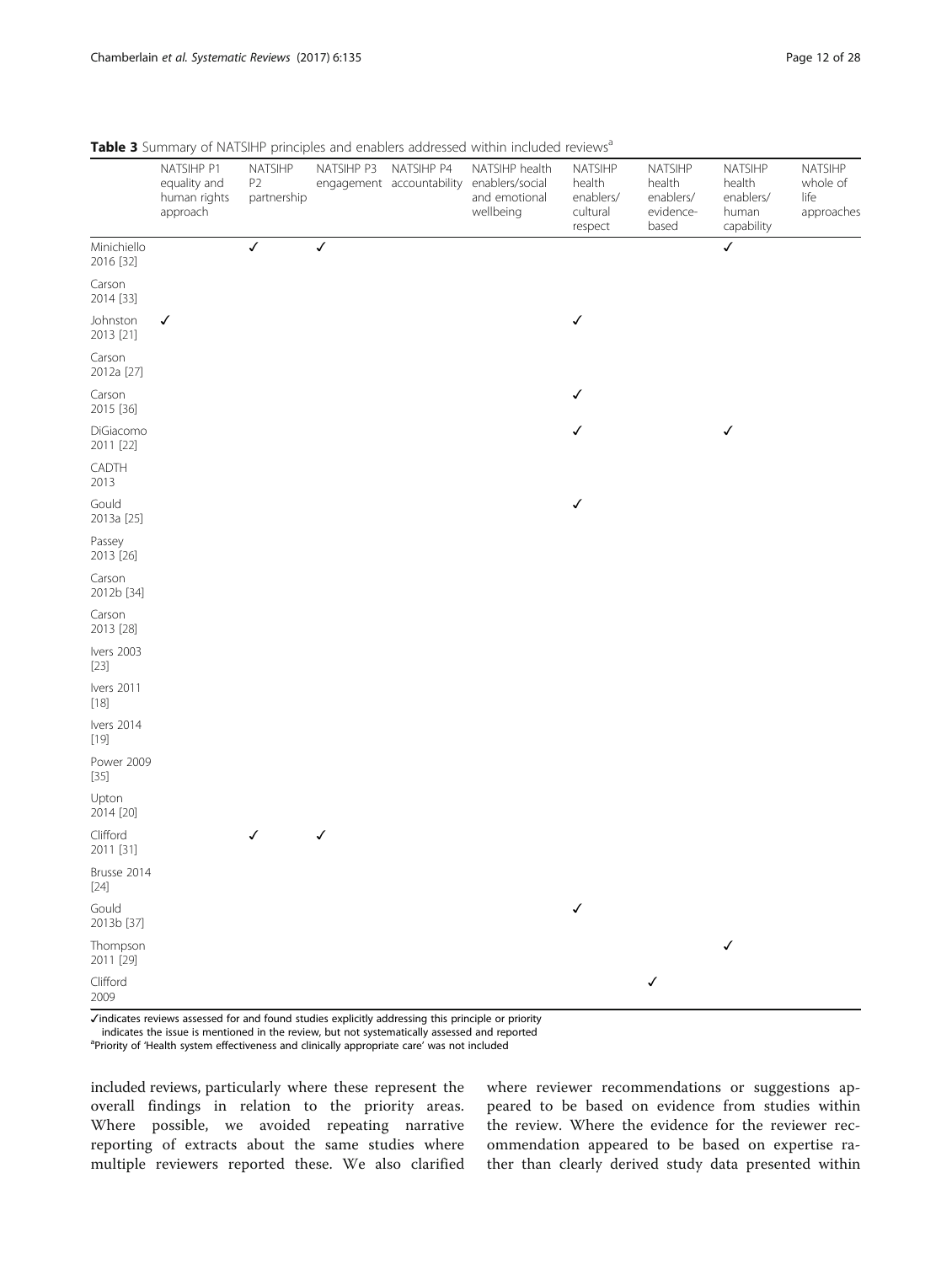the review, we have specified this and used verbs such as 'the reviewer asserted, suggested, or recommended'.

# Determining coverage of primary research and extent of overlap across reviews

The extent of overlap of studies across reviews helps determine whether consistent findings across reviews can be expected, and identifies possible explanations for discrepant findings. One reviewer (SB) extracted the list of references for studies included in each review, and then tabulated these in a matrix to show the coverage of primary research and the extent of overlap across reviews (Additional file [7\)](#page-25-0). Only references to included primary studies (i.e. not reviews) that involved Indigenous people or communities and focussed on tobacco control were included in the matrix. Where reviews did not provide a complete list of included studies [\[18](#page-26-0)–[20\]](#page-26-0), studies were identified from citations in the text of the review.

We listed all unique references in the matrix, irrespective of whether there were multiple references for the same programme, study or both. The name of the programme/policy or project (hereafter referred to as programme) to which each reference was linked was included in the matrix when this information was available in the review. In general, the study-level characteristics reported by reviews were too limited and inconsistent to enable us to match all references from the same study or to determine if results were duplicated across references (as may be the case, for example, if results from a grey literature report to government are subsequently published in several peer-reviewed papers). The final set of references in the matrix therefore includes multiple references for some studies, encompassing different components or stages of an evaluation (e.g. programme description, study protocol, trial results, process evaluation) or reporting for different audiences (e.g. commissioners, researchers).

# Results

Searches generated 417 possible reviews published between 2000 and February 2016. Following removal of duplications, 199 publications were screened using title and abstract and 142 were excluded, leaving 57 articles for full-text review. Of these, 36 were excluded because they did not specifically target Indigenous populations or they were not a review, and 21 reviews were retained. A list of excluded reviews and reasons are outlined in Additional file [5](#page-25-0). A flow chart summarising search and screening results is provided in Fig. 1.

## **Participants**

The majority of reviews included studies involving Indigenous populations exclusively  $(n = 17)$ . The remaining four studies also referred to evidence among general populations and/or included studies which compared

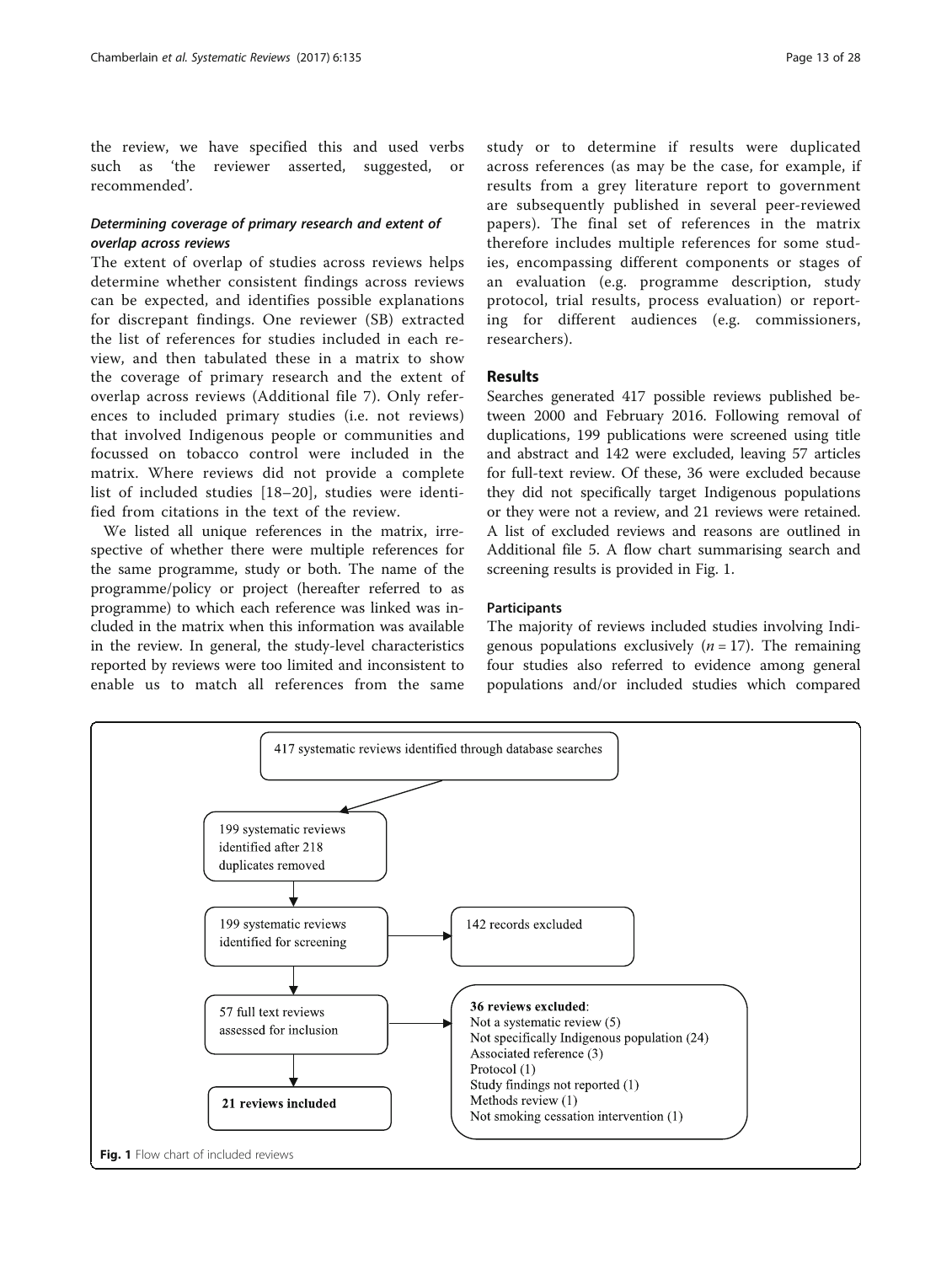outcomes between Indigenous and non-Indigenous people [[21](#page-26-0)–[24](#page-26-0)]. Specific sub-groups of populations that were reported as the focus of the reviews included pregnant women  $(n = 2)$  [\[25, 26](#page-26-0)], adolescents  $(n = 2)$  [\[27](#page-26-0), [28](#page-26-0)], school students  $(n = 1)$  [\[28](#page-26-0)] and Aboriginal Health Workers ( $n = 1$ ) [[29\]](#page-26-0). Thirteen reviews included Indigenous people in any country, but only reported studies based in Australia, Canada, New Zealand, and the USA. Eight reviews were restricted to studies involving Indigenous people in Australia only.

# Interventions (review scope)

While reviews published after 2000 only were included, a number of studies within those reviews dated back to 1980. Eighteen reviews specifically focussed on tobacco programmes/interventions, while the remaining three encompassed a broader scope of health promotion [[24](#page-26-0)] or 'smoking, nutrition, alcohol, physical activity' trials [\[30, 31\]](#page-26-0) which included a tobacco programme component.

Four reviews aimed to evaluate all tobacco control programmes among Indigenous peoples [\[32](#page-26-0)–[34\]](#page-26-0), while five reviews assessed all interventions for Indigenous people in Australia [[18](#page-26-0)–[20](#page-26-0), [23](#page-26-0), [35\]](#page-26-0). Three reviews assessed the effect of culturally tailored interventions [[21, 36, 37](#page-26-0)], and one review looked for evidence of Indigenous knowledge to support smoking cessation [\[38](#page-26-0)]. Two reviews included all tobacco control interventions to reduce smoking among Indigenous adolescents [[27](#page-26-0)] and among Indigenous pregnant women [[26\]](#page-26-0). Remaining reviews looked specifically at individual smoking cessation strategies among Indigenous people [\[22](#page-26-0)] evidence for social media and mobile apps among Indigenous Australians [[24\]](#page-26-0) smoking among Indigenous Health Workers [\[29](#page-26-0)] knowledge and attitudes of Indigenous Australian mothers to smoking [\[25](#page-26-0)] and methods [[31](#page-26-0)] and dissemination [\[30\]](#page-26-0) of 'smoking, nutrition, alcohol and physical activity' trials among Indigenous Australians.

# Types of studies included within reviews and comparisons

Approximately half of the included reviews  $(n = 11)$  included unrestricted study designs (qualitative, quantitative or reports) [\[18](#page-26-0)–[20, 23](#page-26-0)–[25](#page-26-0), [29, 32, 33, 35, 37](#page-26-0)], and the remainder restricted the inclusion criteria to quantitative randomised controlled trials and controlled trials.

Comparisons for the interventions examined within included reviews were not well documented. Inclusion criteria for included reviews either did not specify a type of comparison ( $n = 8$ ), specified 'any' comparison ( $n =$ 10), specified comparisons as 'usual practice, placebo or none'  $(n = 2)$  or there was no comparison or it was 'not applicable'  $(n = 1)$ . In the descriptions of comparisons

that were found by reviewers, these were either not reported ( $n = 12$ ), 'any' type of comparison or unclear ( $n =$ 1), specified as 'usual practice, placebo or none'  $(n = 6)$ or 'not applicable'  $(n = 2)$ .

## **Outcomes**

Smoking cessation outcomes were synthesised in a number of ways in the reviews. Only two reviews included meta-analysis [\[34](#page-26-0), [36\]](#page-26-0), one reported effect estimates of single studies [\[27](#page-26-0)], two reported statements of statistical significance [\[21, 32\]](#page-26-0) and the remainder reported mainly qualitative statements, such as 'increase', or 'no difference' to describe smoking cessation outcomes.

Quit rate/smoking cessation was the main outcome that was considered in approximately half of the reviews  $(n = 10)$ . Six reviews considered knowledge and attitudes and five reviews were non-specific, i.e. 'any' outcomes were considered. A summary of the main outcomes are outlined in Table [1](#page-4-0) and incorporated into the narrative synthesis under each of the CATs Framework domains.

#### Summary of reviewer conclusions

The majority of reviewers findings highlighted the importance of tobacco control in improving Indigenous health and recommended multifaceted interventions [[18](#page-26-0)–[20](#page-26-0), [25](#page-26-0), [32](#page-26-0), [33](#page-26-0), [36](#page-26-0)] or 'multi-component policies' [18, [19, 32](#page-26-0), [33\]](#page-26-0) which included Indigenous leadership/partnership/engagement [[18](#page-26-0)–[20](#page-26-0), [22, 30](#page-26-0), [32, 36\]](#page-26-0) and cultural tailoring [\[25, 29, 32, 33, 36, 37\]](#page-26-0) when appropriate [\[21](#page-26-0)]. Several reviews cited as evidence an evaluation of 'multi-component tobacco control activities' in six Australian communities in the Northern Territory, which showed a decrease in tobacco consumption in Indigenous communities [[18](#page-26-0)], but the differences were not statistically significant and there was high variation. For example, a review by Ivers [[19\]](#page-26-0) concludes (p. 2):

Programs likely to have greatest success in reducing smoking in Aboriginal communities are multicomponent that address different aspects of tobacco, take whole-of-community approach, integrated across different activities within health services, and work across different sectors within communities. In effective multi component tobacco control programs activities reinforce and strengthen each other. It is also important to ensure tobacco control programs are linked to range of other relevant health priorities identified by community and integrated with other chronic disease prevention initiatives.

These recommendations appeared to be based on reasoned arguments about effectiveness in other populations and rationale to improve acceptability and implementation of interventions, rather than clear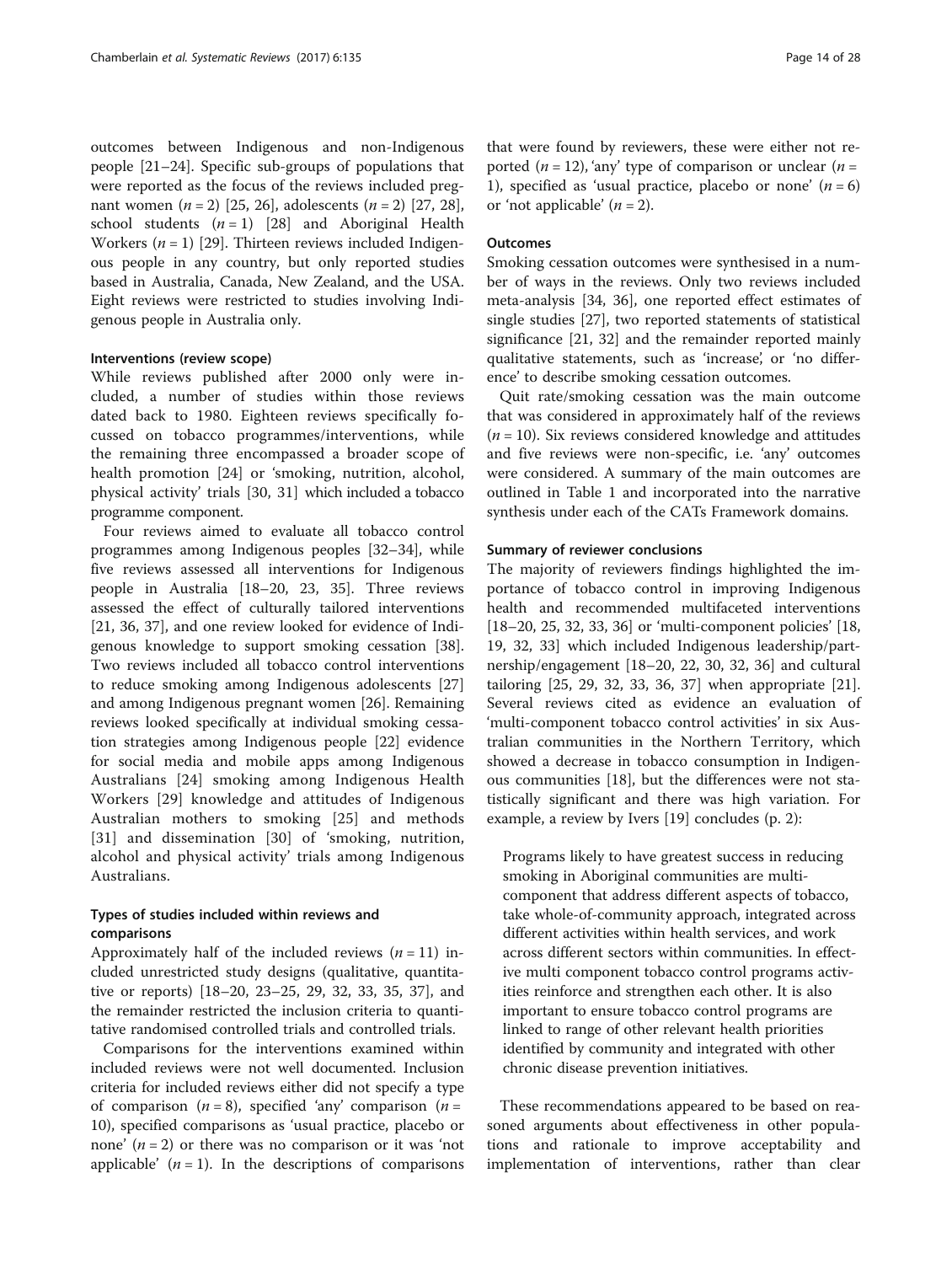genous peoples. The insufficiency of Indigenous-specific evidence was also highlighted [[23, 30](#page-26-0), [31](#page-26-0)], particularly for addressing social and cultural barriers to smoking cessation [[35\]](#page-26-0), social media and mobile applications [\[24](#page-26-0)], and interventions for adolescents [[27](#page-26-0), [28](#page-26-0)] and pregnant women [[29\]](#page-26-0).

# Review quality

We assessed six reviews as low risk of bias, eight as moderate risk of bias and seven as high risk of bias using the AMSTAR rating (Additional file [6](#page-25-0)). The most common issues were lack of information about search strategies and results, duplicate data extraction and quality appraisals.

See Table [1](#page-4-0) for a summary of characteristics of included reviews.

# Coverage of primary research in included reviews

Additional file [6](#page-25-0) presents the matrix of the 199 unique references to primary studies included in the 21 reviews within this overview. The matrix provides an overview of the amount of evaluative research on tobacco control strategies for Indigenous peoples included and examined in reviews. It also shows the extent to which reviews overlap in the studies they have identified and included in their synthesis. The full references for individual studies as per matrix are listed in Additional file [7](#page-25-0).

References to studies involving Indigenous people in Australia are listed first ( $n = 121$  references; composed of 41 peer-reviewed publications and 80 grey literature reports), sorted in alphabetical order of the programme name (see Additional file [7](#page-25-0)). The remaining 78 references (67 peer-reviewed publications; 11 grey literature reports) reported studies involving Indigenous peoples from the USA  $(n = 44)$ , New Zealand  $(n = 19)$ , Canada  $(n = 13)$ , Fiji  $(n = 1)$  and Taiwan  $(n = 1)$ .

We identified 116 named programmes from 148 references, of which 94 programmes were in Australia. For 51 references, we were unable to identify a programme or project name from review level data, so could not determine if these included multiple reports for the same programme or study (see Additional file [7\)](#page-25-0).

# Extent of overlap in the primary research included across reviews

The number of references to included studies per review ranged from 0 [\[39](#page-26-0)] (no eligible primary studies) to 93 reports of 73 interventions (median per review = 7). This variation across reviews was largely explained by differences in the scope of review questions, with narrower reviews restricting their inclusion criteria to specific subgroups (e.g. location, age, women who are pregnant), strategies (e.g. prevention focussed, cessation focussed, culturally tailored) or study designs (e.g. randomised trials, qualitative studies, any design). Most reviews included at least one reference not included in any other review; exceptions being reviews updated by their author (i.e. reviews by Carson and Ivers).

Collectively, three broad reviews [\[20](#page-26-0), [32, 33\]](#page-26-0) included 170 of the 199 references listed in the matrix. Overlap in the references from these reviews was less than expected based on their inclusion criteria; 26 of the 170 references were included in two of the three reviews, and only six appeared in all three reviews. In part, this is explained by the inclusion in Carson [[33\]](#page-26-0) of reports describing programmes for which evaluation findings were not available or where an evaluation was ongoing  $(n = 57/91)$ references of which 53 were grey literature reports). Of the 34 references in Carson [[33\]](#page-26-0) that reported evaluation results, 20 were included in Minichiello [[32\]](#page-26-0) and seven in Upton [\[20](#page-26-0)]. Minichiello [\[32](#page-26-0)] included 60 references that were not included by Carson [\[33\]](#page-26-0), among which were papers postdating Carson  $(n = 11)$ , programmes for which Carson included a different reference  $(n = 6)$ , and grey literature reports for Canadian programmes (a focus of Minichiello [\[32](#page-26-0)],  $n = 9$ ). References unique to Upton [\[20](#page-26-0)]  $(n = 18)$  were mainly grey literature reports from Australian programmes.

# Participant subpopulations within included studies

A range of Indigenous subpopulations was included in studies within the reviews. Recognising that there is overlap of the same studies within reviews as outlined above, we were able to identify included studies within the reviews among the following specific subpopulations:

- Pregnant women [\[19,](#page-26-0) [20,](#page-26-0) [24](#page-26-0)-[26,](#page-26-0) [29,](#page-26-0) [33](#page-26-0), [37\]](#page-26-0)
- Women (views) [[25](#page-26-0)]
- Families of smokers [\[32,](#page-26-0) [33\]](#page-26-0)
- Adolescents and school students [\[18,](#page-26-0) [20](#page-26-0), [21](#page-26-0), [23,](#page-26-0) [27,](#page-26-0) [31](#page-26-0)–[33,](#page-26-0) [35,](#page-26-0) [37](#page-26-0)]
- Prisoners [[18,](#page-26-0) [33](#page-26-0)]
- People living in rural and remote locations [[18](#page-26-0)–[20](#page-26-0), [31](#page-26-0), [32](#page-26-0), [35,](#page-26-0) [37](#page-26-0)]
- $\bullet$  Health service clients [[18](#page-26-0), [19](#page-26-0), [22,](#page-26-0) [25](#page-26-0), [32](#page-26-0)–[34,](#page-26-0) [37](#page-26-0)]
- Aboriginal health workers [[19](#page-26-0), [20,](#page-26-0) [25,](#page-26-0) [29](#page-26-0), [32](#page-26-0), [35\]](#page-26-0)
- Other health professionals/general practitioners [\[18,](#page-26-0) [20](#page-26-0), [23](#page-26-0), [25,](#page-26-0) [32](#page-26-0), [35](#page-26-0), [37\]](#page-26-0)
- Community organisations [\[20,](#page-26-0) [22](#page-26-0), [31](#page-26-0)–[33,](#page-26-0) [35](#page-26-0)]
- Tobacco retailers [\[20,](#page-26-0) [32,](#page-26-0) [35](#page-26-0)]
- Government (strategic multilevel approaches) [\[20\]](#page-26-0)

We were unable to identify any reports of studies among juveniles within the justice system or Indigenous people experiencing mental illness, explicitly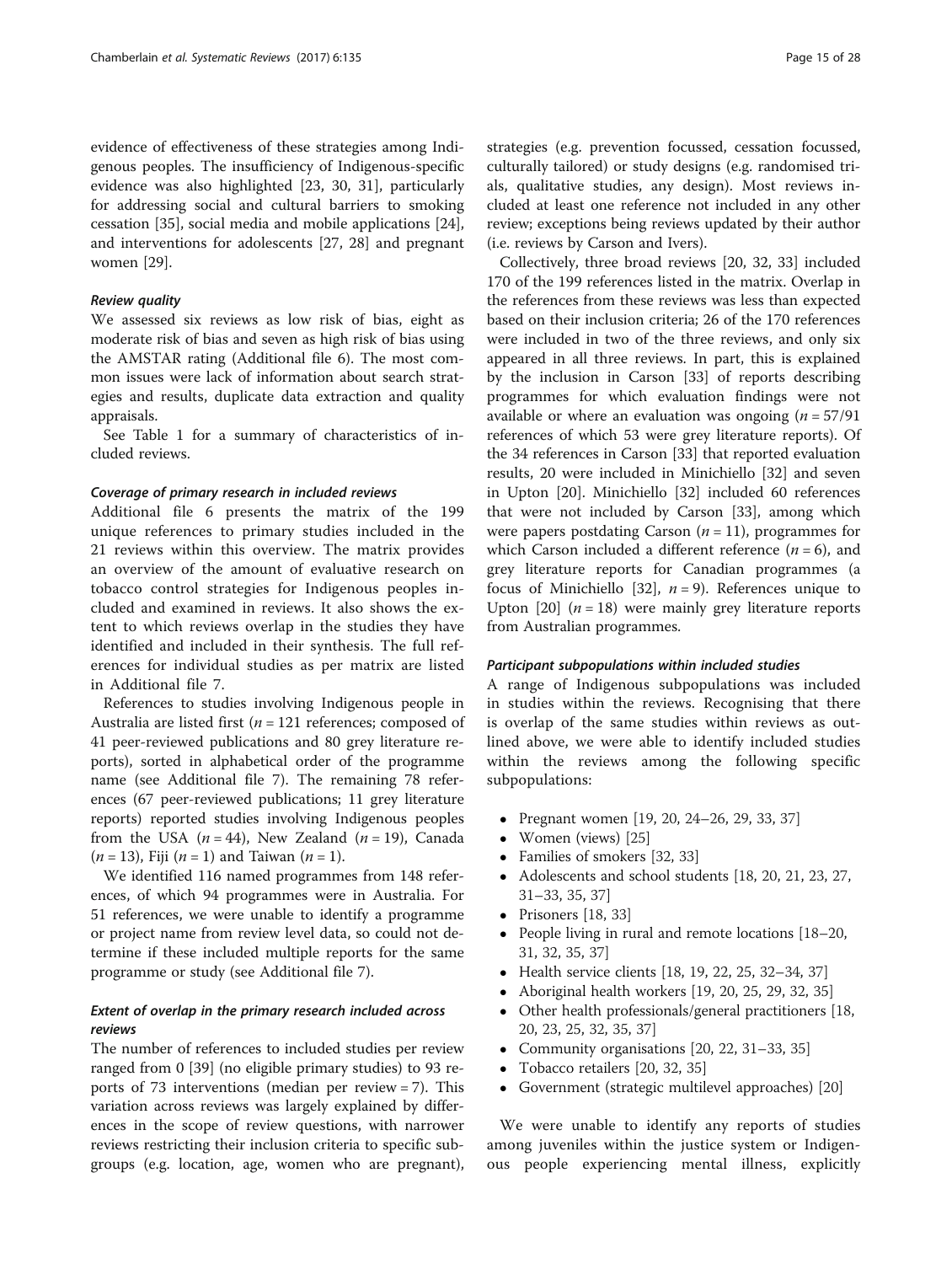considering Indigenous people with low socioeconomic status, linguistically diverse Indigenous people, or 'pubs, clubs and restaurants' in Indigenous communities. Male participants in study populations were not specifically mentioned in reviews but included in mixed populations of men and women. Descriptions of subpopulations in some reviews were unclear. For example, youths could be included in adolescent and/or school student populations. Several reviews did not describe specific subpopulations [\[30](#page-26-0), [36, 38\]](#page-26-0).

# Interventions within included studies

Consistent with the inclusion criteria of this overview, most reviews included interventions to stop, reduce or prevent tobacco use  $(n = 18)$ . Of the 18 reviews, nine included any type of tobacco control strategy [[18](#page-26-0)–[20, 23, 31](#page-26-0)–[35](#page-26-0)], two included any tobacco control interventions to reduce adolescent smoking [[28\]](#page-26-0), one included any strategies reporting outcomes among Indigenous and non-Indigenous people to assess the impact of cultural tailoring [[21\]](#page-26-0) and one included any culturally tailored cessation strategies [[36\]](#page-26-0). Three of the 18 tobacco control reviews focussed on smoking cessation, including one review of all cessation strategies [\[22](#page-26-0)], one review of smoking cessation among pregnant women [[26\]](#page-26-0) and one looked for reviews of Indigenous knowledge for smoking cessation tobacco use [\[38](#page-26-0)]. Two of the tobacco control strategy reviews assessed communication and mass media (and whether it should be culturally tailored) [[37\]](#page-26-0) and social media/mobile technology [[24](#page-26-0)]. Three reviews differed in that they examined attitudes, beliefs and knowledge about maternal smoking and barriers to cessation [\[25](#page-26-0)], the smoking status of Indigenous health workers and impact on their provision of smoking cessation support [[29\]](#page-26-0) and types of smoking dissemination strategies [\[30](#page-26-0)].

# National tobacco strategy priority areas: summary of reported review evidence

Data were extracted from the reviews against the nine key priority areas of the NTS. The summary of findings is displayed in Table [2](#page-10-0) for seven of the priority areas. In this overview, information related to two priority areas from the NTS ('Strengthen efforts to reduce smoking among populations with high smoking prevalence' and 'Bolster and build on existing programmes and partnerships to reduce smoking rates of Aboriginal and Torres Strait Islander people') have been incorporated into the NATSIHP principles of 'Equality' and 'Partnership'.

Across the 21 included reviews, the most frequently' identified interventions were coded under 'providing greater access to a range of evidence-based cessation services' (in 17 reviews) and 'strengthening mass media campaigns' (in 12 reviews). Eliminating advertising, promotion and sponsorship of tobacco products was the least looked for and least found priority (in five reviews). Recognising there is a degree of overlap of studies between reviews, the types of interventions found within each review are listed under respective NTS priority areas in Table [2](#page-10-0) and summarised narratively below.

# Priority 1: continue to reduce affordability of tobacco products

Four reviews [[18](#page-26-0)–[20, 32\]](#page-26-0) identified studies and information about reducing the affordability of tobacco products. The main strategies mentioned were tax increases and pricing changes. The reviewers may have looked for pricing studies in six reviews, but it appeared that reviewers did not search for pricing interventions in 11 of the reviews.

Minichiello [\[32](#page-26-0)] included two studies of tax increases and reported one Australian study of a 25% tax increase on commercial tobacco that showed no change in smoking or purchasing behaviour among community residents. However, Ivers [[19\]](#page-26-0) concluded there was 'strong evidence for increased taxation' to reduce tobaccorelated harm, prompt quit attempts and reduce tobacco consumption including among the most disadvantaged in the community. The review suggests Indigenous Australians have identified the cost of cigarettes as an important reason for quitting smoking; however, a tobacco website is cited as the source [\[19\]](#page-26-0). In 2011, Ivers [[18](#page-26-0)] had previously reported that the effect of taxation and pricing changes not been evaluated for Indigenous Australians but had the potential to decrease consumption. Ivers [[23\]](#page-26-0) also noted that increases in price of tobacco products may result in hardship for smokers who do not reduce consumption. Upton [\[20\]](#page-26-0) concluded that there is some evidence increasing taxes can reduce smoking in Indigenous communities. However, this review reports market research of community concerns about the financial impact of price increases on people who are unable to quit, whether all smokers may be responsive to pricing changes, and that some smokers may change to cigarettes with a higher nicotine content or smoke more intensively. The 'key message' concluded from the review by Upton [[20](#page-26-0)] concerning pricing measures was that (p. 7):

Tax rises on tobacco products are generally viewed positively, however, the impact of increases in tobacco pricing on smoking behaviours in this [Aboriginal] population is not yet clear. Combining national policies with access to quit support services may help increase the effect of these policies on individual quit rates.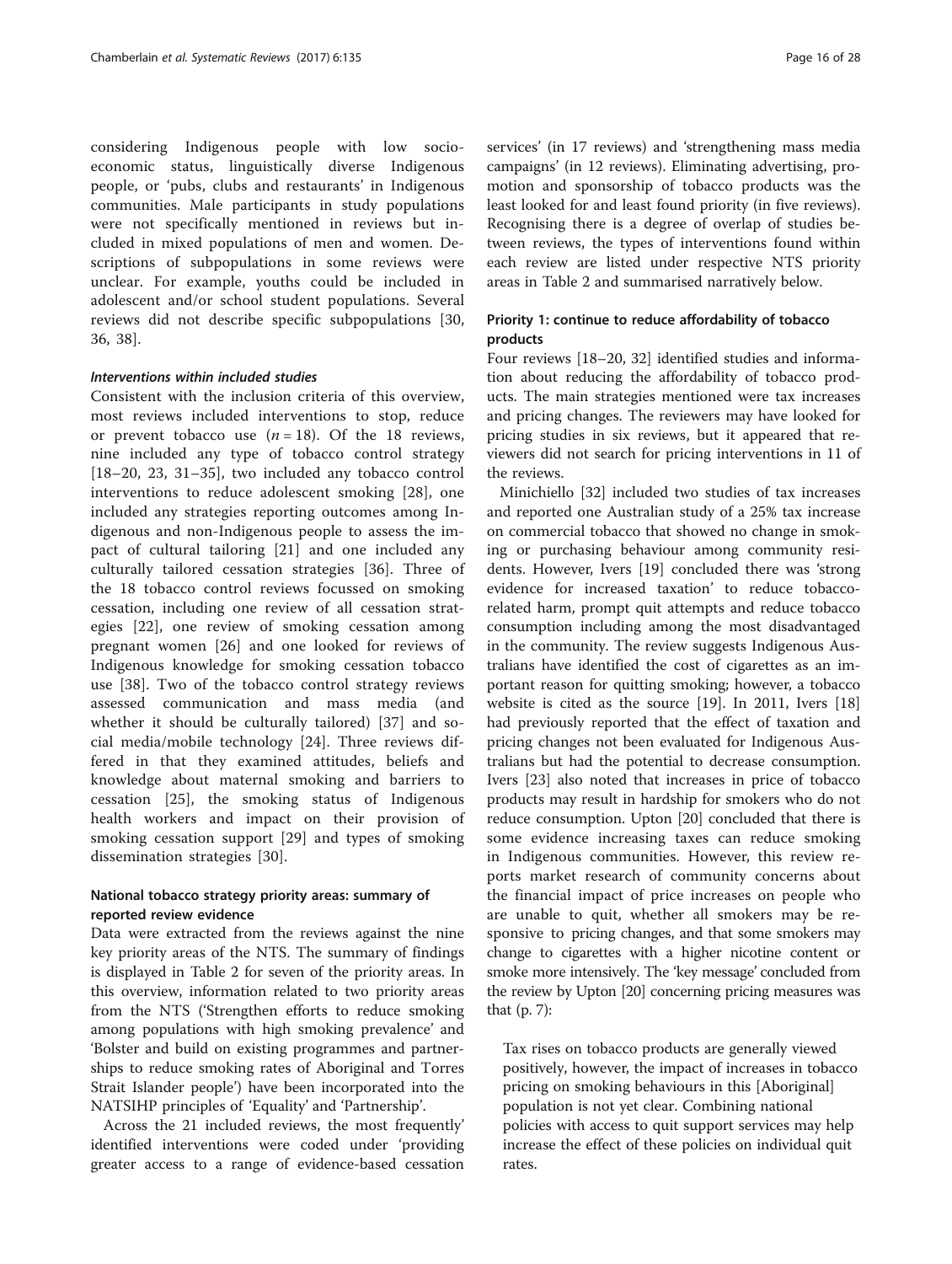# Priority 2: protect public health policy including tobacco control policies, from tobacco industry interference

There were no explicit reports of interventions to protect Indigenous communities from tobacco industry interference. Interventions related to protecting public health policy did not appear to be included in 11 reviews and appeared to be looked for and not found in a further 10 reviews.

# Priority 3: consider further regulation of contents, product disclosure and supply of tobacco products and alternative nicotine delivery systems

Three reviews [\[20, 35, 36](#page-26-0)] identified studies about pack warnings and restrictions to tobacco sales via local community stores or to minors. Reviewers did not appear to search for legislative interventions in 10 reviews, and it appeared that reviewers searched and did not find any studies or information in eight reviews. In 2001, Ivers [[18\]](#page-26-0) suggested a need for continued support and enforcement of federal and state tobacco legislation in Indigenous communities. All three reviews, which identified legislative studies, reported that most remote area stores comply with legislation for display of antitobacco advertising and restricting tobacco sales to minors, except where vending machines were located. Gould [\[25, 37\]](#page-26-0) included studies which assessed pack warnings [\[40\]](#page-26-0) and different tobacco control interventions and recommended that legislative interventions would be most effective if staff were trained in enforcing legislation and provision of quit smoking information at point-of-sale. Upton [[20](#page-26-0)] identified two studies evaluating restrictions of tobacco sales to minors and reiterated that restrictions on sales to minors may be effective, but only if enforced by retailers, and commented this could be difficult to enforce in remote areas. Upton [[20](#page-26-0)] also cites research suggesting that cigarettes among minors are often sourced from non-commercial areas and recommended that sales restrictions need to be combined with other strategies to reduce consumption, such as controls in schools and media campaigns [\[41\]](#page-26-0). However, these reviewer recommendations appear to be based on expertise and limited descriptive data rather than evidence of effectiveness.

# Priority 4: strengthen mass media campaigns

Interventions related to strengthening mass media campaigns were identified in 11 reviews [\[18](#page-26-0)–[20, 23, 27, 28](#page-26-0), [31](#page-26-0)–[33](#page-26-0), [35](#page-26-0), [37](#page-26-0)]. Components of interventions included mass media campaigns, community-based strategies, social marketing and social media, often conducted as part of a multi-component strategy. There were four reviews that appeared to look for, but did not identify any studies or information, and another six reviews where it appeared this priority was not looked for.

Mass media and social marketing campaigns aim to change attitudes, beliefs and intentions surrounding tobacco use and subsequently change behaviours [\[20](#page-26-0)]. Evidence from the general population suggests mass media campaigns can help prevent smoking uptake and promote smoking cessation, particularly where campaigns are combined with other tobacco control activities [\[20](#page-26-0)]. This is achieved through supporting relapse prevention, encouraging calls to Quitlines and denormalising smoking among young people [[20\]](#page-26-0). Reviewers concluded there is limited evidence on the effectiveness of mass media campaigns in reducing smoking rates among Indigenous Australians [\[18](#page-26-0)–[20](#page-26-0), [23, 32, 35\]](#page-26-0) and limited evidence of reduced smoking uptake among adolescents [\[27](#page-26-0), [28](#page-26-0)]. Two reviews [\[18](#page-26-0), [20\]](#page-26-0) highlighted 'The Tobacco Project' in the Northern Territory [[42\]](#page-26-0), which demonstrated a small but not statistically significant reduction in tobacco use of 1.2% at the end of the project across all communities, with substantial variation between communities. Upton [\[20](#page-26-0)] suggested 'success factors' on this project include: tobacco control being identified as a priority within the community, local strategy development and communities having a dedicated local workforce to deliver services. However, the reviewer noted that these activities were not sustained due to a lack of resources and smoking rates rose after the intervention ended [[20\]](#page-26-0).

Despite limited evidence of an impact on smoking rates among Indigenous people, there is evidence from studies within included reviews that mass media campaigns have a significant effect on recall, knowledge, attitudes and beliefs related to smoking [[18](#page-26-0)–[20, 23](#page-26-0), [32, 35](#page-26-0), [37\]](#page-26-0). This includes a review of studies among adolescents [[27](#page-26-0)] which pooled results from two randomised studies of multi-component community-based interventions and found no significant changes in tobacco use, attitudes or self-esteem, but there were increases in knowledge. Another review [[20\]](#page-26-0) described two programmes for school students in Queensland (Australia), 'Smokin' No Way' which demonstrated an increase in self-esteem and 'Deadly choices' which demonstrated an increase in self-efficacy, as well as knowledge. An impact on knowledge is also outlined in the 'Talking about the Smokes' project in Australia [[20\]](#page-26-0). Gould [[25](#page-26-0)] conducted a review of cultural tailoring for Indigenous peoples in mass media campaigns and found that culturally tailored messages were preferred and appeared to be similarly effective to non-tailored messages. Two reviews [[18](#page-26-0), [19\]](#page-26-0) describe findings from the National Tobacco Campaign in Victoria and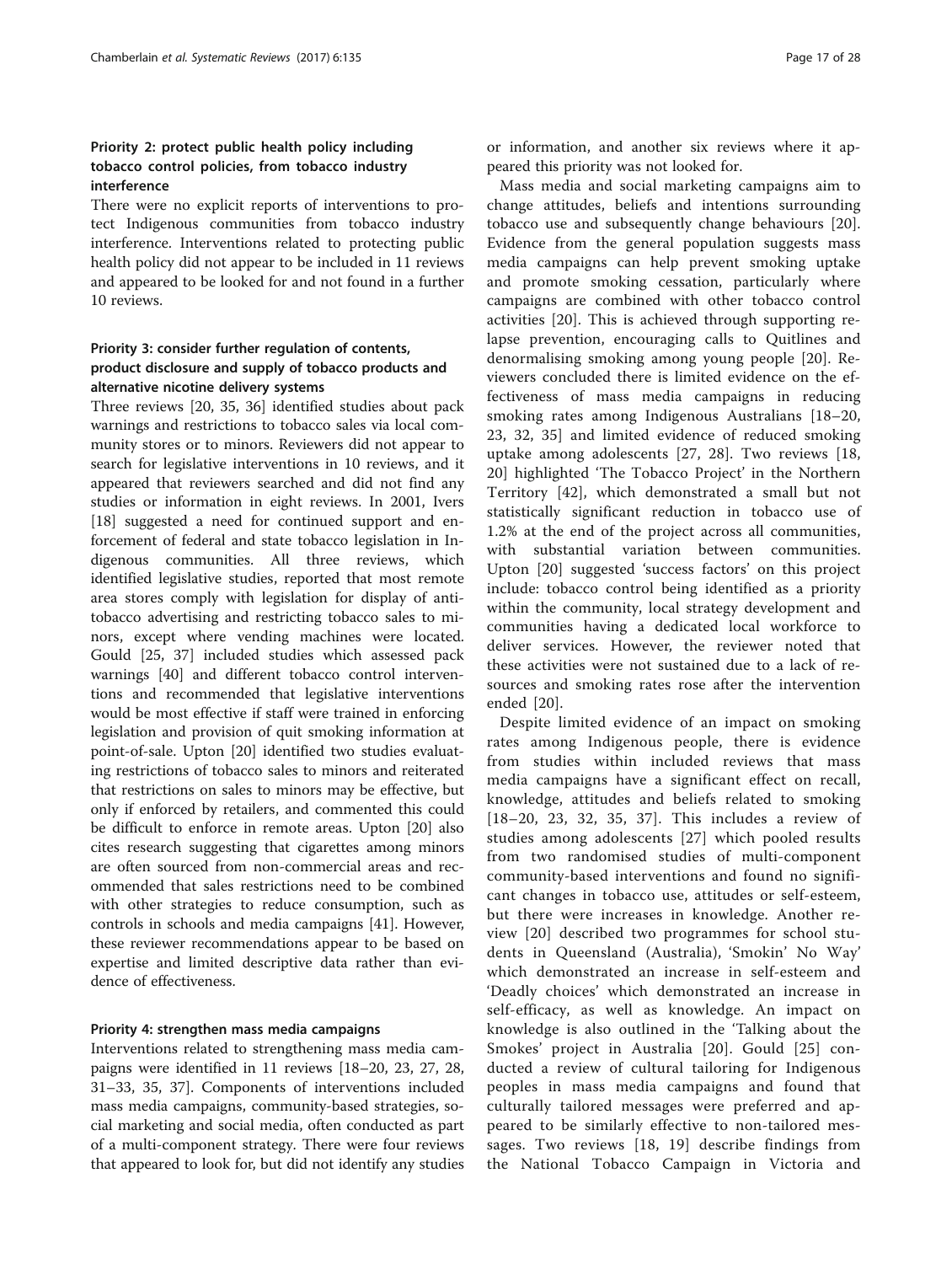remote Northern Territory (Australia), where Indigenous respondents preferred a specifically designed campaign and believed tobacco programmes need to be locally based, include local content, involve Elders and significant community members in design and delivery, and have a broad community focus. A review of qualitative studies emphasised that for maternal smokers, personal stories were likely to be more 'trusted' than data and statistics [\[25\]](#page-26-0).

Gould [\[25](#page-26-0)] reported findings from a study among Māori people in New Zealand suggesting that a mainstream mass media campaign with strong personal, but negative emotive messages, was more effective than a Māori-specific 'strengths-based' campaign. This contrasts with the promotion of strength-based messages in the NATSIHP. However, Upton [[20\]](#page-26-0) reported market research in Australia suggesting a perception that many smokers may have become immune to graphic imagery and shock and that there was growing resentment among some smokers about the use of guilt in tobacco advertising. Reviewers also commented that increasing knowledge about smoking could be a barrier to engagement with messaging as smokers 'know everything already' [[20\]](#page-26-0). While social media and mobile application use is growing in popularity, including in Indigenous Australian communities, there was limited evidence from a review of these applications [\[24](#page-26-0)].

Upton ([[20\]](#page-26-0), p. 10) asserted that social marketing and mass media campaigns 'can have a powerful impact on attitudes and beliefs about smoking, but messages need to have personal and cultural relevance to be effective. Changes in attitude brought about by social marketing can act as a precursor to behaviour change and this will be most effective where communities are actively driving tobacco control activities, and a local workforce is available to support individuals to quit.'

However, these reviewer conclusions were based on expertise and limited Indigenous-specific evidence of preferences and an impact on attitudes and knowledge rather than evidence of an impact on smoking prevalence from mass media campaigns.

# Priority 5: provide greater access to a range of evidencebased cessation services to support smokers to quit

Smoking cessation interventions were looked for in all reviews and found in 18 reviews [[18](#page-26-0)–[26](#page-26-0), [29](#page-26-0)–[37](#page-26-0)]. Reviews encompassed interventions that covered pharmacological components (e.g. nicotine replacement therapy (NRT), bupropion), different types of counselling, training, Quitlines, understanding attitudes of Indigenous Health Workers to smoking cessation, dissemination and text messaging. While there is overlap between studies, there are clearly more studies of smoking

cessation interventions (75 in one review [[32\]](#page-26-0)) than interventions categorised under all other NTS priorities combined. No smoking cessation studies were identified in two reviews of interventions for adolescents [[27](#page-26-0), [28](#page-26-0)] and a review of Indigenous knowledge for smoking cessation [\[38](#page-26-0)].

Despite the comparatively large volume of research on smoking cessation, the evidence of effectiveness among Indigenous people is modest and comes from few rigorous studies. Only two reviews presented weighted pooled results of smoking cessation interventions. Carson [[27](#page-26-0)] reported evidence from four studies suggesting Indigenous people receiving smoking cessation interventions were 43% more likely to quit than Indigenous people in the control group (risk ratio (RR) 1.43, 95% confidence interval (CI) 1.03 to 1.98). A similar point estimate, with confidence intervals overlapping with those of Carson [[27\]](#page-26-0) was found in another review of culturally tailored smoking cessation interventions [\[36\]](#page-26-0) from seven studies (RR 1.43, 95% CI 0.96 to 2.14), indicating a consistent, but not statistically significant result. Although these randomised controlled trial designs are rigorous, the sample sizes are small with low statistical power [\[20](#page-26-0)]. Reported challenges recruiting adequate numbers of participants to trials also raises questions about the intervention acceptability and uptake when applied at a population level [\[20](#page-26-0)].

Other narrative reviews reported relatively consistent results. Most reviews reported studies with positive effects on smoking cessation [\[18](#page-26-0)–[20, 22](#page-26-0), [24](#page-26-0), [31](#page-26-0)–[33, 35](#page-26-0), [37\]](#page-26-0). The effect was unclear in a review examining whether cultural tailoring increased the effectiveness of smoking cessation interventions [\[21](#page-26-0)] and two studies among pregnant women [[26\]](#page-26-0).

Most reviews concluded that multifaceted smoking cessation strategies where brief interventions and/or counselling were combined with pharmacological approaches were more effective that single interventions [[18](#page-26-0)–[20](#page-26-0), [22, 33](#page-26-0), [35, 36](#page-26-0)], but not to the same extent as among non-Indigenous populations [\[20](#page-26-0)]. For example, counselling and NRT trials among Indigenous people have demonstrated quit rates of 6–10%, compared with 15–19% among non-Indigenous people [[20\]](#page-26-0). One review [[18\]](#page-26-0) reported positive results from a study of the use of bupropion for smoking cessation among prison inmates, 50% of whom were Indigenous Australians. One review reported adverse effects from pharmacological interventions [[34\]](#page-26-0), such as insomnia and rash.

Despite apparent evidence of effectiveness, several reviews highlighted reported barriers to implementation of brief interventions [[30\]](#page-26-0), including unease of health providers giving advice and 'alienating' clients and inappropriately telling them how to behave [[20](#page-26-0)]. Thus, reviewers suggested cultural sensitivity was important in improving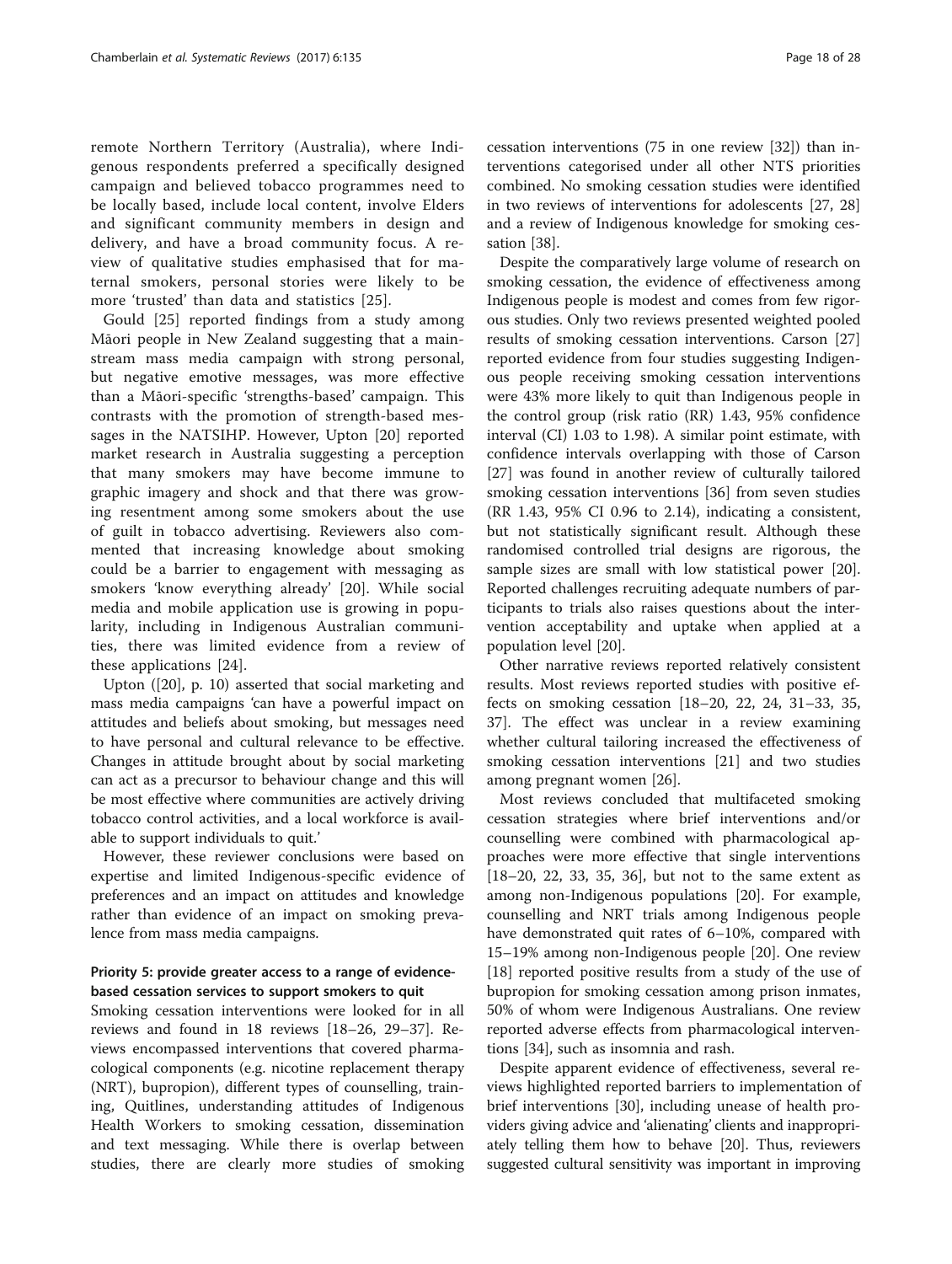acceptability [[20](#page-26-0)]. Perceived barriers were higher when health workers themselves were smokers [\[29\]](#page-26-0). Hence, supporting and training health workers and increasing confidence in delivering smoking cessation support was considered to be an important component of multifaceted interventions [[19](#page-26-0), [29](#page-26-0)]. Upton [[20\]](#page-26-0) reported barriers to provision and 'compliance' with pharmacological interventions in remote areas implementation in remote areas, including time taken for NRT supplies to arrive in remote areas, individuals running out of NRT patches because they share with other family members, and cost. But these barriers were overcome with local support. Ensuring effective partnerships to improve the feasibility and acceptability (and hence effectiveness) of dissemination strategies was also recommended in a review outlining poor implementation of 'Smoking, Nutrition, Alcohol and Physical Activity (SNAP)' interventions in Indigenous healthcare settings, although no Indigenous-specific evidence of effectiveness to support this recommendation was reported [\[30\]](#page-26-0).

There was limited evidence reported in reviews about quit groups and quit lines [\[19](#page-26-0), [20](#page-26-0), [35](#page-26-0)], but reviewers raised questions about accessibility of these support services for Indigenous people in Australia [[18\]](#page-26-0). Ivers [[19](#page-26-0)] reported data from a study suggesting that few Aboriginal Health Workers referred to quit lines, despite broad awareness of them, and confidentiality coupled with ongoing after-hours support was perceived as a strength in another review [[35\]](#page-26-0). The main barriers reported were resistance to talking to someone unknown and costs of mobile phone calls [[19\]](#page-26-0). Recent efforts to increase acceptability of quit lines in a study in Victoria (Australia) were reported to increase calls in one review [[20\]](#page-26-0); however, no studies on the impact of these initiatives on quitting among Indigenous peoples were cited. Ivers [[19](#page-26-0)] also asserted that face-to-face and local-level quitting support was still going to be an important component of support for many people. Despite the increased use of mobile phone technology and social media within Indigenous communities, a review of these technologies [[24](#page-26-0)] found only one evaluation study [[39\]](#page-26-0), which reported evidence demonstrating a text-messaging intervention was as effective for Maori as non-Maori for increasing smoking cessation. Brusse [[24](#page-26-0)] also found descriptions of four projects with significant social media components and three mobile phone applications specifically targeting smoking cessation for Indigenous Australians. Two reviewers suggested these technologies look promising [[21, 24\]](#page-26-0), based on limited evidence as described.

The modest but consistent evidence reported from smoking cessation interventions illustrates the importance of smoking cessation being considered as part of a multifaceted strategy, and this has been concluded in numerous reviews [\[18](#page-26-0)–[20, 22, 25, 29, 32](#page-26-0), [33](#page-26-0), [35](#page-26-0), [36](#page-26-0)]. One review suggests not all interventions need to be culturally adapted, based on evidence demonstrating little difference in effectiveness [[21\]](#page-26-0). However, based on qualitative evidence showing preferences for culturally tailored materials, the reviewer also suggested cultural adaptation may improve acceptability and utility of the interventions [\[18](#page-26-0)], including accessibility to Quitlines. As reported in a review of qualitative views of women [[25\]](#page-26-0), 'quitting is hard', prompting reviewers' suggestions that Indigenous people need a supportive environment to support and maintain quitting attempts, particularly for pregnant women [[19\]](#page-26-0). The importance of quitting unaided and supporting selfefficacy was also discussed [[19\]](#page-26-0). Gaps in evidence for effective strategies for smoking cessation were highlighted, specifically among adolescents [[27](#page-26-0), [28\]](#page-26-0) and pregnant women [\[26\]](#page-26-0).

# Priority 6: reduce exceptions to smoke-free workplaces, public places and other settings

Interventions to promote smoke-free environments were identified in five reviews [\[18, 20](#page-26-0), [23, 32, 33](#page-26-0)]. It appeared as though these interventions were searched for, but not identified, in six reviews.

A primary aim of smoke-free environments is to reduce second-hand smoke exposure, and reviews reported evidence from studies suggesting high levels of acceptability in Indigenous communities for smoke-free public buildings [\[18](#page-26-0), [23](#page-26-0)], workplaces [\[35](#page-26-0)] and homes [[20](#page-26-0), [25](#page-26-0)]. Gould [\[37\]](#page-26-0) suggested these strategies could be particularly important for families to capitalise on the desire to reduce harm and 'be a protector'.

Combining smoke-free strategies with smoking cessation strategies was asserted as important in three reviews [[20\]](#page-26-0), including workplace quit support for health workers [[29\]](#page-26-0) and the need for 'multifaceted interventions to support quitting' [\[35](#page-26-0)]. However, there is limited evidence about the effect of smoke-free environments (workplaces and homes) among Indigenous people [[18, 23, 33](#page-26-0)] on quitting. In a review by Minichiello [\[32](#page-26-0)], none of the eight quantitative studies of smoke-free interventions reported a significant difference in tobacco use.

One review suggested that smoke-free regulations may be less likely to be strictly enforced in rural and remote areas in Australia [[35\]](#page-26-0). Upton [\[20](#page-26-0)] described studies in remote areas in the Northern Territory and Queensland (Australia) where smoke-free communal spaces have been successfully maintained and changes in attitudes to smoking were reported. However, Upton [\[20\]](#page-26-0) reported study data suggesting there were some negative effects on smokers feeling alienated by these policies, and 'pushed away' from non-smokers, and questioned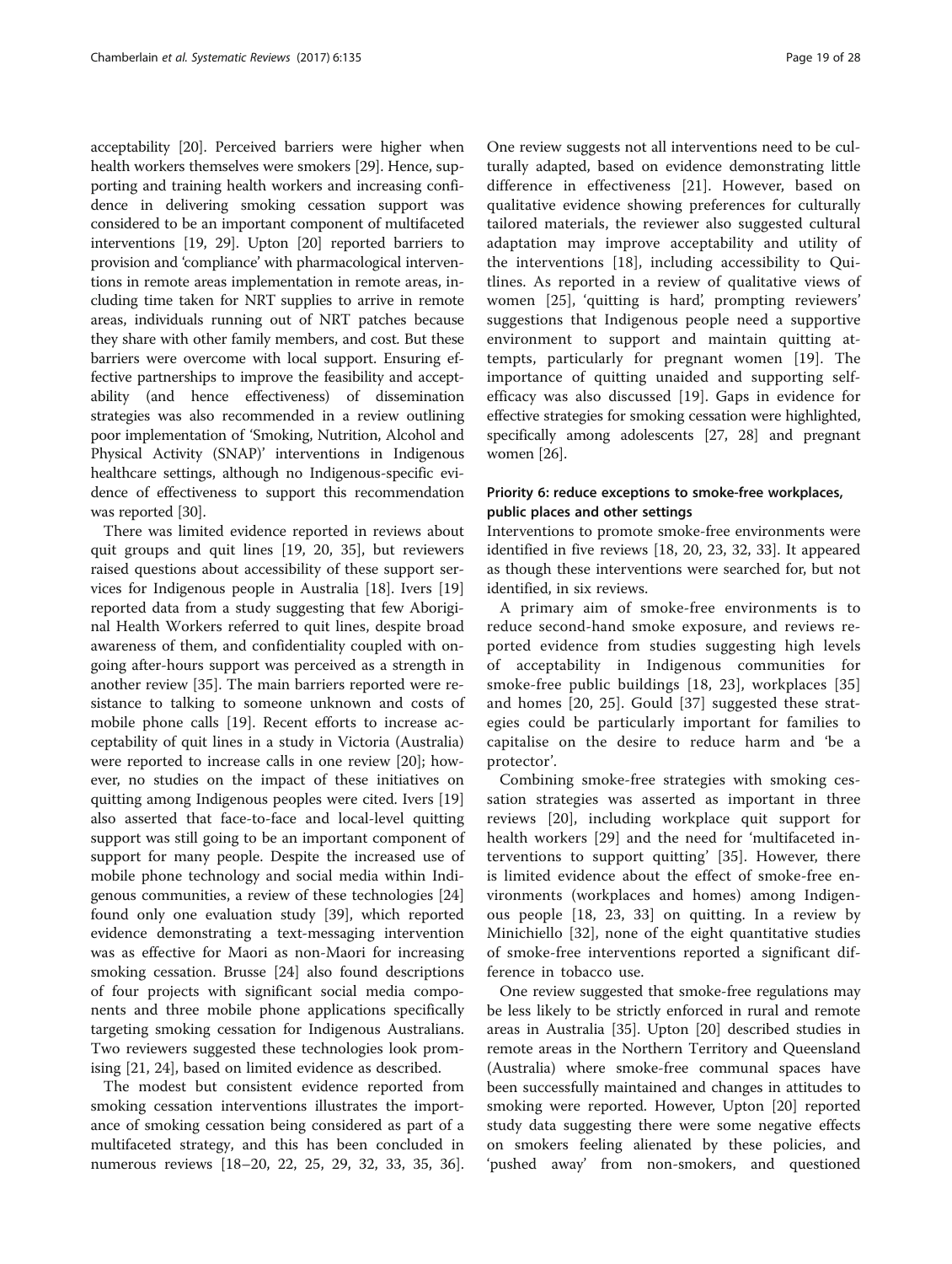whether smoke-free interventions may inadvertently increase solidarity between smokers as a group and create new barriers. Upton [\[20\]](#page-26-0) also recommended that 'genuine' community participation, ownership and local leadership was integral to the success of smoke-free environments, particularly in remote areas, but it appeared that this recommendation was based on expertise rather than research evidence.

# Priority 7: eliminate remaining advertising, promotion and sponsorship of tobacco products

No Indigenous-specific studies were identified regarding elimination of advertising, promotion and sponsorship [\[18](#page-26-0)]. Studies were looked for in nine reviews, but none were identified. While there was no Indigenous-specific evidence on which to base recommendations, the importance of eliminating advertising and promotion in 'denormalising' smoking was highlighted in the introduction or discussion in several reviews [\[33, 35, 37\]](#page-26-0). Ivers [\[18\]](#page-26-0) reported that the effect of restrictions on tobacco advertising had not been evaluated for Indigenous Australians, but suggested [\[23](#page-26-0)] advertising restrictions were likely to have similar impacts as among non-Indigenous people and thus likely to reduce tobacco consumption in Indigenous communities.

# National Aboriginal and Torres Strait Islander Health Plan (NATSIHP) principles and priorities: summary of reported review evidence

The reviews were examined for evidence of the nine principles and priorities (Health Enablers and Whole of Life strategies) of NATSIHP within included interventions. We have not reported information under the NATSIHP Priority of 'Health system effectiveness and clinically appropriate care' in this overview, as we felt aspects relevant to tobacco control are outlined under NTS Priority 5 ('Evidence-based smoking cessation services').

Our assessment was dependent on the degree of reporting of these elements by reviewers. The NATSIHP principles and priorities generally relate to 'how' interventions are provided and were often discussed in terms of strategies to overcome barriers to NTS interventions for Indigenous Australians, whereas the NTS Priority Areas generally outline 'what' interventions are provided. It is likely that in many instances, these more finely nuanced aspects of interventions were not well described, particularly in 'secondary' reviews, and it was difficult to determine the degree to which interventions aligned with these principles and priorities. Where described, information relevant to principles and priorities were more commonly identified in the introduction or discussion section of reviews and largely based on the reviewers' opinions rather than the data presented. Thus, the number of relevant studies was not able to be specified. A summary of findings is displayed in Table [3.](#page-11-0)

## Principle 1: equality and human rights approach

While not directly a measurement of 'equality', one review examined whether there was a different effect of smoking cessation interventions for Indigenous people compared to non-Indigenous people [[21](#page-26-0)]. Other issues related to equality or a human rights approach were mentioned in eight of the 21 included reviews, and no explicit mention could be identified in 12 of the reviews.

Johnston [\[21\]](#page-26-0) included five studies conducted in New Zealand which reported outcomes among Maori and non-Maori and assessed the degree of cultural adaption in each intervention. They found no significant difference in outcomes by Indigenous status, noting that they were unable to assess if interventions would have been as effective for Maori as non-Maori if there was no cultural adaption. Based on evidence from these studies, they concluded that 'not all tobacco control interventions can or necessarily need to be culturally adapted for indigenous populations although there are circumstances when this is important.' [\[21\]](#page-26-0).

Several reviews highlighted evidence of interventions among non-Indigenous people and discussed the applicability for Indigenous people, considering the type of intervention and whether there was any logical reason why the effect may be different [[18](#page-26-0)–[20](#page-26-0), [23\]](#page-26-0). A review of qualitative studies among Indigenous Australian women [[25\]](#page-26-0) suggested the differences seen in effectiveness of cessation interventions in pregnancy [\[26](#page-26-0)] may be explained by the 'Extended Parallel Process Model'. This occurs when low levels of self-efficacy are coupled with high levels of fear, leading to responses of denial, avoidance or reactance [[43\]](#page-26-0).

DiGiacomo [\[22](#page-26-0)] outlined elements of interventions to promote access for Indigenous people, including free or subsidised pharmacotherapy for a portion or the duration of the intervention, cultural tailoring and transport to the intervention site. Several reviews discussed the inequality of the burden of smoking and severe socioeconomic deprivation experienced by Indigenous peoples [[18, 27, 34\]](#page-26-0) and raised concerns about the impact of price increases [[20, 23](#page-26-0)], the relative paucity of evidence [[27\]](#page-26-0) and the importance of addressing the underlying social determinants of health to reduce tobacco use among Indigenous people [[19\]](#page-26-0).

#### Principle 2: partnership

Reviews by Minichiello [\[32](#page-26-0)] and Clifford [[31\]](#page-26-0) explicitly explored how tobacco programmes reflected Indigenous self-determination. Partnerships were discussed in nine reviews, and there was no mention of partnerships identified in 10 reviews.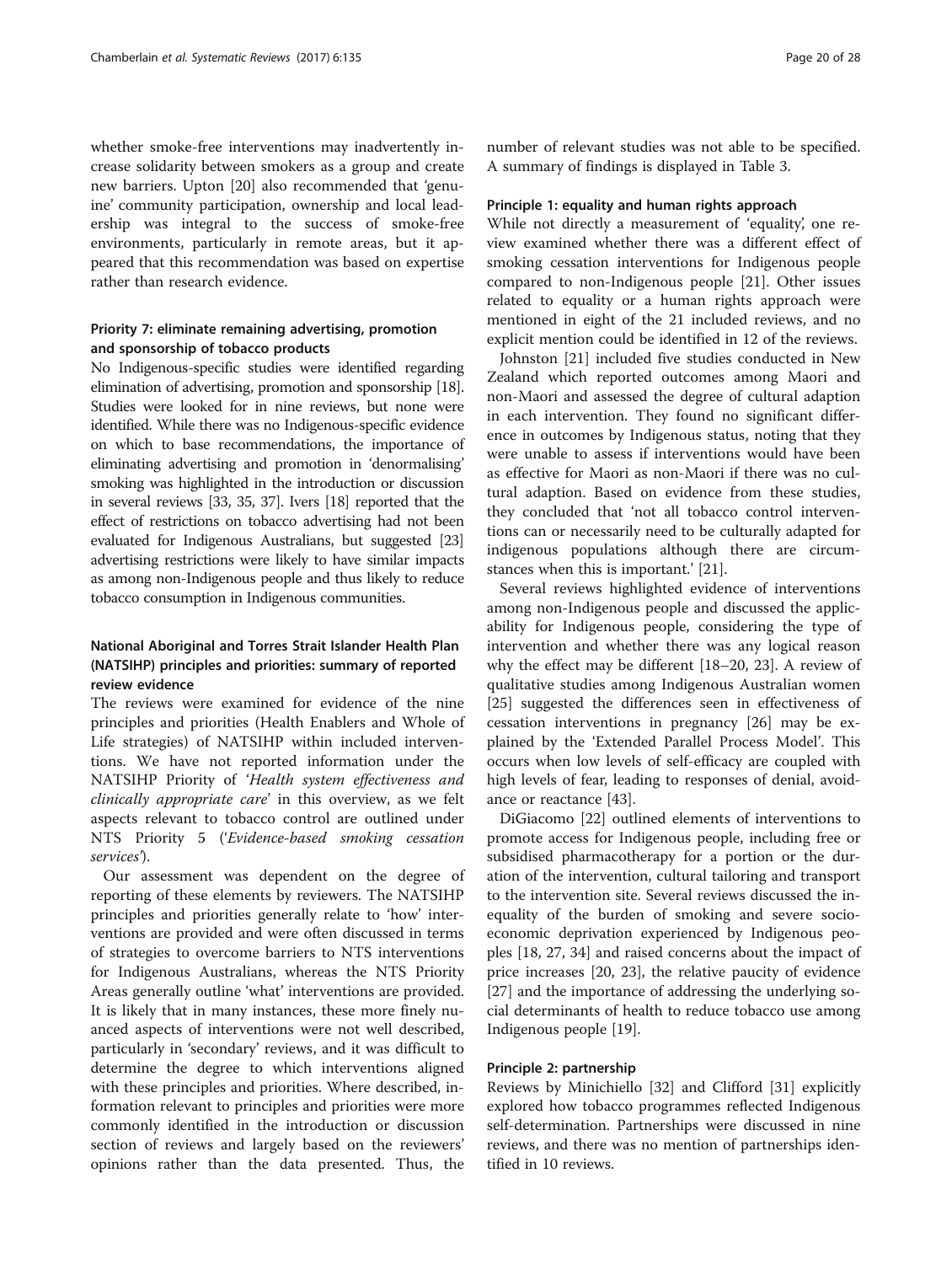Two reviews examining partnerships within interventions concluded that partnership and enabling Indigenous leadership was crucial to intervention success [[31](#page-26-0), [32\]](#page-26-0). Minichiello [\[32](#page-26-0)] suggested that this was because interventions will have greater community relevance if programmes are supported and rooted in local community context and highlighted the growing demand from Indigenous communities for control over health services. However, while Minichiello [\[32](#page-26-0)] highlighted aspects of partnership in 'successful' programmes, including integration of cultural practice; elements of partnerships/ community involvement were also identified in programmes which did not demonstrate an effect, and the evidence for an effect of partnerships on intervention success was unclear.

Only one review investigated differential effects of interventions between Indigenous and non-Indigenous people [\[21](#page-26-0)]. Based on evidence from included studies, it concluded that while it is 'preferable' that interventions were delivered in partnership, there was no evidence that this necessarily impacts on effectiveness [\[21](#page-26-0)]. Despite a lack of evidence of effectiveness, numerous reviewers [\[18](#page-26-0)–[20, 22, 30, 31, 37\]](#page-26-0) consistently emphasised the importance of partnerships with Indigenous communities and organisations. DiGiacomo [\[22\]](#page-26-0) recommended that partnerships needed to be enabled at all stages of the research process to ensure interventions were culturally safe, with Gould [\[25](#page-26-0)] suggesting this could be achieved using community-based participatory research. Ivers [[18](#page-26-0)] highlighted the important role of community health organisations. Furthermore, Ivers [\[18\]](#page-26-0) reported qualitative research findings that Indigenous Australians preferred tobacco control campaigns that were specifically designed for them and involved Elders and significant community members in their design and delivery. Two reviews provided descriptions of interventions delivered in partnership with communities, involving skills enhancement for school students [[27\]](#page-26-0) and a quit support programme provided by a community organisation and mainstream health advocate [\[29](#page-26-0)]. Partnerships were suggested by reviewers as particularly critical for developing smoke-free environments [\[18](#page-26-0), [20](#page-26-0)], reducing duplication of efforts between communities and other agencies [[19\]](#page-26-0), increasing the likelihood of dissemination and ensuring that programmes are feasible, acceptable and effective [\[30\]](#page-26-0).

#### Principle 3: engagement

Based on the NATSIHP Principles, 'engagement' is similar to 'partnership' with a greater emphasis on active involvement of community members, and these aspects were explicitly assessed within studies in two reviews [[31, 32](#page-26-0)]. Engagement was mentioned in nine reviews and not identified in 10 reviews.

Minichiello [[32\]](#page-26-0) included qualitative studies which reported Indigenous people's views on interventions and explored the extent of 'self-determination' evident in interventions. Based on findings from the qualitative synthesis, Minichiello [[32\]](#page-26-0) suggested there is an increasing 'community interest' to prioritise tobacco and a sense of greater self-determination among Indigenous people about developing health interventions. Clifford [\[31](#page-26-0)] described the level of Indigenous involvement for each study and found there was involvement in 18 out of 20 studies. Noting that only seven studies reported involving Indigenous people in evaluation, they assert that involvement through all stages of a study is required for ethical practice and this has a number of practical advantages, including achieving change [[31\]](#page-26-0).

One review identified engagement as a key element of taking a systems approach to tobacco control [\[20](#page-26-0)]. Several reviews highlighted the importance of engagement in improving effectiveness of campaigns [[18](#page-26-0)–[20, 26](#page-26-0), [34\]](#page-26-0) and planning and implementing interventions [[22\]](#page-26-0), particularly smoke-free environments [[20\]](#page-26-0). Johnston [\[21\]](#page-26-0) described two studies that had engaged Maori staff and communities members in content development and suggested that meaningful engagement and involvement at a formative stage may promote community ownership and acceptability and help to overcome challenges. DiGiacomo [[22](#page-26-0)] suggested that holistic programmes that reflect and respect the values of culture are likely to foster engagement of community members in interventions.

While the concept differs from the intent of engagement in the context of the NATSIHP, a review of qualitative studies of women's views [\[37](#page-26-0)] specifically looked for studies, which measured the level of 'emotional engagement' and identification with the messages, which is considered important for addressing nicotine dependence. In this review, Gould [\[25\]](#page-26-0) found one prevention study using drama in Hawaii, which measured emotional engagement, and reported significant improvements in intention to avoid smoking.

# Principle 4: accountability

There were no explicit assessments of programme accountability identified in any reviews, although we recognise this is hard to define. However, nine reviews discussed the importance of monitoring and evaluation of tobacco interventions.

While few assessments of programme accountability were identified, Minichiello [[32\]](#page-26-0) assessed the quality of 85 programme evaluations, of which only 14 were scored 'strong', 44 as 'moderate' and 27 as 'weak'. Several reviews in which the inclusion criteria were restricted to randomised controlled trials were only able to identify few eligible studies [[21, 34](#page-26-0)]. Several reviews highlighted the limitations of available evaluations in the literature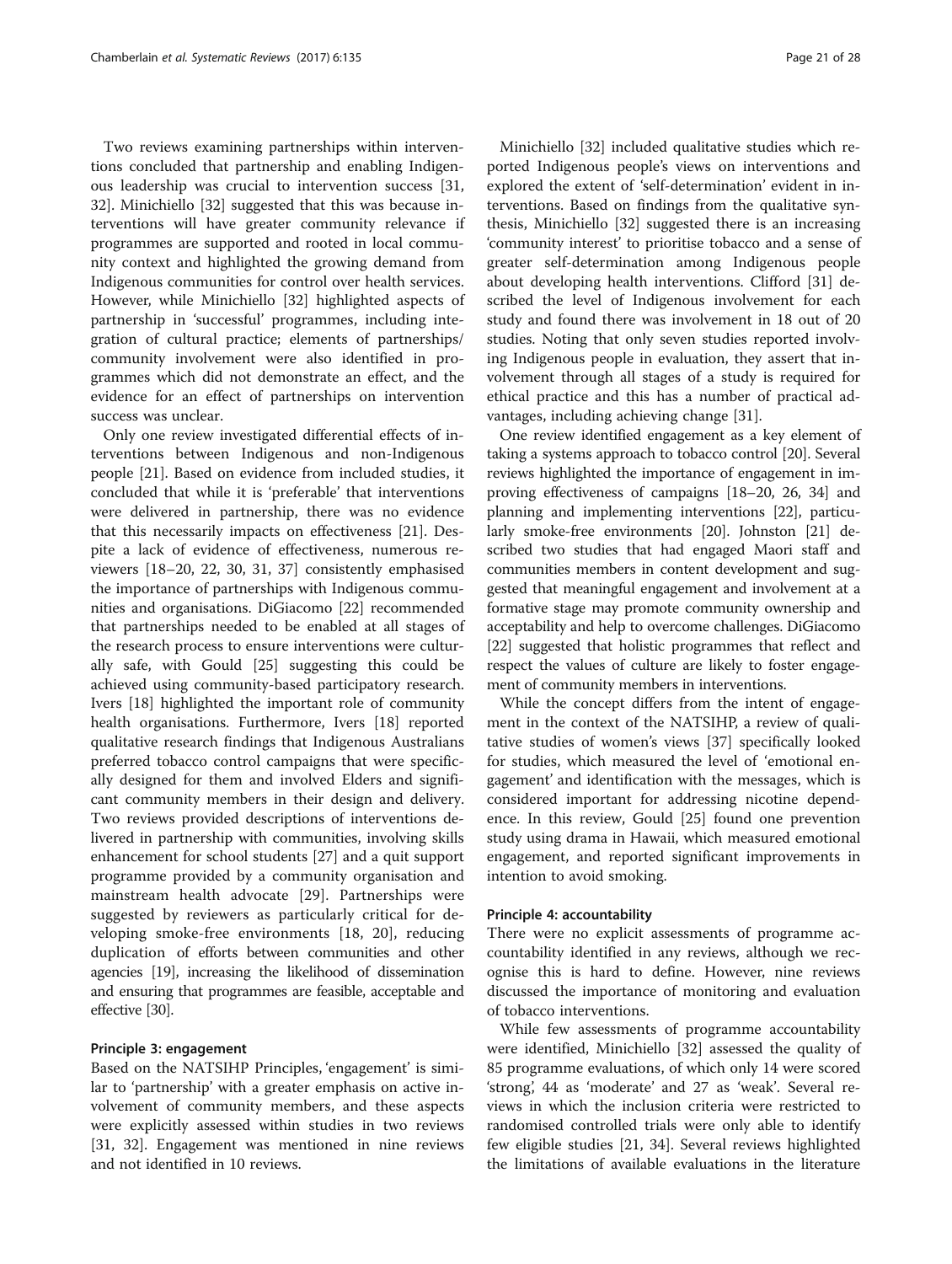[[23, 31, 33, 36\]](#page-26-0). A number of reviewers called for greater government accountability in ensuring rigorous implementation [[23, 34\]](#page-26-0), analysis of cost-effectiveness and ongoing monitoring [[18](#page-26-0)], and specifically monitoring of compliance with tobacco sales legislation [[20\]](#page-26-0).

## Priority/health enabler: social and emotional wellbeing

No reviews were identified that assessed the degree to which interventions addressed 'social and emotional wellbeing' of Indigenous people. However, issues related to social and emotional wellbeing, including 'strengthsbased' and 'holistic' approaches, were identified in nine reviews.

Several reviewers highlighted the importance of 'holistic' approaches [\[19](#page-26-0), [27\]](#page-26-0), suggesting these approaches are more likely to be acceptable to Indigenous people and promote engagement [[22\]](#page-26-0) and be more effective [\[26](#page-26-0), [37](#page-26-0)]. However, these suggestions were based on expertise and qualitative reports of Indigenous preferences rather than any evidence of an effect on smoking. Ivers [\[18, 19, 23](#page-26-0)] emphasised the importance of recognising self-efficacy and strengths of Indigenous Australian people, demonstrated in an Australian study showing that most smokers 'quit by themselves'. Upton [[20\]](#page-26-0) outlined a 'complex myriad of factors impacting on smoking', suggesting that socio-ecological models may provide a useful guide for tobacco programmes and that individuallevel interventions are likely to be less effective than those which incorporate broader strategies. Gould [[37](#page-26-0)] recommended a community and family approach to support cessation but described qualitative research suggesting family influences could be both a benefit and a hindrance to quitting. Indigenous health worker models of care were identified as models that could support holistic approaches to tobacco control [\[29](#page-26-0)].

In contrast, Gould [\[37](#page-26-0)] reported findings from a study among Maori people in New Zealand where a mainstream fear-based campaign was more effective than a holistic 'strength-based' Maori campaign [\[37](#page-26-0)]. However, another review [[20\]](#page-26-0) reported market research in Australia suggesting that many smokers may have become desensitised or immune to graphic imagery and shock and that there was growing resentment among some smokers about the use of guilt in tobacco advertising.

## Priority/health enabler: cultural respect

Cultural respect or tailoring was the most commonly reported NATSIHP principle or priority within included reviews. Five reviewers identified aspects of cultural competence or assessed or described tailoring for each study [\[21](#page-26-0), [22, 25, 36](#page-26-0), [37\]](#page-26-0), and cultural adaptation of interventions was discussed in 12 reviews.

Johnston [\[21](#page-26-0)] examined differential effects in five studies reporting Indigenous and non-Indigenous outcomes and found no significant difference in smoking outcomes between Maori and non-Maori. The reviewers suggest that not all interventions need to be culturally adapted but recognise that they did not assess the effect of interventions without cultural adaptation and that there are circumstances where cultural adaptation is important [[21\]](#page-26-0). Carson [[36](#page-26-0)] also reported no statistically significant difference in pooled effects between culturally tailored and non-tailored cessation strategies. Minichiello [[32](#page-26-0)] suggested cultural tailoring was a 'critical element of success', based on synthesised qualitative information, but it was unclear if this was associated with effective interventions.

Gould [\[37](#page-26-0)] assessed culturally tailored mass media campaigns and found there was good recall of generic messages but that people preferred culturally targeted messages and these resulted in changes in knowledge and attitudes. A qualitative review of women's views [[25](#page-26-0)] considered that although it was not possible to assess 'cultural appropriateness', studies which underwent formal ethics review were likely to use culturally appropriate methods as this is an essential ethical criterion. DiGiacomo [[22\]](#page-26-0) identified cultural tailoring in seven out of nine included studies as an 'access promoting element', including the importance of community input and ownership, engagement in planning and implementation, conducting interventions in culturally safe settings and development of culturally tailored resources. There was no evidence identified in a review of the use of traditional Indigenous knowledge for promoting smoking cessation [\[38](#page-26-0)]; however, the appendices provided references for 'culturally adapted programmes'.

Many reviews noted the importance of cultural tailoring interventions where appropriate [[20](#page-26-0), [22, 23, 26](#page-26-0)–[28](#page-26-0), [32, 33](#page-26-0), [36](#page-26-0)], and Ivers reported qualitative evidence that Indigenous people preferred culturally tailored interventions more than interventions that were not culturally tailored [\[18](#page-26-0), [19, 23\]](#page-26-0). Some reviews suggested involving Elders [[18, 19](#page-26-0), [33](#page-26-0)] and Indigenous Health Workers [[18](#page-26-0), [34\]](#page-26-0) to help develop culturally appropriate non-coercive programmes [\[18](#page-26-0), [19](#page-26-0), [23\]](#page-26-0). The success of one study within an included review attributed success to the creation of a 'culturally safe space' [\[35](#page-26-0)]. Upton [\[20](#page-26-0)] suggested that tobacco messages need to have both personal and cultural relevance to be effective and discusses the importance of using culturally sensitive resources and that interventions should avoid inappropriately 'telling people how to behave'.

#### Priority/health enabler: evidence-based

Only one review [[30](#page-26-0)] appeared to assess if evidence was used to inform the development of included interventions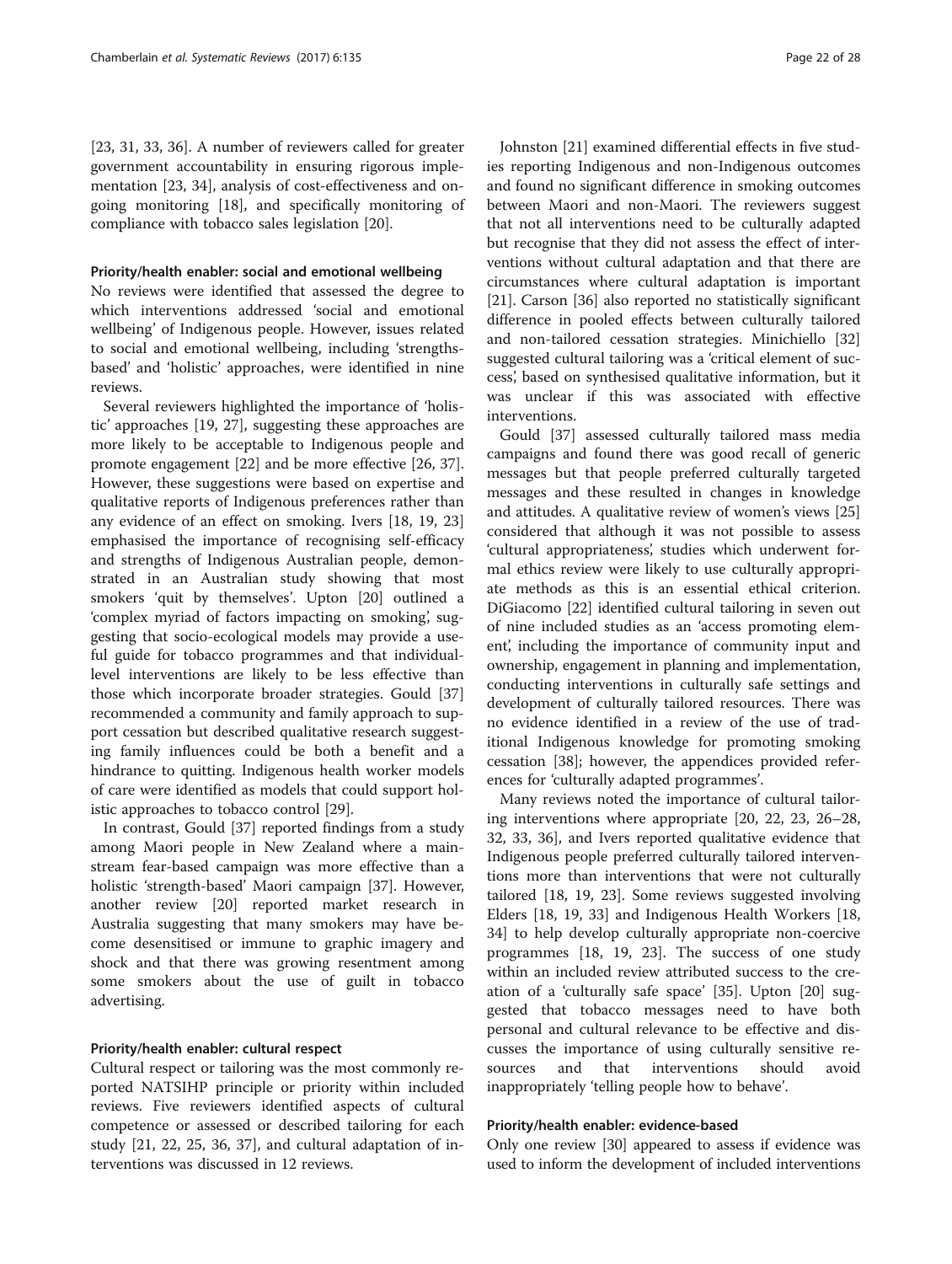or establish access to data for quality improvement purposes; however, there was some discussion about the use of evidence in 12 reviews.

Clifford [\[30](#page-26-0)] reported that 'encouragingly, all but one included study explicitly reported using evidence-based resources or guidelines, suggesting that Indigenousspecific dissemination studies are primarily implementing best-evidence health interventions.' The reviewers noted that dissemination strategies used to implement the interventions were generally evidence-based; however, there was a lack of Indigenous-specific evidence [[30\]](#page-26-0). This was reinforced in several reviews noting the importance of using evidence in developing interventions [[26, 27](#page-26-0), [33](#page-26-0), [35](#page-26-0)] but highlighting the lack of Indigenous-specific available research [[24, 28, 34, 37](#page-26-0)]. Despite this lack of research and the limitations of using research from other populations which may not be generalizable, Ivers [[23\]](#page-26-0) suggests that an evidence-based approach 'may nevertheless ensure a starting point from which Indigenous organisations can make decisions on programme delivery and plan further research and evaluation.'

## Priority/health enabler: human capability

Three reviews appeared to assess the degree of human capability or workforce development within included studies [\[22](#page-26-0), [29](#page-26-0), [32\]](#page-26-0), and workforce issues were discussed in 10 reviews.

Minichiello [[32](#page-26-0)] assessed whether interventions included components or focussed on workforce development either directly (e.g. through training) or indirectly (e.g. through involvement in delivery of intervention components) and concluded lack of workforce capacity was a challenge. DiGiacomo [\[22](#page-26-0)] described workforce involvement in seven of the nine included interventions and identified it as an important 'access promoting element'. The high prevalence of smoking among Aboriginal Health Workers was suggested to be a barrier to provision of smoking interventions in several reviews [[20, 29\]](#page-26-0). In a review of the effect of smoking among Aboriginal Health Worker's on the provision of tobacco control interventions [[29\]](#page-26-0), eight studies highlighted a need for workforce development, including training for health workers to deliver interventions, and support to quit smoking for health workers who smoked themselves.

The importance of building Indigenous workforce capability was highlighted in many reviews [[20, 21](#page-26-0), [26, 31](#page-26-0)– [33\]](#page-26-0), and the 'challenges of the Aboriginal Health Worker role' was identified as a key construct in a qualitative review [[25\]](#page-26-0). Passey [[26](#page-26-0)] highlighted a lack of a protocol and a lack of smoking cessation support skills as barrier's to supporting pregnant Indigenous smokers to quit, and Johnston [\[21](#page-26-0)] suggested workforce development could help to address implementation challenges for smoking cessation. Several reviews reported the effects of studies to improve health professional delivery of brief interventions, which found improvements in skills and confidence after the interventions compared to before the interventions [[19, 23](#page-26-0), [35](#page-26-0)].

## Priority: whole of life approaches

No reviews that explicitly reported 'whole of life' approaches to tobacco control. However, specific 'life stages' (e.g. adolescence, pregnancy) were discussed in seven reviews.

Several reviews discuss interventions that are provided for Indigenous people at specific life stages, such as adolescence and pregnancy [[18, 20](#page-26-0), [32](#page-26-0)–[34](#page-26-0), [37\]](#page-26-0). There were also targeted reviews evaluating interventions for adolescents [[27, 28\]](#page-26-0) and pregnant women [\[26](#page-26-0)], which highlighted a lack of evidence of effective interventions during these two important life stages in relation to smoking initiation and impact on infant health.

# **Discussion**

In this overview of reviews, numerous reviewers concluded that multifaceted interventions which incorporate Indigenous leadership, partnership and engagement [[18](#page-26-0)– [20, 22](#page-26-0), [30, 32, 36](#page-26-0)] and cultural tailoring [\[25](#page-26-0), [29, 32, 33](#page-26-0), [36, 37\]](#page-26-0) where appropriate [[21](#page-26-0)] are necessary to reduce the burden of tobacco-related disease among Indigenous peoples [\[18](#page-26-0)–[20, 25](#page-26-0), [32, 33](#page-26-0), [36\]](#page-26-0). Evidence synthesised under the NTS priorities related to specific intervention strategies and was generally well described (i.e. 'the what'), while evidence under the NATSIHP principles and priorities tended to be more related to process or implementation aspects of interventions and were less well described (i.e. 'the how'). Despite some consensus among reviewer conclusions as summarised above, we found there was generally limited evidence regarding effectiveness of strategies among Indigenous populations, for each of the NTS and NATSIHP principles and priorities, on which to base these assertions [\[23, 30](#page-26-0), [31\]](#page-26-0). The review quality was variable and there was varying assessment of risk of bias of included studies, with no GRADE assessments conducted within the included reviews, so the basis of confidence in these reviewer conclusions was unclear.

Our findings are consistent with those reported by other authors demonstrating a lack of tobacco research among 'special' [[44](#page-26-0)], minority [[45, 46](#page-26-0)], and other populations [[47\]](#page-26-0), including Indigenous pregnant women [[48](#page-26-0)] and adolescents [\[49\]](#page-26-0). A review of tobacco research outputs among Indigenous people was consistent with our findings that the majority of peer-reviewed publications focussed on cessation [[50\]](#page-26-0). The conclusions of the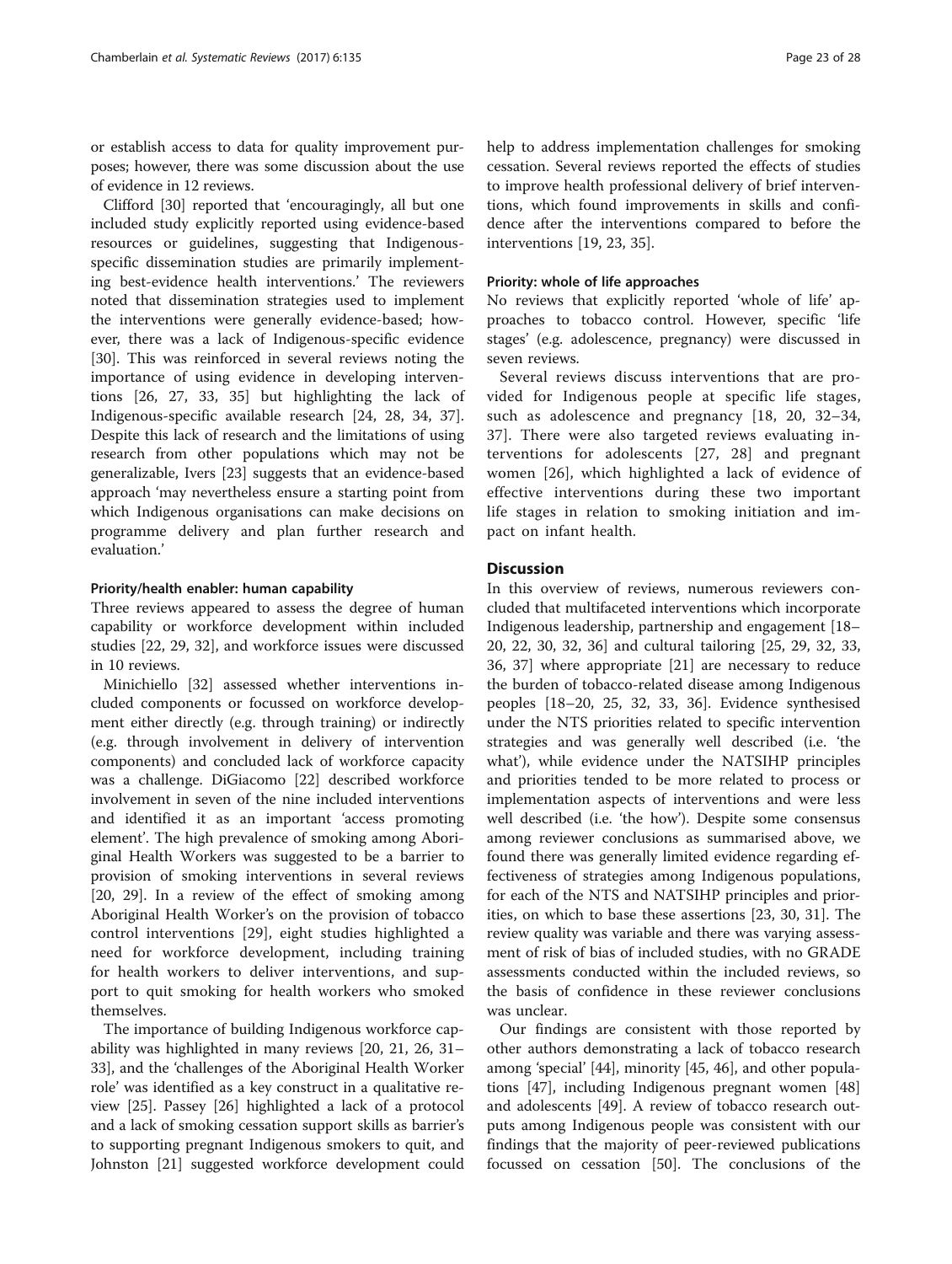majority of reviewers in our overview are also consistent with those reported in reviews in the general population [[51](#page-26-0)–[54](#page-26-0)].

# Strengths and limitations

This overview has a number of strengths, including a systematic approach to searching, extracting and appraising the literature in relation to the NTS and NAT-SIHP principles and priorities. This study also includes Indigenous governance and leadership and thus provides a novel insight into Indigenous tobacco control. While an overview approach is appropriate to address the aims of this project, there are limitations inherent in an overview approach. First, the findings rely largely on secondary interpretations of primary studies reported in reviews, and some aspects looked for in this overview may not have been considered in included reviews or there was inconsistent reporting of study characteristics across reviews, which limits information available to interpret the evidence. To deal with this, we have assessed where domains appeared to be looked for and have specified where reviewer suggestions were based on reported evidence or if it was unclear. A second limitation is that studies that are more recent may not yet be included in reviews, such as the 'Talking about the Smokes' project in Australia [\[55](#page-27-0)]. Third, there was some overlap of studies within reviews, and there may have been an emphasis placed on the same findings reported between reviews. However, the reviews incorporated in this overview included different subsets of studies and referenced different sources for the same studies, and the limited overlap may account for differences in some findings. These differences in coverage of the evidence on tobacco control strategies for Indigenous peoples are not fully explained by difference in the scope or inclusion criteria of reviews. As such, no single review provides complete coverage of all available evidence, supporting the overview approach. There were also different synthesis methods used, including vote counting and summing 'statistically significant results', with few reviews weighting and pooling results. Fourth, we may have missed general reviews that include studies with Indigenous people, and these may not have been identified and included unless Indigenous people were explicitly mentioned in the abstract. Finally, the majority of 'grey literature' is from Australia and was only accessible by Australian authors, collected through word-of-mouth rather than extensive google and website searching. It is possible that there is grey literature from other countries that has not been included in this overview, although one included review [\[32](#page-26-0)] had a significantly larger proportion 'grey literature' from Canada. However, as this overview aims to synthesis review evidence for tobacco control for Indigenous Australians, and therefore, the

benefits of including this grey literature outweigh any limitations.

#### Implications of overview findings

There is limited Indigenous-specific evidence to support many of the NTS and NATSIHP principles and priorities. However, the continuation, implementation and evaluation of effective interventions are urgently needed to continue to reduce tobacco use among Indigenous Australians. It is highly likely that evidence from other populations, both what has and has not been effective, may be applicable for Indigenous populations. For example, evidence within this overview suggests smoking cessation interventions can be effective for Indigenous people. A study of attitudes to smoking in Australia [[56](#page-27-0)] showed a similar proportion of Indigenous people compared to non-Indigenous people want to quit (70%), have attempted to quit (69%) and live in smoke-free homes (53%) and workplaces (88%). Fewer Indigenous Australian people sustain quitting or 'agree' with social norms that disapprove of smoking [[56\]](#page-27-0). However, these findings were similar to a review of smoking interventions among ethnic minority populations in the USA reporting that although people in minority populations were more likely to smoke and wanted to stop smoking, they were less likely to receive quitting advice and less likely to be able to quit [[57](#page-27-0)]. The lower quit rates are thought to reflect social difficulties which provide less support for quit maintenance [\[20\]](#page-26-0).

However, evidence from other populations may not always be applicable for Indigenous peoples [[58\]](#page-27-0). For example, while reducing the affordability of tobacco products and regulation are important tobacco control strategies encourage the de-normalisation of smoking, there is limited Indigenous-specific evidence regarding whether increasing tax on tobacco products are seen as acceptable [[59\]](#page-27-0) and there are concerns about the potential financial effects on Indigenous people [\[56](#page-27-0)]. A review of high-level policies (tax and price, smoking location restrictions and sales restrictions) found that few studies assessed the financial impact [\[57](#page-27-0)] and recommended research was needed to evaluate the unintended impact of these interventions on vulnerable subpopulations [\[60](#page-27-0)]. Another example is the evidence suggesting that mass media campaigns are effective in changing knowledge and attitudes among Indigenous people in this overview. There is debate about positive 'strengths-based' versus negative narrative messages, and how these are processed [[61](#page-27-0)]. Personalized negative messages, which arouse strong emotions, are likely to be more effective and have been very effective at arousing strong emotional responses [\[61, 62\]](#page-27-0). However, an included review in Australia reporting market research suggested 'many smokers have become immune to shock' and that there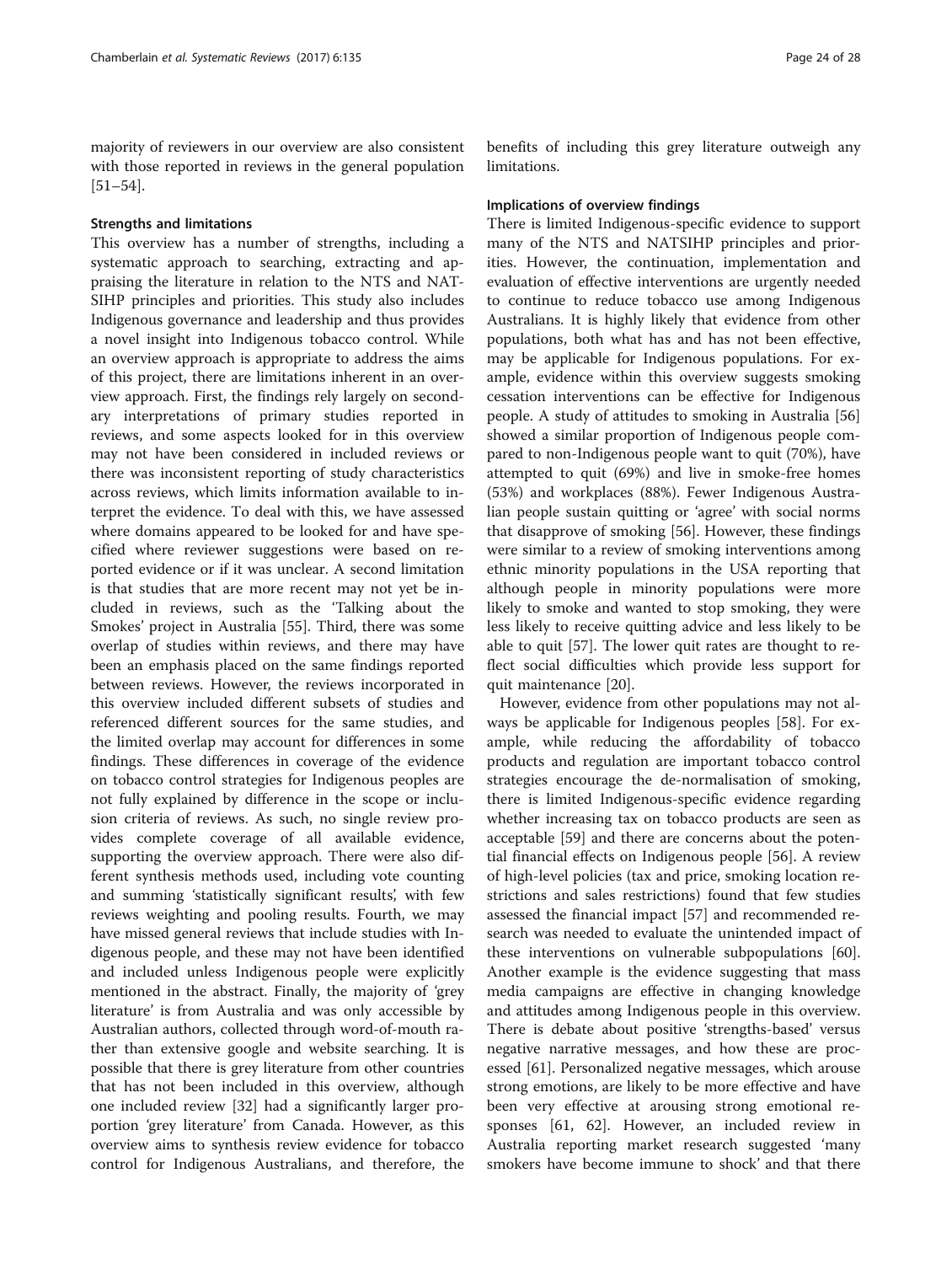was growing resentment about the use of guilt in tobacco advertising [[20\]](#page-26-0) and experts query whether messages that elicit high levels of positive emotion might be equally effective [\[61\]](#page-27-0). Concerns about negative messages were raised in consultation for the NATSIHP, as theoretical evidence suggests deficit discourse can potentially contribute to 'internalised racism' where Indigenous people themselves start to believe negative stereotypes and messages about their own abilities and intrinsic worth [\[63\]](#page-27-0). This may be particularly relevant for tobacco control as it may contribute to low levels of self-efficacy. The Extended Parallel Process Model proposes a mechanism where high 'perceptions of risk' (elicited by strong negative messages) coupled with low levels of 'self-efficacy' may be associated with avoidance behaviour [[43](#page-26-0), [64\]](#page-27-0). One reviewer in this overview suggests this could be a possible factor affecting low rates of smoking cessation among Indigenous women [[25](#page-26-0)], highlighting the importance of understanding message processing. Further examples where evidence from other populations may not be applicable include tailoring to specific developmental stages and cultural values, which may be important for addressing tobacco use among adolescents [[65\]](#page-27-0). It is also likely that tobacco control strategies will be costeffective and have a significant impact on improving health equality for Indigenous peoples [[66\]](#page-27-0). However, the parameters to assess the cost-effectiveness of tobacco control interventions are significantly different for Indigenous people, due to differences in disease burden, cost of interventions and lack of certainty regarding effectiveness [[66](#page-27-0)].

The lack of Indigenous-specific evidence raises questions about how to develop and design interventions when action is urgently needed and the degree of generalisability of evidence from other populations is not clear [[67\]](#page-27-0). Evidence-based public health decisions are made on the best available evidence, but also involve using data and information systems systematically, applying programme-planning frameworks, engaging the community in decision-making, and conducting sound evaluation to share learning [[68](#page-27-0)]. Where there is limited Indigenous-specific evidence, these additional components of public health decision-making are particularly critical to improve the acceptability and effectiveness of interventions and mitigate risks. This includes careful planning which considers the context, rationale and 'logic' of interventions [\[69](#page-27-0)], and Indigenous leadership, partnership and engagement as concluded by many reviewers in this overview [\[18](#page-26-0)–[20, 22](#page-26-0), [30, 32](#page-26-0), [36\]](#page-26-0). Incorporating flexible evaluation plans with short-term reflective cycles, such as action research, can also help to mitigate risks of uncertainty in the evidence by enabling early detection and response to unforeseen consequences. There have also been calls for greater Indigenous involvement in evaluation and research [[31](#page-26-0), [70\]](#page-27-0), with facilitators including relationship and partnership building, employing Indigenous staff, drawing on Indigenous knowledge models, targeted recruitment techniques and adapting study material. Greater uniformity of outcome measures in evaluations has also been suggested [[71](#page-27-0)], particularly in Indigenous settings, to facilitate evidence synthesis and redress limitations of studies with low power due to small sample sizes.

# **Conclusions**

Reducing tobacco-related inequity requires a comprehensive approach. This overview outlines existing review evidence and its alignment with a 'comprehensive framework for Aboriginal and Torres Strait Islander Tobacco control' (CATs), combining the NTS and the NATSIHP principles and priorities. While review quality is variable, there is generally limited Indigenous-specific evidence of impacts on smoking rates; however, most reviewers recommended multifaceted interventions incorporating all NTS priorities, including pricing and regulation, mass media campaigns, smoke-free spaces and policies and smoking cessation ('the what'). Reviewers also described rationale for how elements of the NATSHIP principles and priorities ('the how') may improve acceptability, effectiveness, and implementation of the NTS priorities, including partnerships and engagement, cultural tailoring, and a focus on social determinants and social and emotional wellbeing, and workforce development, using evidence and increasing accountability. The risks of adapting evidence from other settings are likely to be mitigated by incorporating all components of evidence-based public health decision-making, including programme planning and logic, active community involvement and flexible responsive evaluation plans. There is a need for Indigenousspecific research regarding the impact of pricing measures; interventions to reduce tobacco use among adolescents, pregnant women, adolescents and adults experiencing mental illness or imprisonment; and linguistically diverse Indigenous people. There is also a need for Indigenousspecific evidence regarding interventions using social media and mobile applications, electronic cigarettes, 'strengths-based' holistic approaches and how to culturally tailor interventions, protecting communities from industry interference, and interventions in 'pubs, clubs and restaurants' in Indigenous communities.

# **Endnotes**

<sup>1</sup>In this overview, domains related to NTS key priorities of 6.4 Bolster and build on existing programs and partnerships to reduce smoking rates among Aboriginal and Torres Strait Islander people and 6.5 strengthen efforts to reduce smoking among populations with high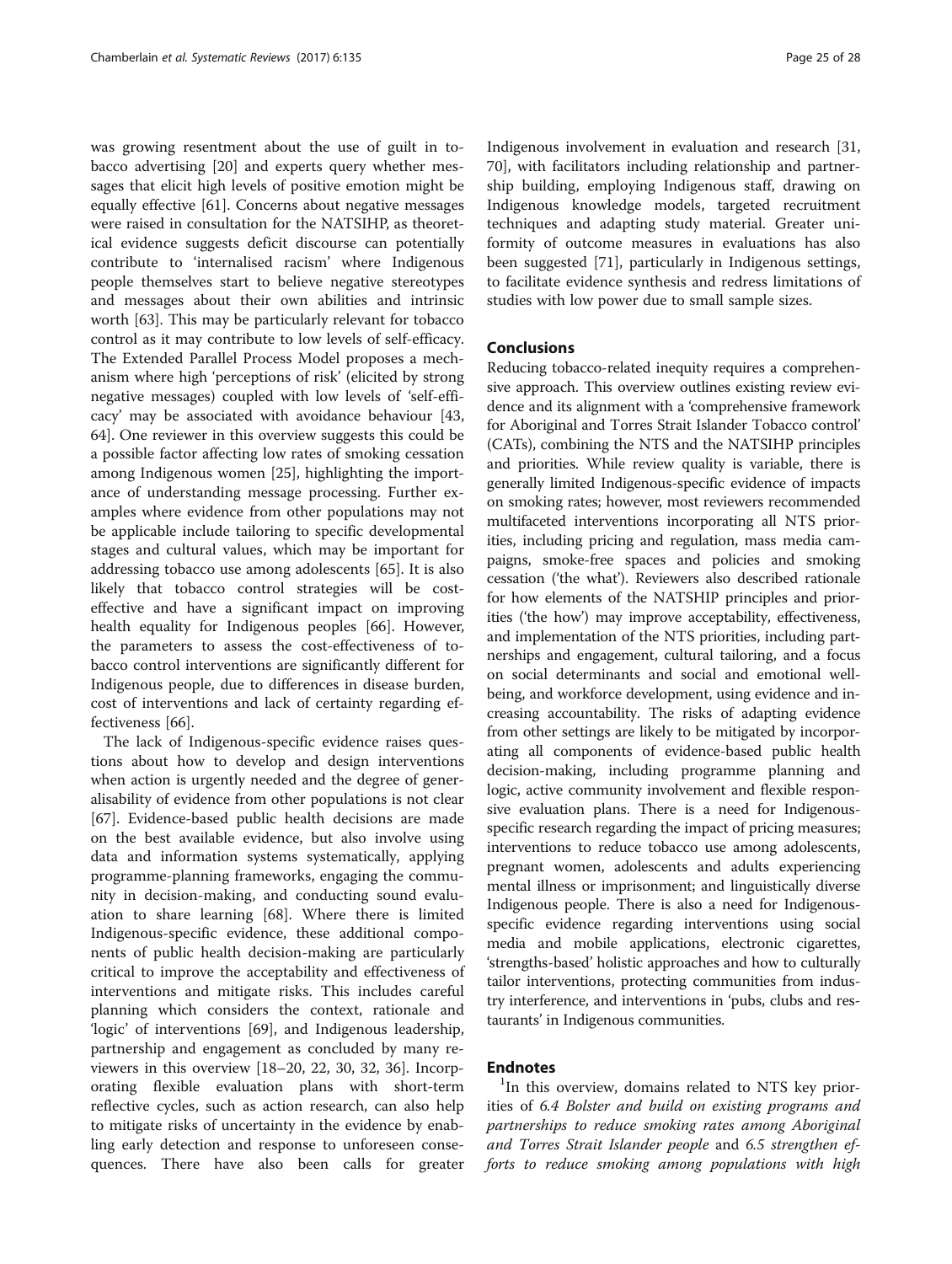<span id="page-25-0"></span>smoking prevalence are not included as relevant information is synthesized under NATSIHP principles. <sup>2</sup>

<sup>2</sup>The NATSIHP domain for the health enabler of Health system effectiveness and clinically appropriate care was not included in this overview as information related to tobacco control interventions was synthesized under NTS priorities.

# Additional files

[Additional file 1:](dx.doi.org/10.1186/s13643-017-0520-9) PRISMA checklist.

[Additional file 2:](dx.doi.org/10.1186/s13643-017-0520-9) Data extraction quidance.

[Additional file 3:](dx.doi.org/10.1186/s13643-017-0520-9) Databases searched.

[Additional file 4:](dx.doi.org/10.1186/s13643-017-0520-9) Detailed list of search terms.

[Additional file 5:](dx.doi.org/10.1186/s13643-017-0520-9) Table of reviews excluded after assessment for eligibility in full text review and reasons for exclusion.

[Additional file 6:](dx.doi.org/10.1186/s13643-017-0520-9) Detailed AMSTAR rating for each included review.

[Additional file 7:](dx.doi.org/10.1186/s13643-017-0520-9) Matrix of references to studies included in reviews included in the Overview.

#### Abbreviations

AMSTAR: Assessing the Methodological Quality of Systematic Reviews; CATs: A comprehensive approach to Aboriginal and Torres Strait Islander tobacco control; GRADE: Grading of Recommendations Assessment Development and Evaluation; NATSIHP: National Aboriginal and Torres Strait Islander Health Plan; NTS: National Tobacco Strategy; WHO: World Health Organization

#### Acknowledgements

We would like to thank the 'Comprehensive Approach to Aboriginal and Torres Strait Islander Tobacco Control' (CATs) investigators and stakeholders for their advice and guidance during this overview, including Professor Sally Redman, Professor Alan Cass, Associate Professor Sarah Thackway, Dr. Helen Cameron, Ms Kerri Lucas and Laureate Professor Rob Sanson-Fisher.

#### Funding

This overview was supported by The Australian Prevention Partnership Centre through the NHMRC partnership centre grant scheme (Grant ID: GNT9100001) with the Australian Government Department of Health, NSW Health, ACT Health, HCF, and the HCF Research Foundation. Catherine Chamberlain is supported by an NHMRC Early Career Fellowship (1088813). Emily Banks is supported by an NHMRC Senior Research Fellowship (1402717).

#### Availability of data and materials

Supporting data is provided in attached Additional files. Further supporting data (e.g. protocol and completed data extraction database) are available on request from the contact author.

#### Authors' contributions

CC drafted the protocol and manuscript, co-reviewed the reviews for inclusion and co-extracted the data. SP conducted the search, co-reviewed the articles for inclusion, co-extracted the data, and drafted the manuscript and tables. SB assisted in the data extraction and quality assessments. All authors contributed to and approved the final manuscript.

#### Authors' information

This overview is led by Indigenous researchers (CC, SE) and conducted in collaboration with other researchers with expertise in tobacco control (SP, DT, RM, NA, EB) and public health (SB, LR, AW).

#### Ethics approval and consent to participate

Not applicable as this is a systematic review of published data, and no primary data was collected from participants in this study.

#### Consent for publication

All authors have approved this final manuscript and provided consent for publication.

#### Competing interests

The authors declare that they have no competing interests.

## Publisher's Note

Springer Nature remains neutral with regard to jurisdictional claims in published maps and institutional affiliations.

#### Author details

<sup>1</sup> Aboriginal Health Domain, Baker IDI Heart and Diabetes Institute, Level 4, 99 Commercial Rd, Melbourne, VIC 3004, Australia. <sup>2</sup>School of Public Health and Preventive Medicine, Monash University, Melbourne, VIC 3004, Australia. <sup>3</sup>Judith Lumley Centre, La Trobe University, 217 Franklin St, Melbourne, VIC 3000, Australia. <sup>4</sup> Healthy Mothers, Healthy Families Group, Murdoch Children's Research Institute, Royal Children's Hospital, Flemington Road, Parkville, VIC 3052, Australia. <sup>5</sup>School of Medicine, University of Notre Dame, 160 Oxford St, Darlinghurst, NSW 2010, Australia. <sup>6</sup>The Australian Prevention Partnership Centre, 13/235 Jones St, Ultimo, NSW 2007, Australia. <sup>7</sup>Tobacco Control Research, Menzies School of Health Research, PO Box 41096, Casuarina, NT 0811, Australia. <sup>8</sup>Well Living House, Centre for Urban Health Solutions, Li Ka Shing Knowledge Institute, St Michael's Hospital, 209 Victoria St, Toronto, Canada. <sup>9</sup> Faculty of Health, University of Canberra, University Dr Bruce, Canberra, ACT 2617, Australia. <sup>10</sup>Cancer Epidemiology Unit, University of Oxford, Oxford, UK. 11Prevention Division, Department of Health, Queensland Government, 15 Butterfield St, Herston, QLD 4006, Australia. <sup>12</sup>National Centre for Epidemiology and Population Health, Australian National University, Mills Road, Canberra, ACT 2601, Australia. <sup>13</sup>Menzies Centre for Health Policy, University of Sydney, Camperdown, NSW 2006, Australia.

## Received: 15 January 2017 Accepted: 16 June 2017 Published online: 10 July 2017

#### References

- World Health Organization. MPOWER: a policy package to reverse the tobacco epidemic Geneva. Switzerland: World Health Organization; 2008.
- 2. Australian Institute of Health and Welfare. Australian Burden of Disease Study: impact and causes of illness and death in Aboriginal and Torres Strait Islander people 2011. Canberra: AIHW; 2016.
- 3. Australian Institute of Health and Welfare. Australian Burden of Disease Study: impact and causes of illness and death in Australia 2011. Canberra: AIHW; 2016.
- 4. Greenhalgh E, Bayly M, Winstanley M. Prevalence of smoking—young adults. In: Tobacco in Australia: facts and issues. Melbourne: Cancer Council Victoria; 2015. [http://www.tobaccoinaustralia.org.au/chapter-1-prevalence/1-](http://www.tobaccoinaustralia.org.au/chapter-1-prevalence/1-4-prevalence-of-smoking-young-adults) [4-prevalence-of-smoking-young-adults.](http://www.tobaccoinaustralia.org.au/chapter-1-prevalence/1-4-prevalence-of-smoking-young-adults) Accessed 14 Mar 2016.
- 5. Australian Bureau of Statistics. In: ABS, editor. National Aboriginal and Torres Strait Islander Social Survey, 2014-15. Canberra: Australian Government; 2016.
- 6. Australian Bureau of Statistics. National Health Survey: first results, 2014-15. In: 4364.0.55.001. ABS. 2015. [http://www.abs.gov.au/ausstats/abs@.nsf/mf/](http://www.abs.gov.au/ausstats/abs@.nsf/mf/4364.0.55.001) [4364.0.55.001](http://www.abs.gov.au/ausstats/abs@.nsf/mf/4364.0.55.001). Accessed 31 Oct 2016.
- 7. Reid JL, Hammond D, Boudreau C, Fong GT, Siahpush M, on behalf of the ITCC. Socioeconomic disparities in quit intentions, quit attempts, and smoking abstinence among smokers in four western countries: findings from the International Tobacco Control Four Country Survey. Nicotine Tob Res. 2010;12:S20–33.
- 8. Australian Bureau of Statistics. Life tables for Aboriginal and Torres Strait Islander Australians, 2010-2012. In: ABS cat. no. 3302.0.55.003. Canberra: ABS; 2013.
- Freemantle J, Officer K, McAullay D, Anderson I. Australian Indigenous health—within an international context. Cooperative Research Centre for Aboriginal Health: Darwin; 2007.
- 10. Commonwealth of Australia. Closing the gap: Prime Minister's report. Canberra: Australian Government; 2014.
- 11. Australian Bureau of Statistics. Australian Aboriginal and Torres Strait Islander health survey: updated results, 2012-13 – Australia. Canberra: ABS; 2014.
- 12. Intergovernmental Committee on Drugs Standing Committee on Tobacco. National Tobacco Strategy 2012-2018. Commonwealth of Australia; 2012. [http://www.nationaldrugstrategy.gov.au/internet/drugstrategy/publishing.](http://www.nationaldrugstrategy.gov.au/internet/drugstrategy/publishing.nsf/Content/D4E3727950BDBAE4CA257AE70003730C/File/National%20Tobacco%20Strategy%202012-2018.pdf)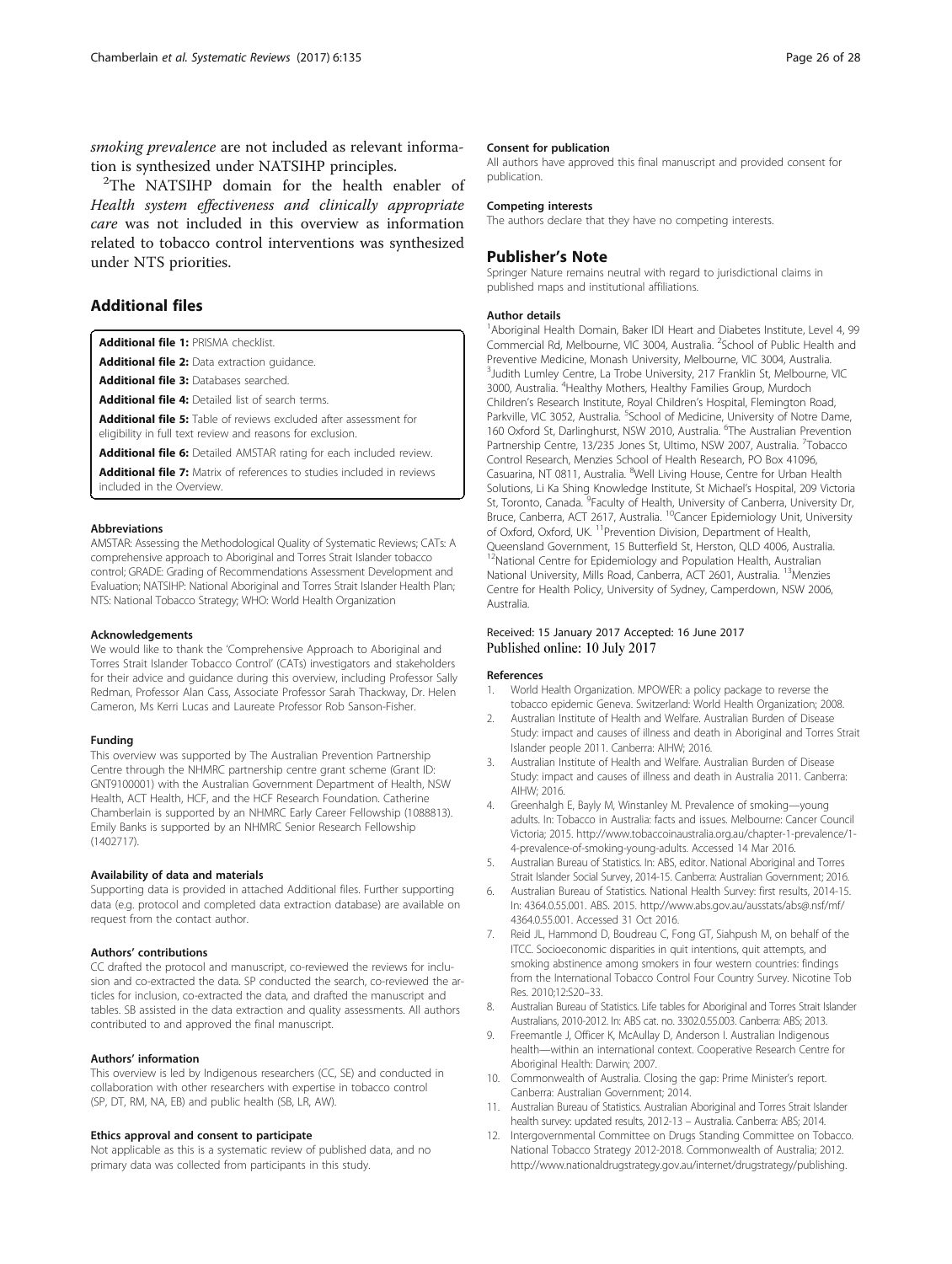<span id="page-26-0"></span>[nsf/Content/D4E3727950BDBAE4CA257AE70003730C/\\$File/](http://www.nationaldrugstrategy.gov.au/internet/drugstrategy/publishing.nsf/Content/D4E3727950BDBAE4CA257AE70003730C/File/National%20Tobacco%20Strategy%202012-2018.pdf) [National%20Tobacco%20Strategy%202012-2018.pdf.](http://www.nationaldrugstrategy.gov.au/internet/drugstrategy/publishing.nsf/Content/D4E3727950BDBAE4CA257AE70003730C/File/National%20Tobacco%20Strategy%202012-2018.pdf)

- 13. Australian Government. National Aboriginal and Torres Strait Islander health plan 2013-2023. Commonwealth of Australia: Canberra; 2013.
- 14. Department of Health. Implementation plan for the National Aboriginal and Torres Strait Islander health plan 2013–2023. Canberra: Commonwealth of Australia; 2015.
- 15. The Australian Prevention Partnership Centre. Informing a national approach to tobacco control. Available at: [http://preventioncentre.org.au/our-work/](http://preventioncentre.org.au/our-work/research-projects/informing-a-national-approach-to-aboriginal-tobacco-control/) [research-projects/informing-a-national-approach-to-aboriginal-tobacco](http://preventioncentre.org.au/our-work/research-projects/informing-a-national-approach-to-aboriginal-tobacco-control/)[control/](http://preventioncentre.org.au/our-work/research-projects/informing-a-national-approach-to-aboriginal-tobacco-control/). Accessed 29 Mar 2017.
- 16. Chamberlain C, Perlen SM, Rychetnik L, Cameron H, Alam N, Banks E et al. A framework to guide a comprehensive approach to Aboriginal and Torres Strait Islander tobacco control (CATS). Poster presentation at The Lowitja Institute International Indigenous Health and Wellbeing Conference: Identity | Knowledge | Strength. 8-10 November 2016. Melbourne Convention and Exhibition Centre. Available at [http://](http://preventioncentre.org.au/wp-content/uploads/2015/01/Tobacco-framework-poster.pdf) [preventioncentre.org.au/wp-content/uploads/2015/01/Tobacco](http://preventioncentre.org.au/wp-content/uploads/2015/01/Tobacco-framework-poster.pdf)[framework-poster.pdf](http://preventioncentre.org.au/wp-content/uploads/2015/01/Tobacco-framework-poster.pdf) Accessed 19 May 2017.
- 17. Ratsch A, Steadman KJ, Bogossian F. The pituri story: a review of the historical literature surrounding traditional Australian Aboriginal use of nicotine in Central Australia. J Ethnobiol Ethnomed. 2010;6:26.
- 18. Ivers R. Anti-tobacco programs for Aboriginal and Torres Strait Islander people. Canberra: Australian Institute of Health and Welfare &Melbourne: Australian Institute of Family Studies; 2011.
- 19. Ivers R. Attachment two: the NSW strategic framework for Aboriginal tobacco resistance and control—supporting evidence. Aboriginal Health & Medical Research Council of NSW and NSW Ministry of Health: Sydney; 2014.
- 20. Upton P, Davey R, Evans M, Mikhailovich K, Simpson L, Hacklin D. Tackling Indigenous Smoking and Healthy Lifestyle programme review: a rapid review of the literature. Australian Department of Health: Canberra; 2014.
- 21. Johnston V, Westphal DW, Glover M, Thomas DP, Segan C, Walker N. Reducing smoking among indigenous populations: new evidence from a review of trials. Nicotine Tob Res. 2013;15:1329–38.
- 22. DiGiacomo M, Davidson PM, Abbott PA, Davison J, Moore L, Thompson SC. Smoking cessation in indigenous populations of Australia, New Zealand, Canada, and the United States: elements of effective interventions. Int J Environ Res Public Health. 2011;8:388–410.
- 23. Ivers RG. A review of tobacco interventions for Indigenous Australians. Aust N Z J Public Health. 2003;27:294–9.
- 24. Brusse C, Gardner K, McAullay D, Dowden M. Social media and mobile apps for health promotion in Australian Indigenous populations: scoping review. J Med Internet Res. 2014;16:e280. doi:[10.2196/jmir.3614](http://dx.doi.org/10.2196/jmir.3614).
- 25. Gould GS, Munn J, Watters T, McEwen A, Clough AR. Knowledge and views about maternal tobacco smoking and barriers for cessation in Aboriginal and Torres Strait Islanders: a systematic review and meta-ethnography. Nicotine Tob Res. 2013;15:863–74.
- 26. Passey ME, Bryant J, Hall AE, Sanson-Fisher RW. How will we close the gap in smoking rates for pregnant Indigenous women? Med J Aust. 2013;199:39–41.
- 27. Carson KV, Brinn MP, Labiszewski NA, Peters M, Chang AB, Veale A, et al. Interventions for tobacco use prevention in Indigenous youth. Cochrane Database Syst Rev. 2012;8:CD009325. doi:[10.1002/14651858.](http://dx.doi.org/10.1002/14651858.CD009325.pub2) [CD009325.pub2.](http://dx.doi.org/10.1002/14651858.CD009325.pub2)
- 28. Carson KV, Brinn M, Labiszewski N, Peters M, Chang A, Veale A, et al. Interventions for tobacco prevention in Indigenous youth: a Cochrane review and a narrative synthesis. Respirology. 2013;S2:15.
- 29. Thompson M, Robertson J, Clough A. A review of the barriers preventing Indigenous Health Workers delivering tobacco interventions to their communities. Aust N Z J Public Health. 2011;35:47–53.
- 30. Clifford A, Jackson Pulver L, Richmond R, Shakeshaft A, Ivers R. Disseminating best-evidence health-care to Indigenous health-care settings and programs in Australia: identifying the gaps. Health Promot Int. 2009;24:404–15.
- 31. Clifford A, Pulver LJ, Richmond R, Shakeshaft A, Ivers R. Smoking, nutrition, alcohol and physical activity interventions targeting Indigenous Australians: rigorous evaluations and new directions needed. Aust N Z J Public Health. 2011;35:38–46.
- 32. Minichiello A, Lefkowitz AR, Firestone M, Smylie JK, Schwartz R. Effective strategies to reduce commercial tobacco use in Indigenous communities globally: a systematic review. BMC Public Health. 2016;16:21.
- 33. Carson K, Jayasinghe H, Smith B, Newchurch J, Brinn M, Veale A et al. Smoking cessation and tobacco prevention in Indigenous populations. Evid Base. 2014;3: DOI: [10.4225/50/558111F5AEF58](http://dx.doi.org/10.4225/50/558111F5AEF58)
- 34. Carson KV, Brinn MP, Peters M, Veale A, Esterman AJ, Smith BJ. Interventions for smoking cessation in Indigenous populations. Cochrane Database Syst Rev. 2012;1:CD009046.
- 35. Power J, Grealy C, Rintoul D. Tobacco interventions for Indigenous Australians: a review of current evidence. Health Promot J Aust. 2009;20:186–94.
- 36. Carson K, Jayasinghe H, Ali A, Singh K, Peters M, Esterman A, et al. Culturally-tailored interventions for smoking cessation in indigenous populations: a Cochrane systematic review and meta-analysis. Respirology. 2015;20:17.
- 37. Gould GS, McEwen A, Watters T, Clough AR, van der Zwan R. Should antitobacco media messages be culturally targeted for Indigenous populations? A systematic review and narrative synthesis. Tob Control. 2013;22:e7. doi:[10.](http://dx.doi.org/10.1136/tobaccocontrol-2012-050436) [1136/tobaccocontrol-2012-050436](http://dx.doi.org/10.1136/tobaccocontrol-2012-050436).
- 38. Canadian Agency for Drugs and Technologies in Health. Indigenous knowledge for smoking cessation: benefits and effectiveness. Canadian Agency for Drugs and Technologies in Health; 2013.
- 39. Bramley D, Riddell T, Whittaker R, Corbett T, Lin RB, Wills M, et al. Smoking cessation using mobile phone text messaging is as effective in Maori as non-Maori. N Z Med J. 2005;118:1216.
- 40. Wilson N, Weerasekera D, Hoek J, Li J, Edwards R. Increased smoker recognition of a national quitline number following introduction of improved pack warnings: ITC Project New Zealand. Nicotine Tob Res. 2010;12:S72–7.
- 41. Thomas RE, McLellan J, Perera R. School-based programmes for preventing smoking. Cochrane Database Syst Rev. 2013;4:CD001293. doi:[10.1002/](http://dx.doi.org/10.1002/14651858.CD001293.pub3) [14651858.CD001293.pub3](http://dx.doi.org/10.1002/14651858.CD001293.pub3).
- 42. Thomas D, Johnston V, Fitz J. Lessons for Aboriginal tobacco control in remote communities: an evaluation of the Northern Territory 'Tobacco Project'. Aust N Z J Public Health. 2010;34:45–9.
- 43. Popova L. The extended parallel process model: illuminating the gaps in research. Health Educ Behav. 2012;39:455–73.
- 44. Doolan DM, Froelicher ES. Efficacy of smoking cessation intervention among special populations: review of the literature from 2000 to 2005. Nurs Res. 2006;55:S29–37.
- 45. Liu JJ, Davidson E, Bhopal RS, White M, Johnson MRD, Netto G, et al. Adapting health promotion interventions to meet the needs of ethnic minority groups: mixed-methods evidence synthesis. Health Technol Assess. 2012;16:1–469.
- 46. Forsetlund L, Eike M, Vist G. Effect of interventions to improve health care services for ethnic minority populations. Norsk Epidemiologi. 2010;20:41–52.
- 47. Piper ME, Fox BJ, Welsch SK, Fiore MC, Baker TB. Gender and racial/ethnic differences in tobacco-dependence treatment: a commentary and research recommendations. Nicotine Tob Res. 2001;3:291–7.
- 48. Chamberlain C, O'Mara-Eves A, Oliver S, Caird JR, Perlen SM, Eades SJ, et al. Psychosocial interventions for supporting women to stop smoking in pregnancy. Cochrane Database Syst Rev. 2013;10:CD001055.
- 49. Stanton A, Grimshaw G. Tobacco cessation interventions for young people. Cochrane Database Syst Rev. 2013;8:CD003289. doi[:10.1002/14651858.](http://dx.doi.org/10.1002/14651858.CD003289.pub5) [CD003289.pub5.](http://dx.doi.org/10.1002/14651858.CD003289.pub5)
- 50. Robertson J, Stevenson L, Usher K, Devine S, Clough A. A review of trends in Indigenous Australian tobacco research (from 2004 to 2013), its associated outputs and evidence of research translation. Nicotine Tob Res. 2015;17:1039–48.
- 51. Frazer K, Callinan JE, McHugh J, van Baarsel S, Clarke A, Doherty K, et al. Legislative smoking bans for reducing harms from secondhand smoke exposure, smoking prevalence and tobacco consumption. Cochrane Database Syst Rev. 2016;2:CD005992. doi:[10.1002/14651858.](http://dx.doi.org/10.1002/14651858.CD005992.pub3) [CD005992.pub3](http://dx.doi.org/10.1002/14651858.CD005992.pub3).
- 52. Stead LF, Koilpillai P, Fanshawe TR, Lancaster T. Combined pharmacotherapy and behavioural interventions for smoking cessation. Cochrane Database Syst Rev. 2016;3:CD008286. doi:[10.1002/14651858.CD008286.pub3](http://dx.doi.org/10.1002/14651858.CD008286.pub3).
- 53. Bala MM, Strzeszynski L, Topor-Madry R, Cahill K. Mass media interventions for smoking cessation in adults. Cochrane Database Syst Rev. 2013;6: CD004704. doi[:10.1002/14651858.CD004704.pub3](http://dx.doi.org/10.1002/14651858.CD004704.pub3).
- 54. Stead LF, Lancaster T. Interventions for preventing tobacco sales to minors. Cochrane Database Syst Rev. 2005(1). doi: [10.1002/14651858.](http://dx.doi.org/10.1002/14651858.CD001497.pub2) [CD001497.pub2](http://dx.doi.org/10.1002/14651858.CD001497.pub2).